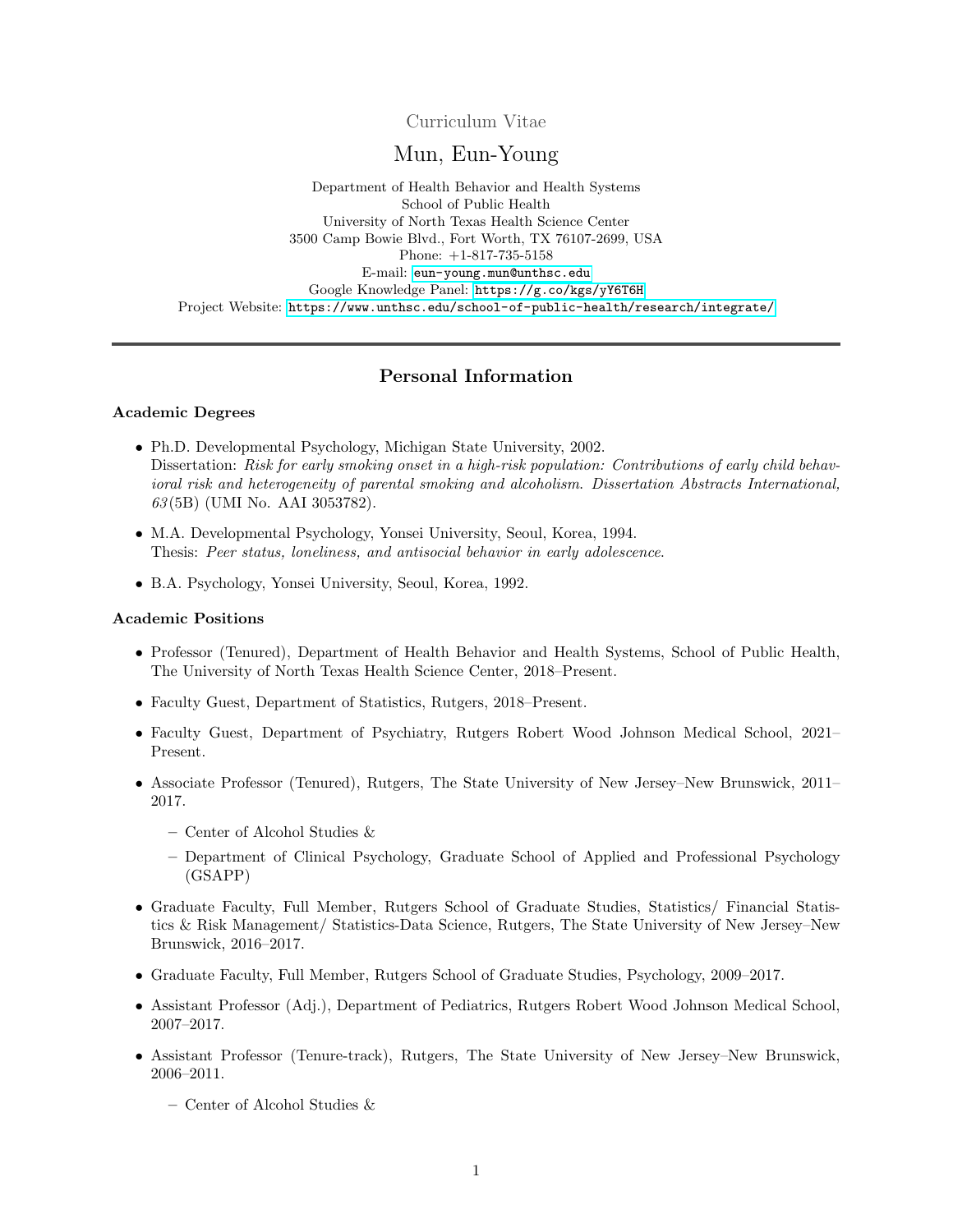- Department of Clinical Psychology, GSAPP
- Assistant Professor (Tenure-track), University of Alabama at Birmingham (UAB), 2002–2006.
	- Department of Psychology &
	- Center for the Advancement of Youth Health
- Research & Teaching Assistant, Department of Psychology, Michigan State University, 1995–2001.
- Adjunct Instructor (Adolescent Development), Yonsei University, Seoul, Korea, 1995.
- Adjunct Instructor (Adolescent Development, Human Development), University of Ulsan, Ulsan, Korea, 1995.
- Graduate Research & Teaching Assistant, Yonsei University, Seoul, Korea, 1992–1994.

#### Professional Affiliations

- Association for Psychological Science (APS), 2002–Present.
- Society for Research in Child Development (SRCD), 1998–Present.
- Research Society on Alcoholism (RSA), 1998–Present.
- American Public Health Association (APHA), 2017–Present.
- American Statistical Association (ASA), 2006–2008, 2017–Present.
- Society for Prevention Research (SPR), 2009–2014, 2019–Present.
- Korean International Statistical Society (KISS), 2021–Present.
- National Association of Student Personnel Administrators (NASPA), 2021–Present.
- American Psychological Association (APA), 1996–2015.
	- Division 5: Evaluation, Measurement, and Statistics
	- Division 7: Developmental Psychology
	- Division 50: Addictions
- International Society for the Study of Behavioural Development (ISSBD), 2004–2009.

#### National Scientific Grant Review Committees

- Special Emphasis Panel/Scientific Review Group for NIAAA, 2022/01 ZAA1 DD (05), Nov. 2021.
- Special Emphasis Panel/Scientific Review Group for NIAAA, 2021/08 ZAA1 DD (05) R, July 2021.
- Special Emphasis Panel/Scientific Review Group for NIMH, 2021/10 ZMH1 ERB-B (08) R, June 2021.
- Special Emphasis Panel/Scientific Review Group for NIMH, ZMH1 ERB-B (05), NIH, March 2020.
- Special Emphasis Panel/Scientific Review Group for NIMH, ZMH1 ERB-B (07) S, NIH, July 2019.
- Standing Member, Addiction Risks and Mechanisms (ARM) Study Section, The Center for Scientific Review (CSR), NIH, 2018–2022.
- Ad Hoc Member, ARM Study Section for the NIH CSR, Feb. & Oct. 2017.
- Special Emphasis Review Panel, ZAA1 GG (32), The National Institute on Alcohol Abuse and Alcoholism (NIAAA), Mar. & Nov. 2016, July 2017, March 2019.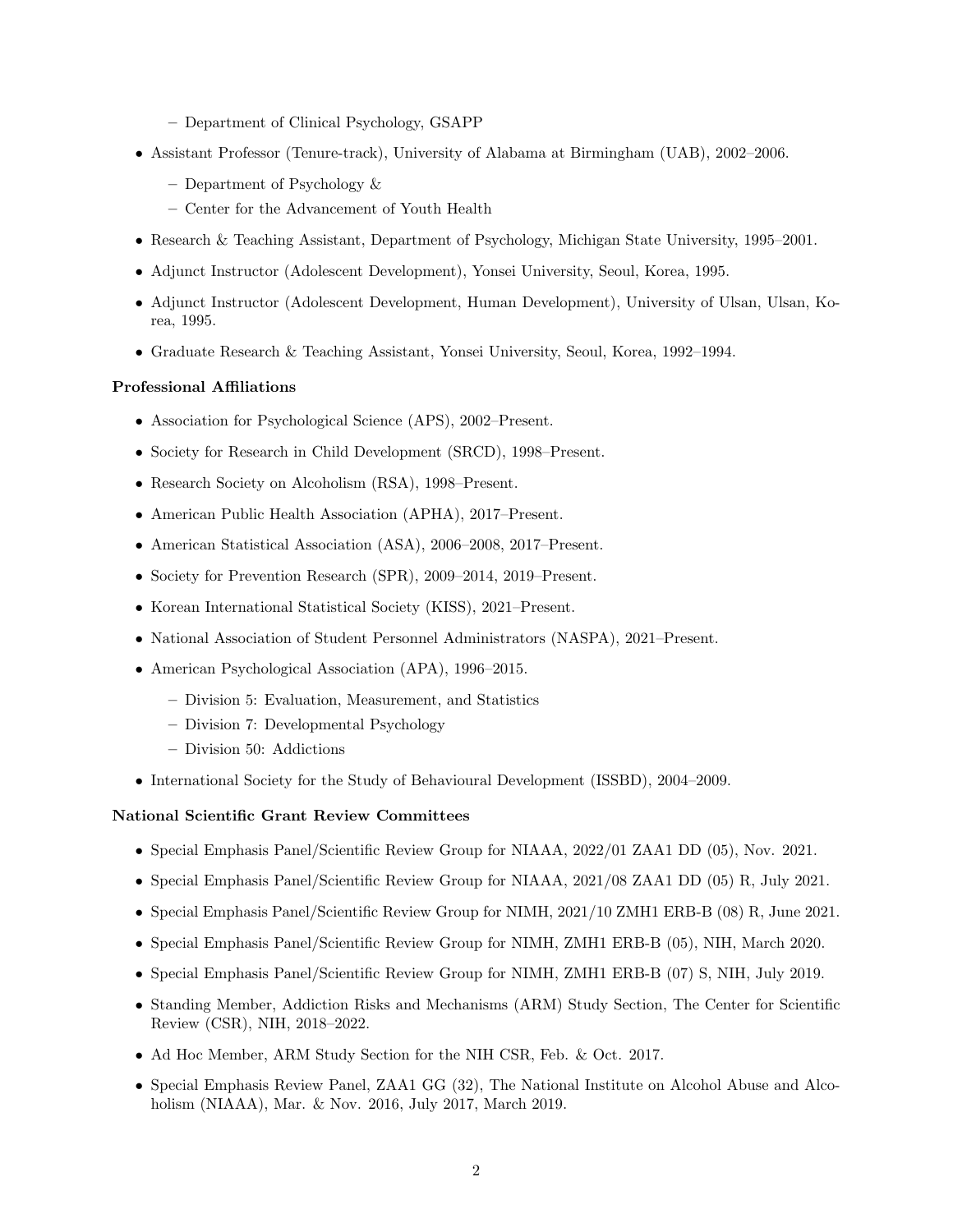- Standing Member, Scientific Review Group, Epidemiology, Prevention, and Behavioral Research (AA-2), NIAAA, 2011–2015.
- Ad Hoc Member, Scientific Review Group, Epidemiology, Prevention, and Behavioral Research (AA-2), NIAAA, Oct. 2010, Mar. 2011.

## Editorial Boards

- Alcoholism: Experimental and Clinical Research, Field Editor, 2021–Present.
- Psychology of Addictive Behaviors, Consulting Editor, 2020–Present.
- The Korean Journal of Psychology: General, Associate Editor, 2016–2018.
- Development and Psychopathology, 2008–Present.

## Awards and Honors

- Faculty Achievement Award (School of Public Health), UNTHSC 2022.
- Invited Speaker and Discussant for a Workshop titled *Brief Alcohol Interventions for Young Adults:* Strengthening Effects, and Disentangling Mechanisms of Action to Build Personalized Interventions for Widespread Uptake. National Institute on Alcohol Abuse and Alcoholism, Bethesda, MD, October 2019.
- "Golden Shovel Award" for Outstanding Service, Department of Health Behavior and Health Systems, UNTHSC, Feb., 2019.
- Invited Speaker and Panelist, The Inaugural National Institutes of Health (NIH) Behavioral and Social Sciences Research Festival, Bethesda, MD, 2016.
- Rutgers Faculty Compensation Program Award, 2008–2017.
- Michigan State University Libraries, Computing, & Technology Award for the book entitled, Advances in Configural Frequency Analysis (with von Eye and Mair), 2010.
- Travel Award from the National Institute on Drug Abuse and the National Institute of Mental Health, 2007.
- Junior Investigator Award from the Research Society on Alcoholism and the National Institute on Alcohol Abuse and Alcoholism, 2006.
- Michigan State University Libraries, Computing, & Technology Award for the book entitled, Analyzing Rater Agreement (with von Eye), 2006.
- Graduate Office Fellowship, Michigan State University, 1998, 2001.
- Student Merit Award from the Research Society on Alcoholism, 1997–1999.
- Graduate Office Scholarship, Michigan State University, 1995.
- Sudang Scholarship from the Sudang Foundation, Seoul, Korea, 1989–1992.
- Scholarship, Yonsei University, Seoul, Korea, 1988.

#### Professional Training and Certifications

• American Statistical Association, Mental Health Statistics – Health Policy Statistics Section, Some frequently asked questions about the design and analysis of sequential, multiple assignment randomized trials by Daniel Almirall (University of Michigan), November 2019.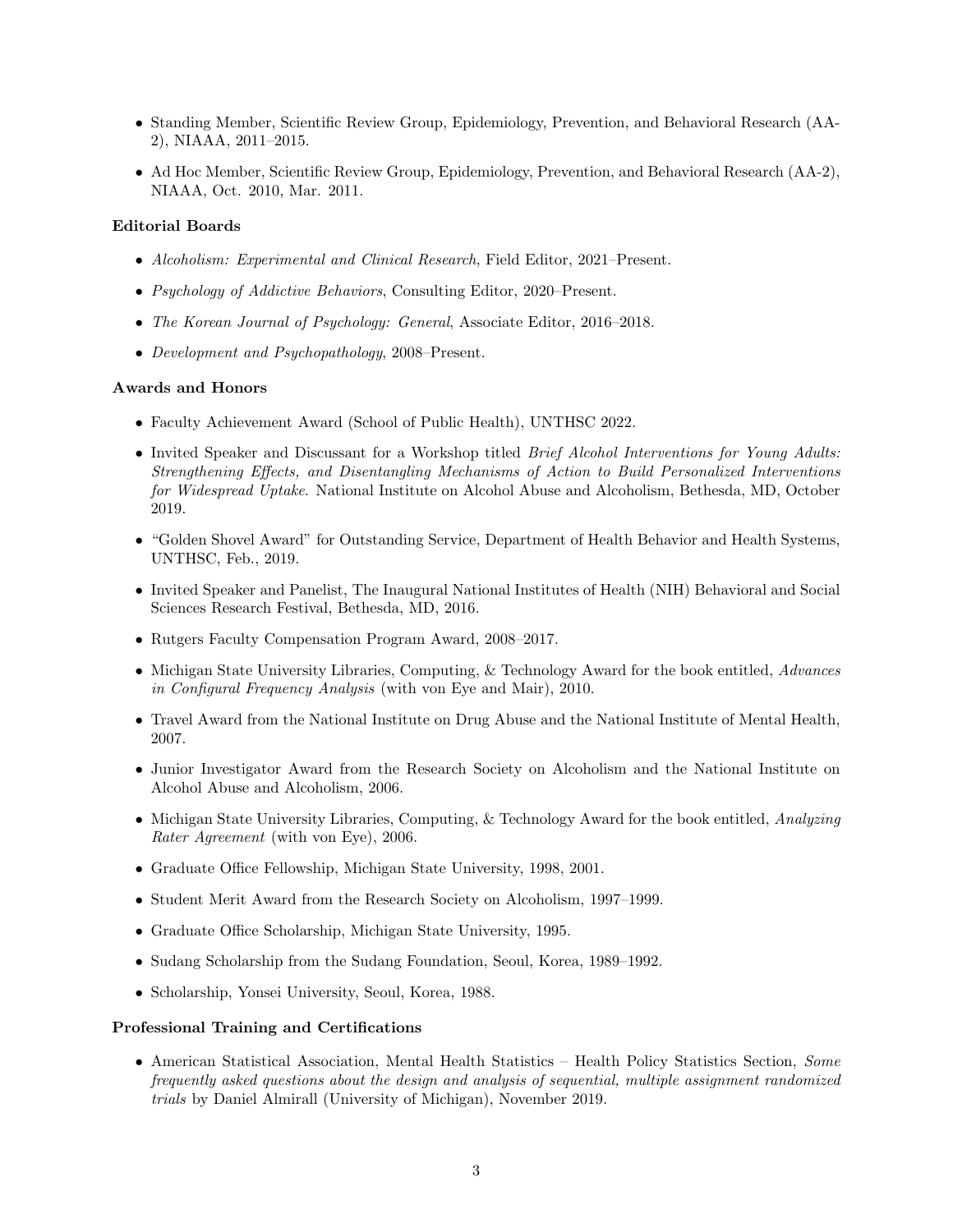- American Statistical Association Traveling Workshop on Network Meta-analysis by Christopher Schmid (Brown University) at Southern Methodist University, Dallas, November 2018.
- Texas Department of State Health Services, Data Discovery Workshop. Austin, TX, August 2018.
- MIT xPRO, Data Science and Big Data Analytics: Making Data-driven Decisions. Massachusetts Institute of Technology, May & June 2018.
- School of Public Health, UNTHSC, Online and Blended Learning Teaching Workshop. Fort Worth, TX, 2018, 2019, 2020.
- Mplus Workshop on *Dynamic Structural Equation Modeling of Intensive Longitudinal Data using Mplus*  $Version 8$  by Bengt Muthén. Johns Hopkins University, August 2017.
- PowerLab Crash Course for the Cardiovascular Physiologist. ADInstruments, Denver, CO, December 2010.
- The APA Advanced Training Institute on *Nonlinear Methods for Psychological Science*. University of Cincinnati, Cincinnati, OH, June 2009.
- The Institute for Policy Research Workshop on *Quasi-Experimental Design and Analysis in Educa*tion. IPR, Northwestern University, Evanston, IL, August 2008 (Support provided by the Spencer Foundation).
- The APA Advanced Training Institute on Structural Equation Modeling in Longitudinal Research. Longitudinal Research Institute, University of Virginia, Charlottesville, VA, June 2008.
- An Introduction to Rasch Measurement: Theory and Applications. New York University, New York, NY, March 2008.
- The APA Advanced Training Institute on Using Large-Scale Databases: the NICHD's Study of Early Child Care and Youth Development, Chapel Hill, NC, June 2007 (Support provided by NICHD).
- The Society for Prevention Research (SPR)'s pre-conference workshop on Underlying Mechanisms in Liability for Dysregulatory Behaviors. Washington, DC, May 2007 (Support provided by NIDA and NIMH).
- The Center for Integrated Latent Variable Research (CILVR)'s conference on *Mixture Models in Latent* Variable Research, University of Maryland, College Park, MD, May 2006.

#### Media Coverage

- "HSC researchers collaborate on new study to reduce alcohol use and risky sexual behaviors among college freshmen." https://www.unthsc.edu/school-of-public-health/hsc-researchers-collaborate-on-new-study-to-reduce-alcoholuse-and-risky-sexual-behaviors-among-college-freshmen/
- "Class project on U.S. tuberculosis risk gains interest from CDC, American Thoracic Society." https://www.unthsc.edu/school-of-public-health/class-project-on-u-s-tuberculosis-risk-gains-interest-fromcdc-american-thoracic-society/.
- "NIH researchers join UNTHSC as alcohol/substance abuse program expands." Available at https://www.unthsc.edu/newsroom/story/nih-researchers-join-unthsc-alcohol-substance-abuse-programexpands/.
- "Should The Drinking Age Be Lowered? Experts Weigh In" by John S Kiernan on July 21, 2016 for WalletHub. Available at https://wallethub.com/blog/should-the-drinking-age-be-lowered/23141/.
- "Drinking Wine Isn't As Good For You As You Think" by Jeff Cattel for Greatist on Mar 25, 2016. Available at https://greatist.com/live/drinking-wine-isnt-as-good-for-you-as-you-think/amp.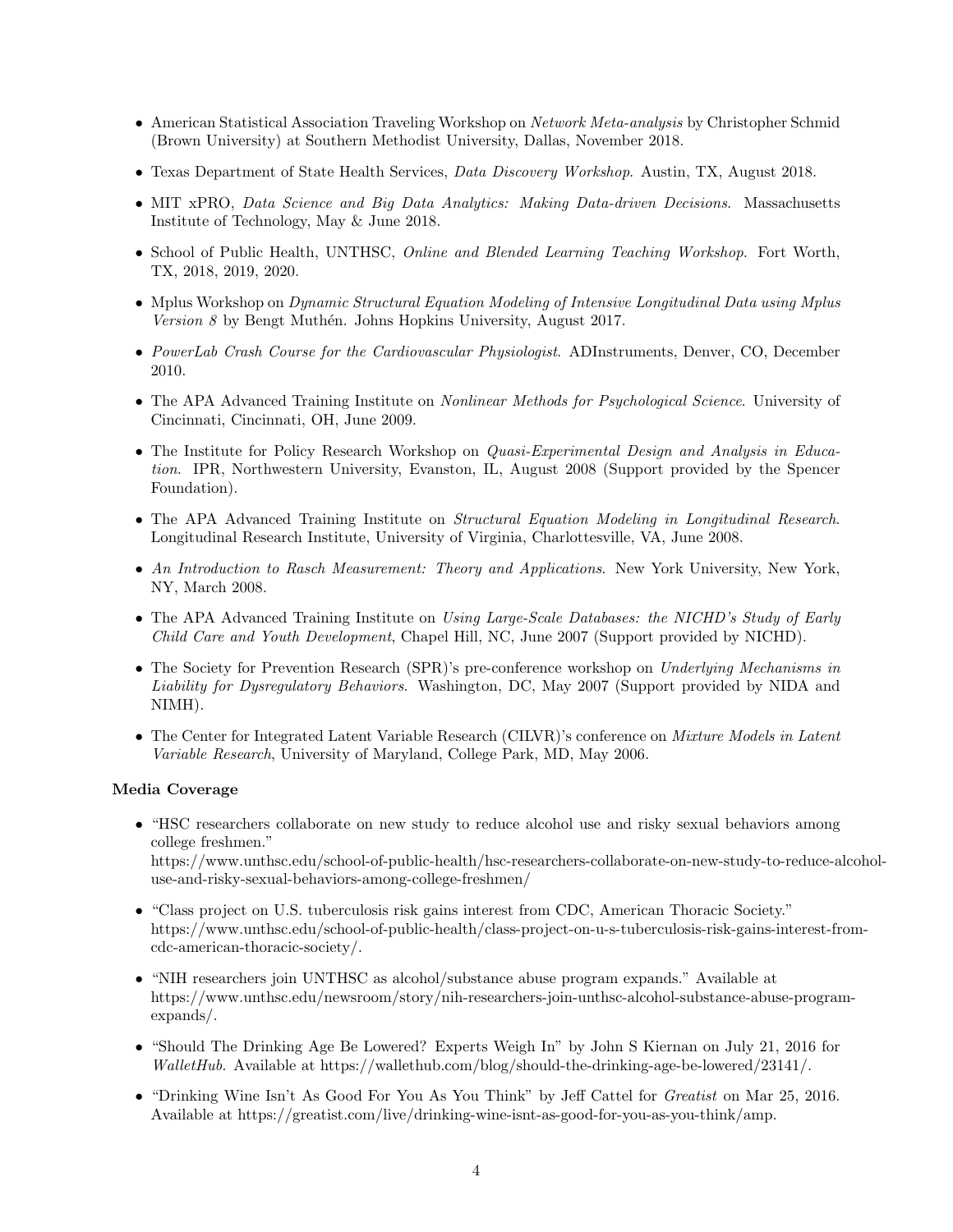• "Cochrane withdraws criticized alcohol misuse report for 'major errors'" by Ross Keith on Oct. 22, 2015 for Retraction Watch. Available at http://retractionwatch.com/2015/10/22/cochrane-withdrawscriticized-alcohol-misuse-report-for-major-errors/.

## Research Information

## Grant and Contract Activities

- 1. Innovative Computational Tools for Analyzing HIV-related Count Outcomes and Recommendations on Best Modeling Practices, 2022–2023 (pending).
	- University of Washington Behavioral Research Center for HIV (PI: David Huh)
	- Role: Mentor
- 2. Smartphone Sensors to Detect Shifts toward Healthy Behavior During Alcohol Treatment, 2022–2024 (pending).
	- National Institute on Alcohol Abuse and Alcoholism (R21 AA030153, PI: Tammy Chung)
	- Role: Consultant
- 3. Real-time and Longer-term Effects of Cannabis on Physical and Mental Health in Medical Cannabis Patients, 2022–2027 (pending).
	- The National Institutes of Drug Abuse (R01 DA056112, PI: Tammy Chung)
	- Role: Subaward PI, Co-investigator (\$71,676 from 2025–2027)
- 4. UT Southwestern Center for Translational Medicine, 2021–2026.
	- NIH/NCATS (1UL1TR003163-01A1, PI: R. Toto, \$8,029,629 in 2021)
	- Role: Faculty Mentor
- 5. Optimizing Brief Alcohol Interventions for Young Adults via Computational Methods, 2021–2026.
	- National Institute on Alcohol Abuse and Alcoholism (K02 AA028630, \$668,491, Impact Score: 13)
	- Role: PI
- 6. Cross-tailoring Integrative Alcohol and Risky Sex Feedback for College Students: A Hybrid Type 1 Effectiveness-Implementation Trial, 2021–2026.
	- National Institute on Alcohol Abuse and Alcoholism (R01 AA028246, PI: Anne E. Ray,  $P_{3\%}$ , \$3,125,232)
	- Role: Subaward PI (\$1,378,736)
- 7. Development and Testing of a Just-In-Time Adaptive Smart Phone Intervention to Reduce Drinking among Homeless Adults, 2018–2022 (NCE).
	- National Institute on Alcohol Abuse and Alcoholism (R34 AA024584 and 3R34 AA024584-02S1, MPI: Scott Walters and Michael Businelle, \$812,251)
	- Role: Co-Investigator
- 8. A Mobile-based Behavioral Economic Intervention to Reduce Young Adult Alcohol Misuse, 2018–2021.
	- National Institute on Alcohol Abuse and Alcoholism (F31 AA026486)
	- Role: Consultant (PI: Kathryn Soltis, Sponsors: James Murphy and Meghan McDevitt-Murphy)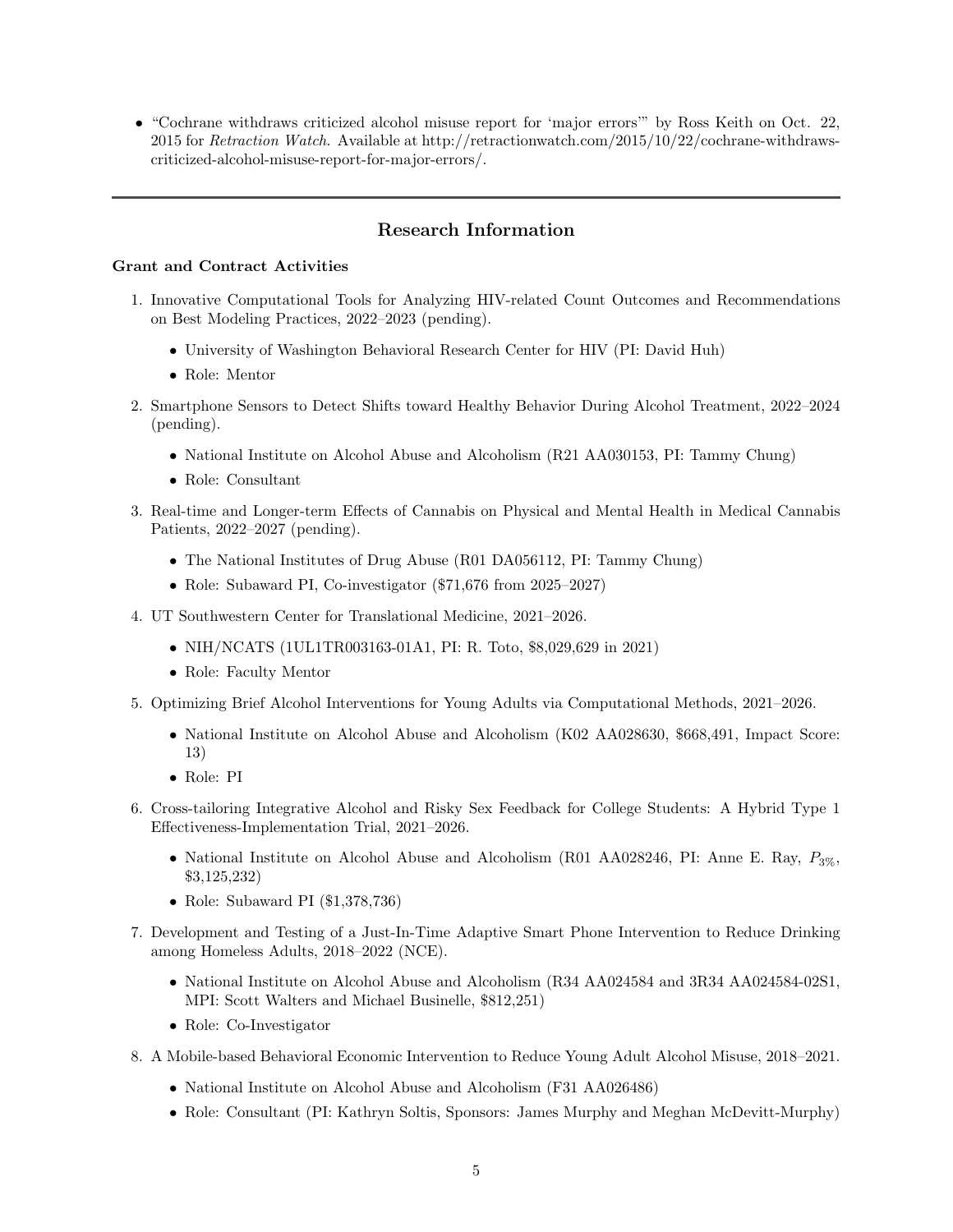- 9. Prescription Opiate, Drug Cue Processing Network, and Neural Connectivity, 2017–2019.
	- National Institute on Drug Abuse (R03 DA044496, \$245,924)
	- Role: Consultant (PI: Suchismita Ray)
- 10. Estimating Comparative Effectiveness of Alcohol Interventions for Young Adults, 2017–2022.
	- National Institute on Alcohol Abuse and Alcoholism (2R01 AA019511-05A1,  $P_{3\%}$ , \$2,457,754)
	- Role: PD/PI
- 11. Shifts in Behavioral Allocation Patterns as an Alcohol Recovery Mechanism, 2015–2018.
	- National Institute on Alcohol Abuse and Alcoholism (R01 AA023657)
	- Role: Consultant (PI: Jalie Tucker)
- 12. Preventing College Student Alcohol Misuse: The Role of Self-regulated Drinking Behaviors and Other Intervention Components, 2012–2015.
	- National Institute on Alcohol Abuse and Alcoholism (L30 AA021595, \$149,109)
	- Role: Mentor (PI: Anne E. Ray)
- 13. Innovative Analyses of Alcohol Intervention Trials for College Students, Administrative Supplement, 2011–2014.
	- National Institute on Alcohol Abuse and Alcoholism (3R01 AA019511-02S1, \$312,384)
	- Role: PD/PI
- 14. Emotional and Stress Response to Sensory Stimulation, 2010–2012.
	- Colgate-Palmolive (\$167,699)
	- Role: PD/PI
- 15. Preventing Substance Misuse among Latino Youth: A Study of Mediating Processes, 2010–2013.
	- National Institute on Drug Abuse (F31 DA030040, \$72,363)
	- Role: Co-sponsor (PI: Patricia Simon)
- 16. Innovative Analyses of Alcohol Intervention Trials for College Students, 2010–2016.
	- National Institute on Alcohol Abuse and Alcoholism (R01 AA019511, \$2,138,388)
	- Role: PD/PI
- 17. Multi-scale Neurophysiological Control Systems of MOBCI, 2010–2013.
	- National Institute on Alcohol Abuse and Alcoholism (HHSN275201000003C, \$1,611,559)
	- Role: Co-Investigator (PD/PI: Marsha E. Bates)
- 18. Alcohol, Memory and Affective Regulation–2009 American Recovery and Reinvestment Act (ARRA) Supplement, 2009–2010.
	- National Institute on Alcohol Abuse and Alcoholism (ARRA Supp. to R01 AA015248, \$118,846)
	- Role: Co-Investigator (PI: Marsha E. Bates)
- 19. Persistence and Desistance in Heavy Drinking and Violence, 2009–2011.
	- National Institute on Alcohol Abuse and Alcoholism (ARRA R01 AA016798, \$1,118,150)
	- Role: Co-Investigator (PI: Helene R. White)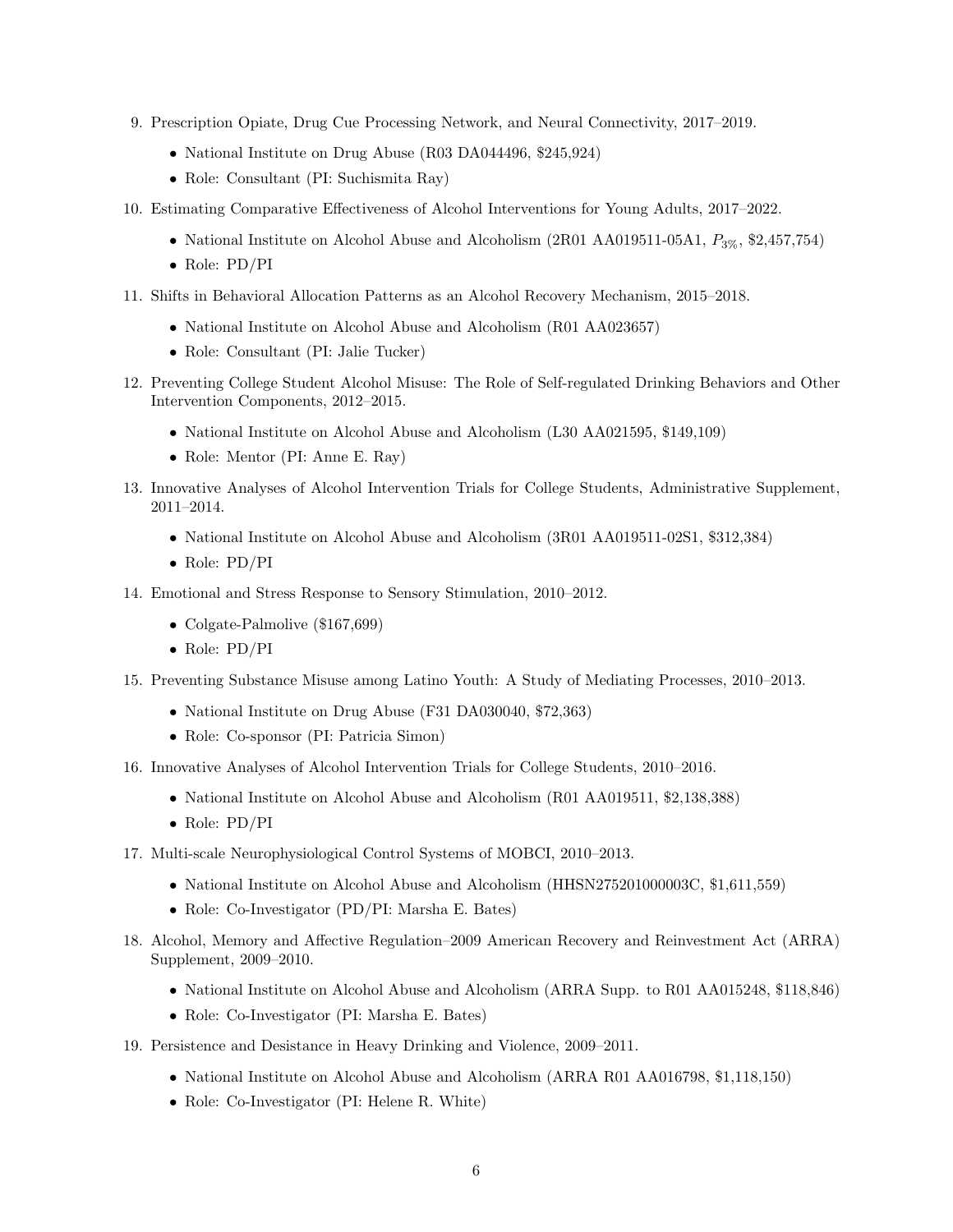- 20. Interactive Effects of Environmental Risk and Prenatal Cocaine Exposure in Preadolescence, 2009– 2014.
	- National Institute on Drug Abuse (K01 DA024113, \$804,355)
	- Role: Co-Mentor (PI: Yiping Wang)
- 21. Research Supplement to Promote Diversity in Health-related Research, 2008–2009.
	- National Institute on Drug Abuse (3P20 DA017552-05S1, \$128,235)
	- Role: Co-Principal Investigator (PIs: Robert J. Pandina and Eun-Young Mun)
- 22. Novel Mechanisms of Behavior Change in Alcoholism Treatment, 2007–2012.
	- National Institute on Alcohol Abuse and Alcoholism (K02 AA000325, \$782,514)
	- Role: Co-Consultant & Collaborator (PI: Marsha E. Bates)
- 23. Alcohol, Memory and Affective Regulation, 2004–2010.
	- National Institute on Alcohol Abuse and Alcoholism (R01 AA015248, \$1,474,089)
	- Role: Co-Investigator (PI: Marsha E. Bates)
- 24. Drug Abuse Prevention during Developmental Transitions, 2006–2009.
	- National Institute on Drug Abuse (P20 DA017552, \$5,885,920)
	- Role: Co-Investigator (PI: Robert J. Pandina)
- 25. Lives across Time: A Longitudinal Study of Adolescent and Adult Development, 2002–2006.
	- National Institute on Alcohol Abuse and Alcoholism (R37 AA07861-16, \$2,347,526)
	- Role: Co-Investigator (PI: Michael Windle)
- 26. Healthy Passages: A Community-Based Longitudinal Study of Adolescent Health, 2002–2006.
	- Centers for Disease Control and Prevention (CDC98047/CCU409679, \$7,225,322)
	- Role: Co-Investigator (PI: Michael Windle)
- 27. Birmingham Youth Violence Study, 2002–2004.
	- Centers for Disease Control and Prevention (CDC, \$5,326,725)
	- Role: Co-Investigator (PI: Michael Windle)
- 28. Risk for Early Smoking Onset in a High-risk Population, 2001–2002.
	- Blue Cross and Blue Shield of Michigan Foundation, Student Award Program grant (Grant Number: 276.SAP, \$3,000)
	- Role: PI
- 29. Risk and Coping in Children of Alcoholics: Years 11–15, 1996–2001.
	- National Institute on Alcohol Abuse and Alcoholism (R01 AA07065, \$4,600,000)
	- Role: Graduate Research Assistant (PIs: Robert A. Zucker and Hiram E. Fitzgerald)

#### Peer-reviewed Publications

1. Walters, S. T., Mun, E.-Y., Tan, Z., Luningham, J. M., H´ebert, E., Oliver, J. A., & Businelle, M. S. (2022). Feasibility and preliminary effectiveness of a smartphone-based just-in-time adaptive intervention for adults with alcohol misuse who are experiencing homelessness. Alcoholism: Clinical and Experimental Research. (under review)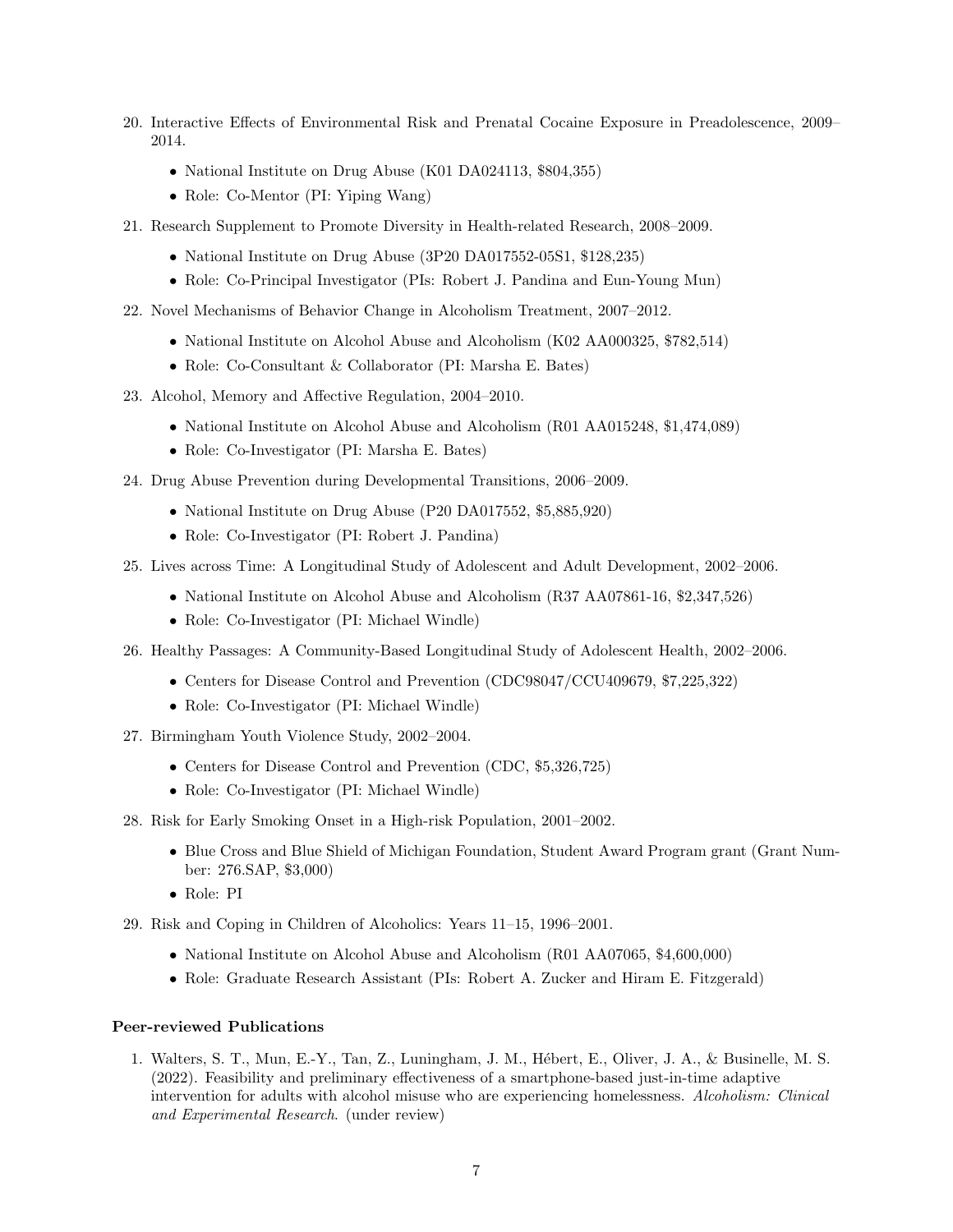- 2. Huh, D., Baldwin, S. A, Zhou, Z., Park, J., & Mun, E.-Y. (2022). Which is better for individual participant data meta-analysis of count outcomes with many zeroes, one-step or two-step analysis? A simulation study. Multivariate Behavioral Research. (under review)
	- Interactive Display of Outcomes at https://ipdmeta.shinyapps.io/IPD Rshiny/
	- PsyArXiv. https://doi.org/10.31234/osf.io/bhkry
- 3. Mun, E.-Y., Zhou, Z., Huh, D., Tan, L., Li, D., Tanner-Smith, E. E., Walters, S. T., & Larimer, M. E. (2022). Brief alcohol interventions are effective through six months: Findings from marginalized zero-inflated Poisson and negative binomial models in a two-step IPD meta-analysis. Prevention Science. (under review)
- 4. Gex, K. S., Acuff, S. F., Campbell, K. W., Mun, E.-Y., Dennhardt, A. A., Borsari, B., Martens, M. P., & Murphy, J. G. (2022). Change in alcohol demand following a brief intervention predicts change in alcohol use: A latent growth curve analysis. Alcoholism: Clinical and Experimental Research. (under review)
- 5. Li, X., Lewis, M. A., Fairlie, A. M., Larimer, M. E., & Mun, E.-Y. (2022). Examining the viewing pattern of web-delivered personalized feedback interventions aimed at reducing alcohol-related risky sexual behavior among young adults. Journal of American College Health. (under review)
- 6. Gex, K. S., Mun, E.-Y., Barnett, N. P., McDevitt-Murphy, M., Ruggiero, K. J., Thurston, I. B., Olin, C. C., Voss, A. T., Withers, A. J., & Murphy, J. G. (2022). A randomized pilot trial of a mobile delivered brief motivational interviewing and behavioral economic alcohol intervention for emerging adults. Psychology of Addictive Behaviors. https://doi.org/10.1037/adb0000838
- 7. Tan, Z., de la Torre, J., Ma, W., Huh, D., Larimer, M. E., & Mun, E.-Y. (2022). A tutorial on cognitive diagnosis modeling for characterizing mental health symptom profiles using existing item responses. Prevention Science. https://doi.org/10.1007/s11121-022-01346-8.
	- Data and R Code at https://doi.org/10.17632/97bzg6z28h.1
- 8. Huh, D., Li, X., Zhou, Z., Walters, S. T., Baldwin, S. A., Tan, Z., Larimer, M. E., & Mun, E.-Y. (2022). A structural equation modeling approach to meta-analytic mediation analysis: Testing protective behavioral strategies as a mediator of brief motivational intervention effects on alcohol-related problems. Prevention Science, 23 (3), 390–402. https://doi.org/10.1007/s11121-021-01318-4. PMCID: PMC8975788
	- Data and R Code at https://doi.org/10.17632/hh64x82s27.1
- 9. Mun, E.-Y., Li, X., Lineberry, S., Tan, Z., Huh, D., Walters, S. T., Zhou, Z., & Larimer, M. E. (2022). Do brief alcohol interventions reduce driving after drinking among college students? A two-step meta-analysis of individual participant data. Alcohol and Alcoholism, 57(1), 125–135. http://doi.org/10.1093/alcalc/agaa146. PMCID: PMC8753781
	- Data and R Code at http://doi.org/10.17632/j45wkj23c5.1
- 10. Zhou, Z., Xie, M., Huh, D., & Mun, E.-Y. (2021). A bias correction method in meta-analysis of randomized clinical trials with no adjustments for zero-inflated outcomes. Statistics in Medicine,  $40(26)$ , 5894–5909. http://doi.org/10.1002/sim.9161.
- 11. Walters, S. T., Businelle, M. S., Suchting, R., Li, X., H´ebert, E., & Mun, E.-Y. (2021). Using machine learning to identify predictors of imminent drinking and create tailored messages for at-risk drinkers experiencing homelessness. Journal of Substance Abuse Treatment, 127, 108417. https://doi.org/10.1016/j.jsat.2021.108417. PMCID: PMC8217726
- 12. Mun, E.-Y., & Geng, F. (2021). An epidemic model for non-first-order transmission kinetics. PLOS ONE, 16 (1), e024751. http://doi.org/10.1371/journal.pone.0247512. PMCID: PMC7951879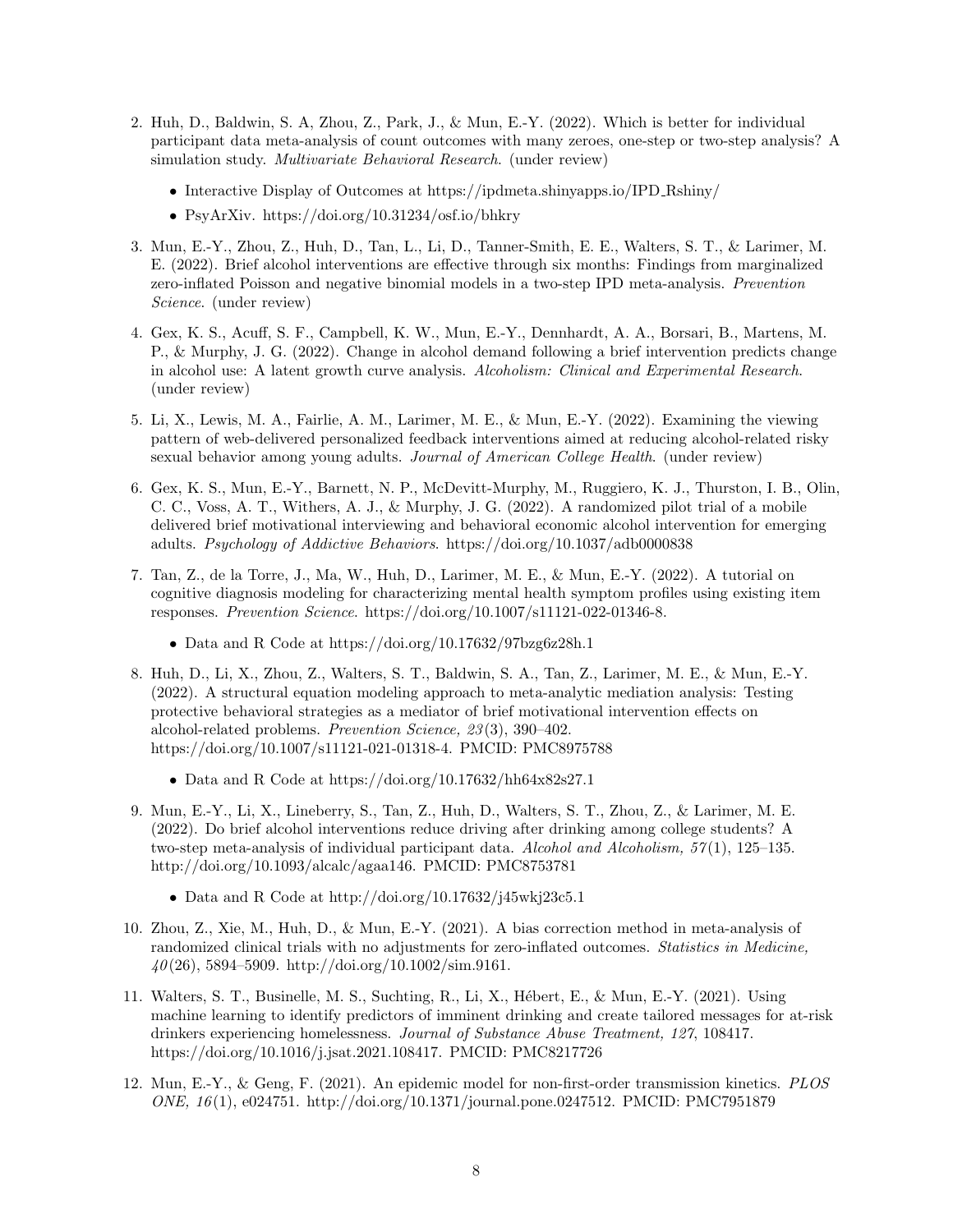- The PLOS COVID-19 Pandemic Collection (2019–2021): Modelling, Forecasting, and Surveillance
- Data and Python Code at http://doi.org/10.17632/yf2xkjvd4k.1
- 13. Mun, E.-Y., Li, X., Businelle, M. S., Hébert, E., Tan, Z., Barnett, N. P., & Walters, S. T. (2021). Ecological momentary assessment of alcohol consumption and its concordance with transdermal alcohol detection and timeline follow-back self-report among adults experiencing homelessness. Alcoholism: Clinical and Experimental Research, 45 (4), 864-876. http://doi.org/10.1111/acer.14571. PMCID: PMC8252787
- 14. Annan, E., Miller, T., Katz, D., Mun, E.-Y., & Stockbridge, E. L. (2021). A cross-sectional study of latent tuberculosis infection, insurance coverage, and usual sources of health care among non-US-born persons in the United States. Medicine, 100 (7), e24838. http://doi.org/10.1097/MD.0000000000024838. PMCID: PMC7899900
- 15. Tan, Z., Mun, E.-Y., Nguyen, Uyen-Sa, D. T., & Walters, S. T. (2021). Increases in social support co-occur with decreases in depressive symptoms and substance use problems among adults in permanent supportive housing: An 18-month longitudinal study. *BMC Psychology*,  $9(1)$ , 1–13. http://doi.org/10.1186/s40359-020-00507-0. PMCID: PMC7789599
- 16. Jiao, Y., Mun, E.-Y., Trikalinos, T., & Xie, M. (2020). A CD-based mapping method for combining multiple related parameters from heterogeneous intervention trials. Statistics and Its Interface, 13 (4), 533–549. http://doi.org/10.4310/SII.2020.v13.n4.a10. PMCID: PMC7497794
- 17. Li, X., Clarke, N., Kim, S.-Y., Ray, A. E., Walters, S. T., & Mun, E.-Y. (2020). Protective behavioral strategies are more helpful for avoiding alcohol-related problems for college drinkers who drink less. Journal of American College Health. (online first) http://doi.org/10.1080/07448481.2020.1807555. PMCID: PMC7917150
- 18. Businelle, M. S., Walters, S. T., Mun, E.-Y., Kirchner, T. R., H´ebert, E., & Li, X. (2020). Development and testing of a just-in-time adaptive intervention to reduce drinking among homeless adults. JMIR Research Protocols,  $9(4)$ , e15610. http://doi.org/10.2196/15610. PMCID: PMC7193437
- 19. Chung, T., Bae, S. W., Mun, E.-Y., Suffoletto, B., Jang, S., & Dey, A. (2020). Mobile assessment of acute effects of marijuana on cognitive functioning in young adults: A pilot study. *JMIR mHealth* and uHealth  $8(3)$ , e16240. http://doi.org/10.2196/16240. PMCID: PMC7093776
- 20. Bates, M. E., Mun, E.-Y., Buckman, J. F., Vaschillo, E., Vaschillo, B., Lehrer, P., Udo, T., & Lesnewich, L. M. (2020). Getting to the heart of low sensitivity to alcohol: Context moderates suppressed cardiovascular adaptation to oral alcohol in persons with a family history of alcohol use. Alcoholism: Clinical and Experimental Research, 44 (3), 589–599. http://doi.org/10.1111/acer.14293. PMCID: PMC7079052.
- 21. Kim, S.-Y., Huh, D., Zhou, Z., & Mun, E.-Y. (2020). A comparison of Bayesian to maximum likelihood estimation for latent growth models in the presence of a binary outcome. International Journal of Behavioral Development, 44 (5), 447–457. http://doi.org/10.1177/0165025419894730. PMCID: PMC7497844
- 22. Mun, E.-Y., & Geng, F. (2019). Predicting post-experiment fatigue among healthy young adults: Random forest regression analysis. Psychological Test and Assessment Modeling, 61 (4), 471–493. PMCID: PMC7007183.
- 23. Mun, E.-Y., Huo, Y., White, H. R., Suzuki, S., & de la Torre, J. (2019). Multivariate higher-order IRT model and MCMC algorithm for linking individual participant data from multiple studies. Frontiers in Psychology, 10, 1328. http://doi.org/10.3389/fpsyg.2019.01328. PMCID: PMC6582193.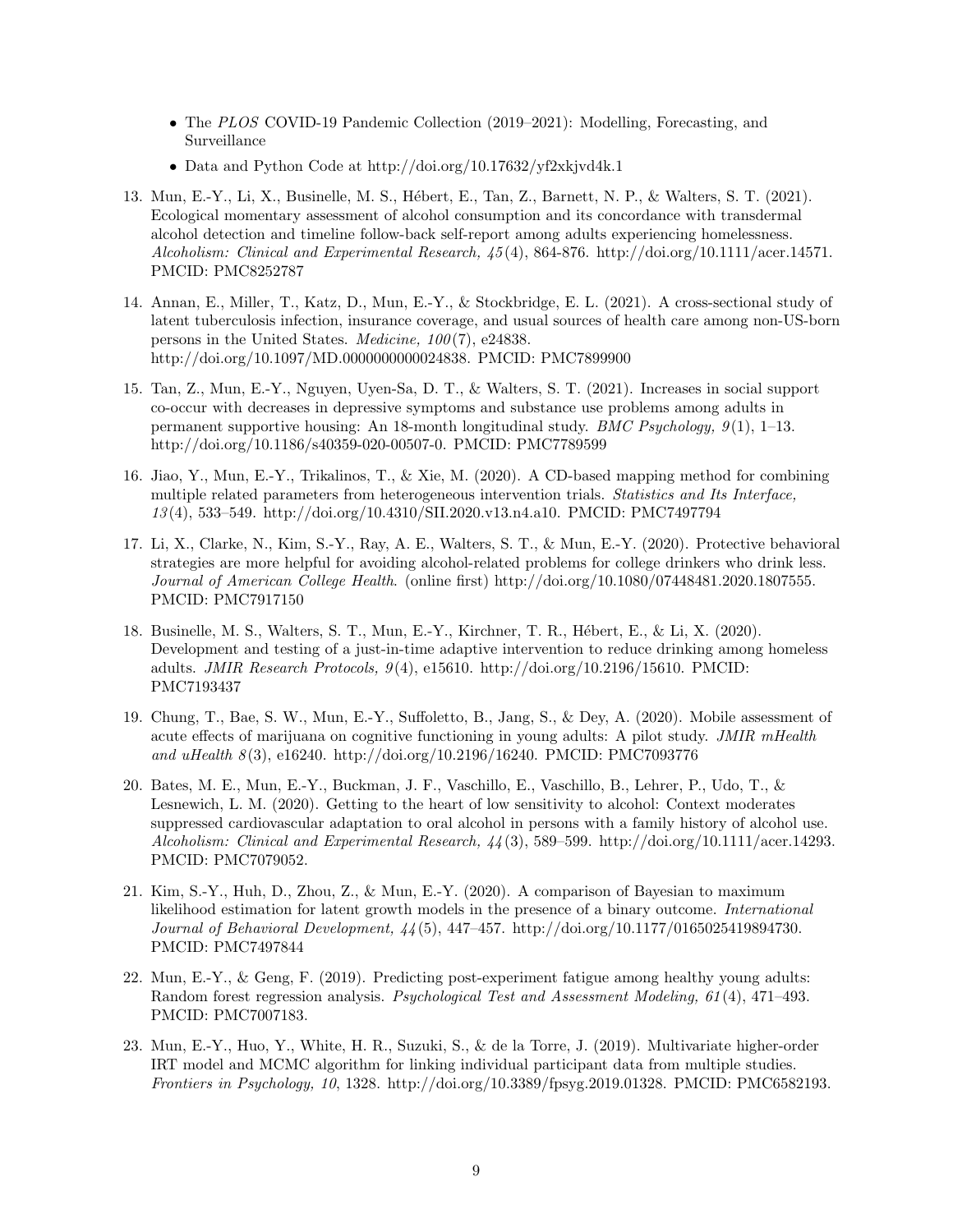- 24. Rendon, A., Mun, E.-Y., Spence-Almaguer, E., & Walters, S. T. (2019). What happens to agreement over time? A longitudinal study of self-reported substance use compared to saliva toxicological testing among subsidized housing residents. Journal of Substance Abuse Treatment, 101, 12–17. http://doi.org/10.1016/j.jsat.2019.03.002. PMCID: PMC6721608.
- 25. Huh, D., Mun, E.-Y., Walters, S. T., Zhou, Z., & Atkins, D. C. (2019). A tutorial on individual participant data meta-analysis using Bayesian multilevel modeling to estimate alcohol intervention effects across heterogeneous studies. Addictive Behaviors, 94, 162–170. http://doi.org/10.1016/j.addbeh.2019.01.032. PMCID: PMC3058388.
	- Data and R Code at http://dx.doi.org/10.17632/4dw4kn97fz.2
- 26. Chun, W. Y., Kim, S.-Y., Kim, Y.-H., Kim, E., Kim, C., Mun, E.-Y., Park, S. W., Park, H. I., Ahn, S., Yang, K., Yang, J., Lee, D. G., Jeong, Y., Chung, H., Choi, K.-H., Choi, H., & Kim, N. (2018). The identity of Korean Journal of Psychology–General: The primary value for psychological advances. Korean Journal of Psychology: General, 37(3), 307-311. http://doi.org/10.22257/kjp.2018.09.37.3.307.
- 27. White, H. R., Anderson, K., Ray, A. E., & Mun, E.-Y. (2016). Do drinking motives distinguish extreme drinking college students from their peers? Addictive Behaviors, 60, 213-218. https://doi.org/10.1016/j.addbeh.2016.04.011. PMCID: PMC4884560.
- 28. Clarke, N., Kim, S.-Y., Ray, A. E., White, H. R., Jiao, Y., & Mun, E.-Y. (2016). The association between protective behavioral strategies and alcohol-related problems: An examination of race and gender differences among college drinkers. Journal of Ethnicity in Substance Abuse, 15 (1), 25–45. https://doi.org/10.1080/15332640.2014.1002877. PMCID: PMC4691435.
- 29. Mun, E.-Y., Atkins, D. C., & Walters, S. T. (2015). Is motivational interviewing effective at reducing alcohol misuse in young adults? A critical review of Foxcroft et al. (2014). Psychology of Addictive Behaviors, 29 (4), 836–846. https://doi.org/10.1037/adb0000100. PMCID: PMC4701621.
- 30. White, H. R., Jiao, Y., Ray, A. E., Huh, D., Atkins, D. C., Larimer, M. E.,... Mun, E.-Y. (2015). Are there secondary effects on marijuana use from brief alcohol interventions for college students? Journal of Studies on Alcohol and Drugs, 76 (3), 367–377. https://doi.org/10.15288/jsad.2015.76.367. PMCID: PMC4440295.
- 31. Huh, D., Mun, E.-Y., Larimer, M. White, H. R., Ray, A. E., Rhew, I., Kim, S.-Y., Jiao, Y., & Atkins, D. C. (2015). Brief motivational interventions for college student drinking may not be as powerful as we think: An individual participant-level data meta-analysis. Alcoholism: Clinical and Experimental Research, 39 (5), 919–931. https://doi.org/10.1111/acer.12714. PMCID: PMC4502982.
- 32. Mun, E.-Y., de la Torre, J., Atkins, D. C., White, H. R., Ray, A. E., Kim, S.-Y., Jiao, Y., Clarke, N., Huo, Y., Larimer, M. E., Huh, D., & The Project INTEGRATE Team (2015). Project INTEGRATE: An integrative study of brief alcohol interventions for college students. Psychology of Addictive Behaviors, 29 (1), 34–48. https://doi.org/10.1037/adb0000047. PMCID: PMC4388772.
- 33. Huo, Y., de la Torre, J., Mun, E.-Y., Kim, S.-Y., Ray, A. E., Jiao, Y., & White, H. R. (2015). A hierarchical multi-unidimensional IRT approach for analyzing sparse, multi-group data for integrative data analysis. Psychometrika, 80 (3), 834–855. https://doi.org/10.1007/s11336-014-9420-2. PMCID: PMC4379139.
- 34. Ray, A. E., Kim, S.-Y., White, H. R., Larimer, M. E., Mun, E.-Y., Clarke, N., Jiao, Y., Atkins, D. C., Huh, D., & The Project INTEGRATE Team (2014). When less is more and more is less in brief motivational interventions: Characteristics of intervention content and their associations with drinking outcomes. Psychology of Addictive Behaviors, 28, 1026–1040. https://doi.org/10.1037/a0036593. PMCID: PMC4237686.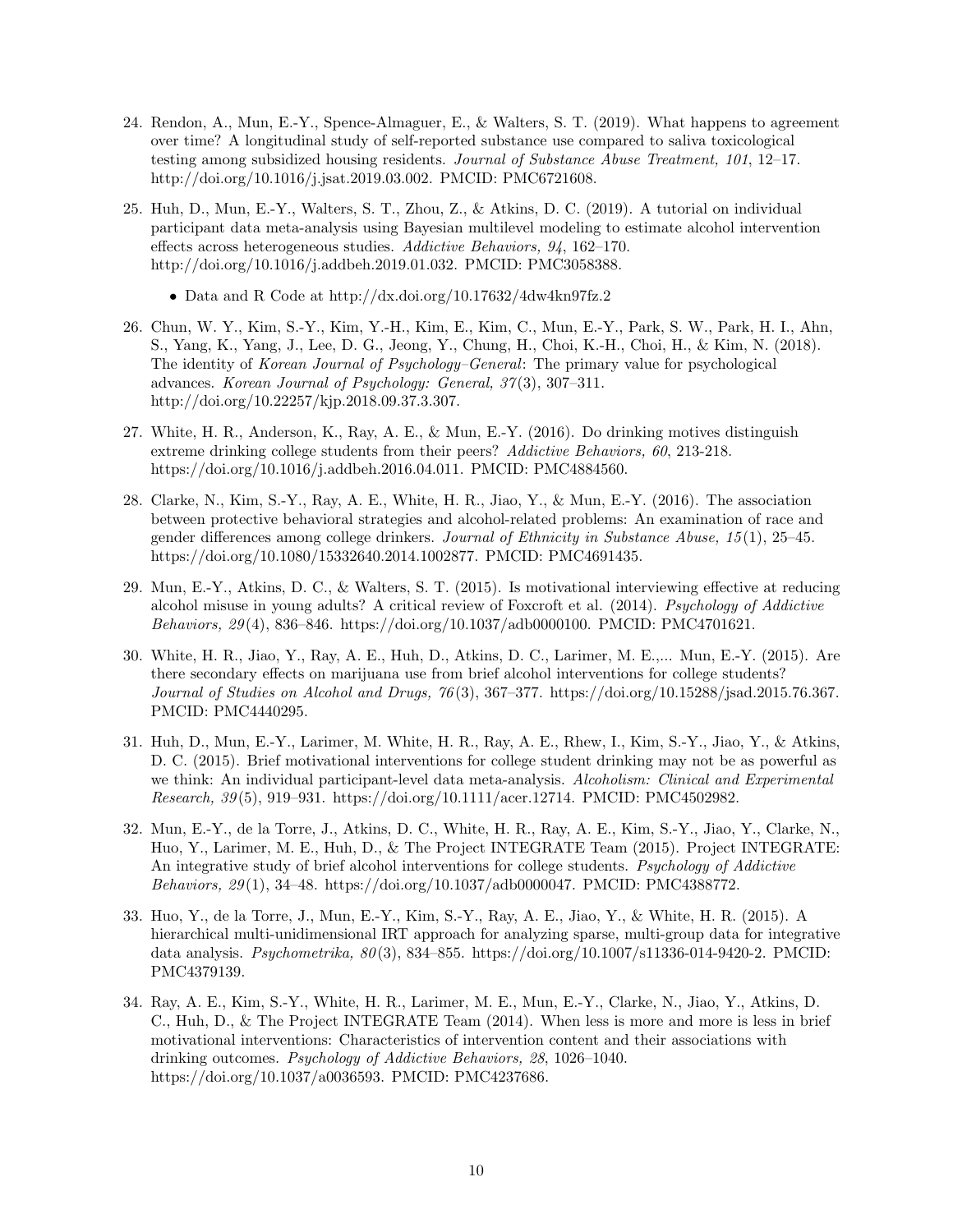- 35. Ray, A. E., Stapleton, J. L., Turrisi, R., & Mun, E.-Y. (2014). Drinking game play among first-year college student drinkers: An event-specific analysis of the risk for alcohol use and problems. The American Journal of Drug and Alcohol Abuse, 40(5), 353–358. https://doi.org/10.3109/00952990.2014.930151. PMCID: PMC4263026.
- 36. Kim, S.-Y., Mun, E.-Y., & Smith, S. S. (2014). Using mixture models with known class membership to address incomplete covariance structures in multiple-group growth models. British Journal of Mathematical and Statistical Psychology,  $67(1)$ , 94–116. https://doi.org/10.1111/bmsp.12008. PMCID: PMC3864537.
- 37. Johnson, V., Simon, P., & Mun, E.-Y. (2014). A peer-led high school transition program increases graduation rates among Latino males. The Journal of Educational Research,  $107(3)$ , 186–196. https://doi.org/10.1080/00220671.2013.788991. PMCID: PMC3987860.
- 38. von Eye, A., Wiedermann, W., & Mun, E.-Y. (2014). Granger causality—Statistical analysis under a configural perspective. Integrative Psychological & Behavioral Science, 48 (1), 79–99. https://doi.org/10.1007/s12124-013-9243-1.
- 39. Fonoberova, M., Mezic, I., Buckman, J., Fonoberov, V., Mezic, A., Vaschillo, E., Mun, E.-Y., Vaschillo, B., & Bates, M. (2014). A computational physiology approach to personalized treatment models: The beneficial effects of slow breathing on the human cardiovascular system. American Journal of Physiology–Heart and Circulatory Physiology, 307 (7), H1073–H1091. https://doi.org/10.1152/ajpheart.01011.2013. PMCID: PMC4187074.
- 40. Lehrer, P., Buckman, J. F., Mun, E.-Y., Vaschillo, E. G., Vaschillo, B., Udo, T., Nguyen, T., & Bates, M. E. (2013). Negative mood and alcohol problems are related to respiratory dynamics in young adults. Applied Psychophysiology and Biofeedback, 38 (4), 273–283. https://doi.org/10.1007/s10484-013-9230-9. PMCID: PMC3854952.
- 41. Udo, T., Mun, E.-Y., Buckman, J., Vaschillo, E. G., Vaschillo, B.,& Bates, M. E. (2013). Potential side effects of unhealthy lifestyle choices and health risks on basal and reactive heart rate variability in college drinkers. Journal of Studies on Alcohol and Drugs, 74 (5), 787–796. https://doi.org/10.15288/jsad.2013.74.787. PMCID: PMC3749321.
- 42. Clarke, N., Kim, S.-Y., White, H. R., Jiao, Y., & Mun, E.-Y. (2013). Associations between alcohol use and alcohol-related negative consequences among Black and White college men and women. Journal of Studies on Alcohol and Drugs, 74 (4), 521–531. PMCID: PMC3711344.
- 43. Clarke, N., Mun, E.-Y., Kelly, S., White, H. R., & Lynch, K. (2013). Treatment outcomes of a combined cognitive behavior therapy and pharmacotherapy for a sample of women with and without substance abuse histories on an acute psychiatric unit: Do therapeutic alliance and motivation matter? American Journal on Addictions, 22(6), 566–573. https://doi.org/10.1111/j.1521-0391.2013.12013.x. PMCID: PMC3989070.
- 44. Eddie, D., Buckman, J. F., Mun, E.-Y., Vaschillo, B., Vaschillo, E., Udo, T., Lehrer, P., & Bates, M. E. (2013). Different associations of alcohol cue reactivity with negative alcohol expectancies in mandated and inpatient samples of young adults. Addictive Behaviors, 38 (4), 2040–2043. https://doi.org/10.1016/j.addbeh.2013.01.006. PMCID: PMC4454376.
- 45. White, H. R., Fite, P., Pardini, D., Mun, E.-Y., & Loeber, R. (2013). Moderators of the dynamic link between alcohol and aggressive behavior among adolescent males. Journal of Abnormal Child Psychology, 41, 211–222. https://doi.org/10.1007/s10802-012-9673-0. PMCID: PMC3548983.
- 46. von Eye, A., & Mun, E.-Y. (2013). Differential developmental pathways–Configural moderator models. European Journal of Developmental Psychology,  $10(1)$ , 60–80. https://doi.org/10.1080/17405629.2012.732720.
- 47. von Eye, A. & Mun, E.-Y. (2012). A configural approach to predicting the shape of trajectories. Applied Developmental Science, 16 (4), 195–207. https://doi.org/ 10.1080/10888691.2012.736305.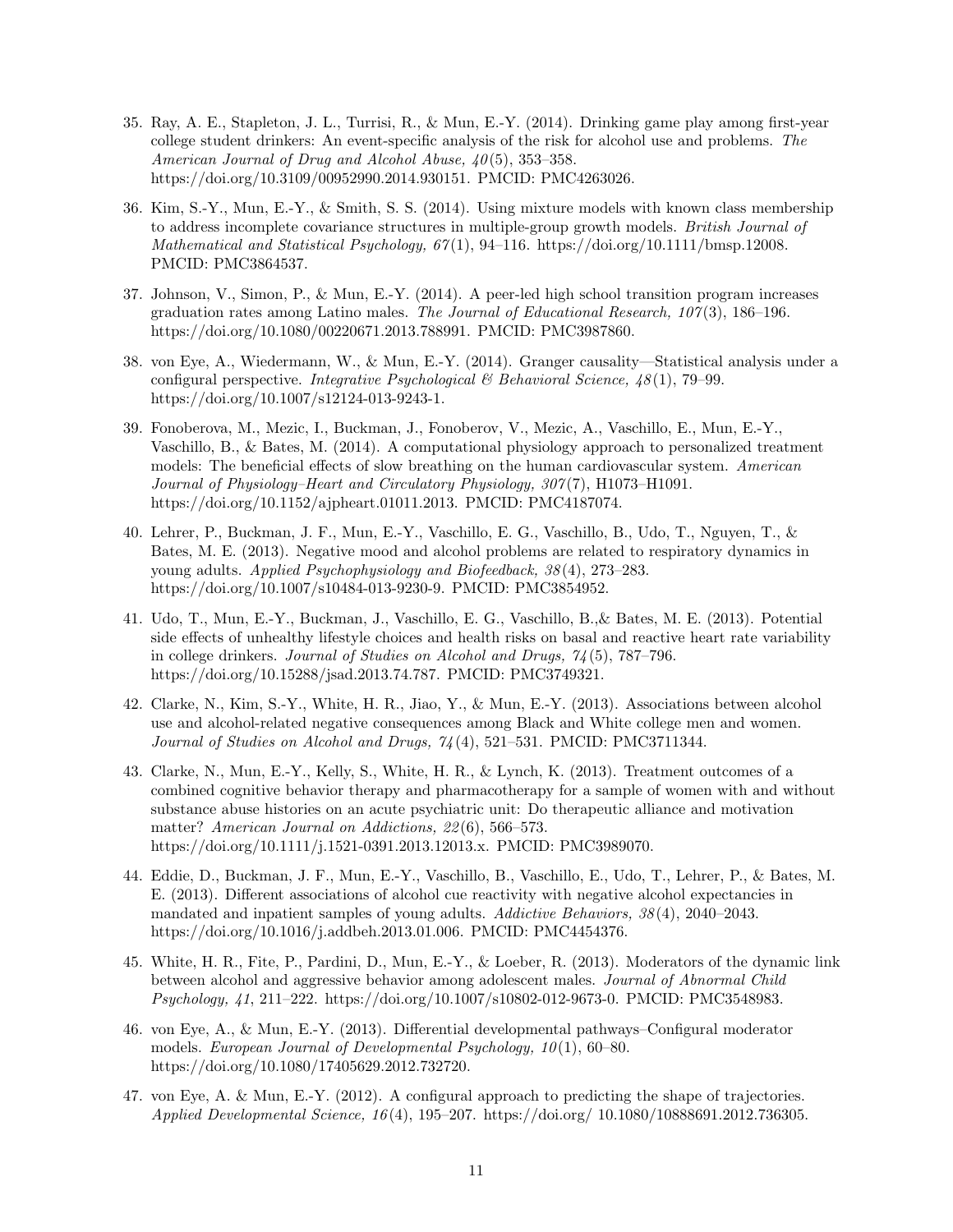- 48. Finlay, A. K., White, H. R., Mun, E.-Y., Cronley, C. C., & Lee, C. (2012). Racial differences in trajectories of heavy drinking and regular marijuana use from ages 13 to 24 among African-American and White males. Drug and Alcohol Dependence, 121 (1-2), 118–123. https://doi.org/10.1016/j.drugalcdep.2011.08.020. PMCID: PMC3258364.
- 49. von Eye, A., & Mun, E.-Y. (2012). Interindividual differences in intraindividual change in categorical variables. Psychological Test and Assessment Modeling, 54 (2), 151–167.
- 50. von Eye, A., Mun, E.-Y., & Mair, P. (2012). Log-linear modeling. Wiley Interdisciplinary Reviews: Computational Statistics, 4 (2), 218–223. https://doi.org/ 10.1002/wics.203.
- 51. Ray, S., Mun, E.-Y., Buckman, J., & Bates, M. E. (2012). Memory for emotional picture cues during acute alcohol intoxication. Journal of Studies on Alcohol and Drugs, 73, 718–725. https://doi.org/10.15288/jsad.2012.73.718. PMCID: PMC3410939.
- 52. Cronley, C., White, H. R., Mun, E.-Y., Lee, C., Finlay, A., & Loeber, R. (2012). Exploring the intersection of neighborhood racial and economic composition and individual race on substance use among male adolescents. Journal of Ethnicity in Substance Abuse, 11 (1), 52–74. https://doi.org/10.1080/15332640.2012.652526. PMCID: PMC3311110.
- 53. White, H. R., Lee, C., Mun, E.-Y., & Loeber, R. (2012). Developmental patterns of alcohol use in relation to persistence and desistance of serious violent offending among African American and Caucasian young men. *Criminology*,  $50(2)$ , 391–426. https://doi.org/10.1111/j.1745-9125.2011.00263.x. PMCID: PMC3614371.
- 54. Lee, C., Cronley, C., White, H. R., Mun, E.-Y., Stouthamer-Loeber, M., & Loeber, R. (2012). Racial differences in the consequences of childhood maltreatment for adolescent and young adult depression, heavy drinking, and violence. *Journal of Adolescent Health*, 50, 443–449. https://doi.org/10.1016/j.jadohealth.2011.09.014. PMCID: PMC3336090.
- 55. Bates, M. E., Buckman, J. F., Vaschillo, E. G., Fonoberov, V., Fonoberova, M., Vaschillo, B., Mun, E.-Y., Mezić, A., & Mezić, I. (2011). The redistribution of power: Neurocardiac signaling, alcohol and gender. Proceedings of the National Academy of Sciences,  $6(12)$ , e28281. https://doi.org/10.1371/journal.pone.0028281. PMCID: PMC3229550.
- 56. White, H. R., Marmorstein, N. R., Crews, F., Bates, M. E., Mun, E.-Y., & Loeber, R. (2011). Associations between heavy drinking and changes in impulsive behavior among adolescent males. Alcoholism: Clinical and Experimental Research, 35 (2), 295–303. https://doi.org/10.1111/j.1530-0277.2010.01345.x. PMCID: PMC3058919.
- 57. Lee, C., Mun, E.-Y., White, H. R., & Simon, P. (2010). Substance use trajectories of black and white young men from adolescence to emerging adulthood: A two-part growth curve analysis. Journal of Ethnicity in Substance Abuse, 9, 301–309. https://doi.org/10.1080/15332640.2010.522898. PMCID: PMC3565242.
- 58. White, H. R., Shi, J., Hirschfield, P., Mun, E.-Y., & Loeber, R. (2010). Effects of institutional confinement for delinquency on affective and anxiety problems among male adolescents. Youth Violence and Juvenile Justice, 8 (4), 295–313. https://doi.org/10.1177/1541204009358657. PMCID: PMC3596164.
- 59. Mun, E.-Y., Bates, M. E., & Vaschillo, E. (2010). Closing the gap between person-oriented theory and methods. Development and Psychopathology, 22 (2), 261–271. https://doi.org/10.1017/S0954579410000039. PMCID: PMC2909466.
- 60. von Eye, A., Mun, E.-Y., & Bogat, G. A. (2009). Temporal patterns of variable relationships in person-oriented research: Prediction and auto-association models of Configural Frequency Analysis. Applied Developmental Science, 13 (4), 172–187. https://doi.org/10.1080/10888690903287864.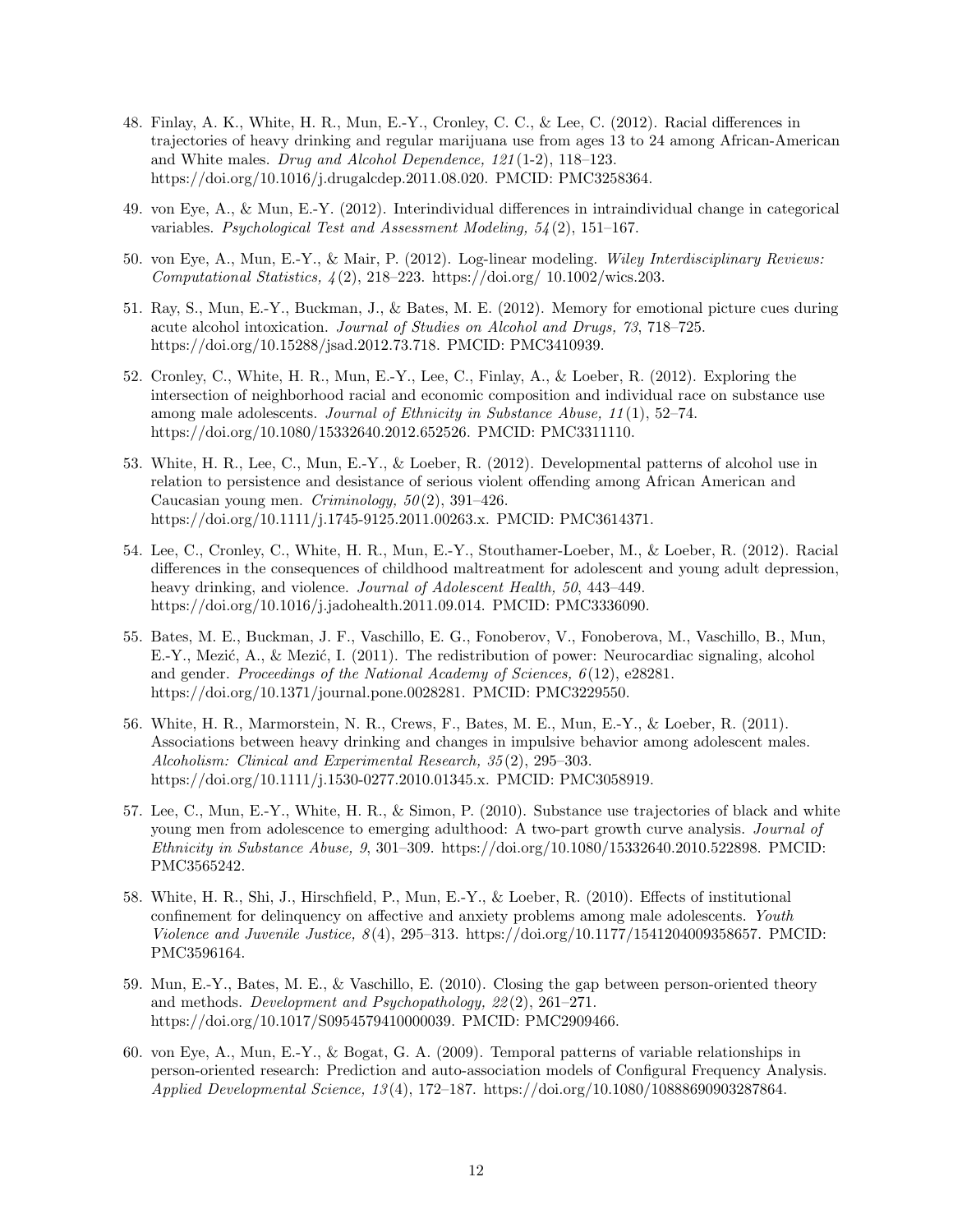- 61. Udo, T., Bates, M. E., Mun, E.-Y., Vaschillo, E. G., Vaschillo, B., Lehrer, P., & Ray, S. (2009). Gender differences in acute alcohol effects on self-regulation of arousal in response to emotional and alcohol-related picture cues. Psychology of Addictive Behaviors, 23 (2), 196–204. https://doi.org/10.1037/a0015015. PMCID: PMC2964059.
- 62. Mun, E.-Y., White, H. R., & Morgan, T. J. (2009). Individual and situational factors that influence the efficacy of personalized feedback substance use interventions for mandated college students. Journal of Consulting and Clinical Psychology, 77 (1), 88–102. https://doi.org/10.1037/a0014679. PMCID: PMC2818838.
- 63. Mun, E.-Y., von Eye, A., & White, H. R. (2009). An SEM approach for the evaluation of intervention effects using pre-post-post designs. Structural Equation Modeling, 16 (2), 315–337. https://doi.org/10.1080/10705510902751358. PMCID: PMC2836538.
- 64. von Eye, A., Mun, E.-Y., & Mair, P. (2009). What carries a mediation process? Configural frequency of mediation. Integrative Psychological and Behavioral Science, 43 (3), 228–247. https://doi.org/10.1007/s12124-009-9088-9. PMID: 19291340.
- 65. Vaschillo, E. G., Bates, M. E., Vaschillo, B., Lehrer, P., Udo, T., Mun, E.-Y., & Ray, S. (2008). Heart rate variability response to alcohol, placebo, and emotional picture cue challenges: Effects of 0.1 Hz stimulation. Psychophysiology, 45, 847–858. https://doi.org/10.1111/j.1469-8986.2008.00673.x. PMCID: PMC2964051.
- 66. Morgan, T. J., White, H. R., & Mun, E.-Y. (2008). Changes in drinking prior to a mandated brief intervention with college students. Journal of Studies on Alcohol and Drugs, 69(2), 286–290. PMID: 18299770
- 67. Mun, E.-Y., von Eye, A., Bates, M. E., & Vaschillo, E. G. (2008). Finding groups using model-based cluster analysis: Heterogeneous emotional self-regulatory processes and heavy alcohol use risk. Developmental Psychology, 44 (2), 481–495. https://doi.org/10.1037/0012-1649.44.2.481. PMCID: PMC2909466.
- 68. von Eye, A., Mun, E.-Y., & Bogat, G. A. (2008). Temporal patterns of variable relationships in person-oriented research - Longitudinal models of Configural Frequency Analysis. Developmental Psychology, 44 (2), 437–445. https://doi.org/10.1037/0012-1649.44.2.437.
- 69. Mun, E.-Y., Windle, M., & Schainker, L. M. (2008). A model-based cluster analysis approach to adolescent problem behaviors and young adult outcomes. Development and Psychopathology,  $20(1)$ , 291–318. https://doi.org/10.1017/S095457940800014X.
- 70. White, H. R., Mun, E.-Y., & Morgan, T. J. (2008). Do brief personalized feedback interventions work for mandated students or is it just getting caught that works? Psychology of Addictive Behaviors, 22 (1), 107–116. https://doi.org/10.1037/0893-164X.22.1.107.
- 71. White, H. R., Mun, E.-Y., Pugh, L., & Morgan, T. J. (2007). Long-term effects of brief substance use interventions for mandated college students: Sleeper effects of an in-person personal feedback intervention. Alcoholism: Clinical and Experimental Research, 31 (8), 1380–1391. https://doi.org/10.1111/j.1530-0277.2007.00435.x.
- 72. von Eye, A., & Mun, E.-Y. (2007). A note on the analysis of difference patterns Structural zeros by design. Psychology Science,  $49(1)$ , 14–25.
- 73. von Eye, A., & Mun, E.-Y. (2006). Exploring rater agreement: Configurations of agreement and disagreement. *Psychology Science*,  $48(1)$ , 69–84.
- 74. Windle, M., Mun, E.-Y., & Windle, R. (2005). Adolescent-to-young adulthood heavy drinking trajectories and their prospective predictors. Journal of Studies on Alcohol, 66 (3), 313–322.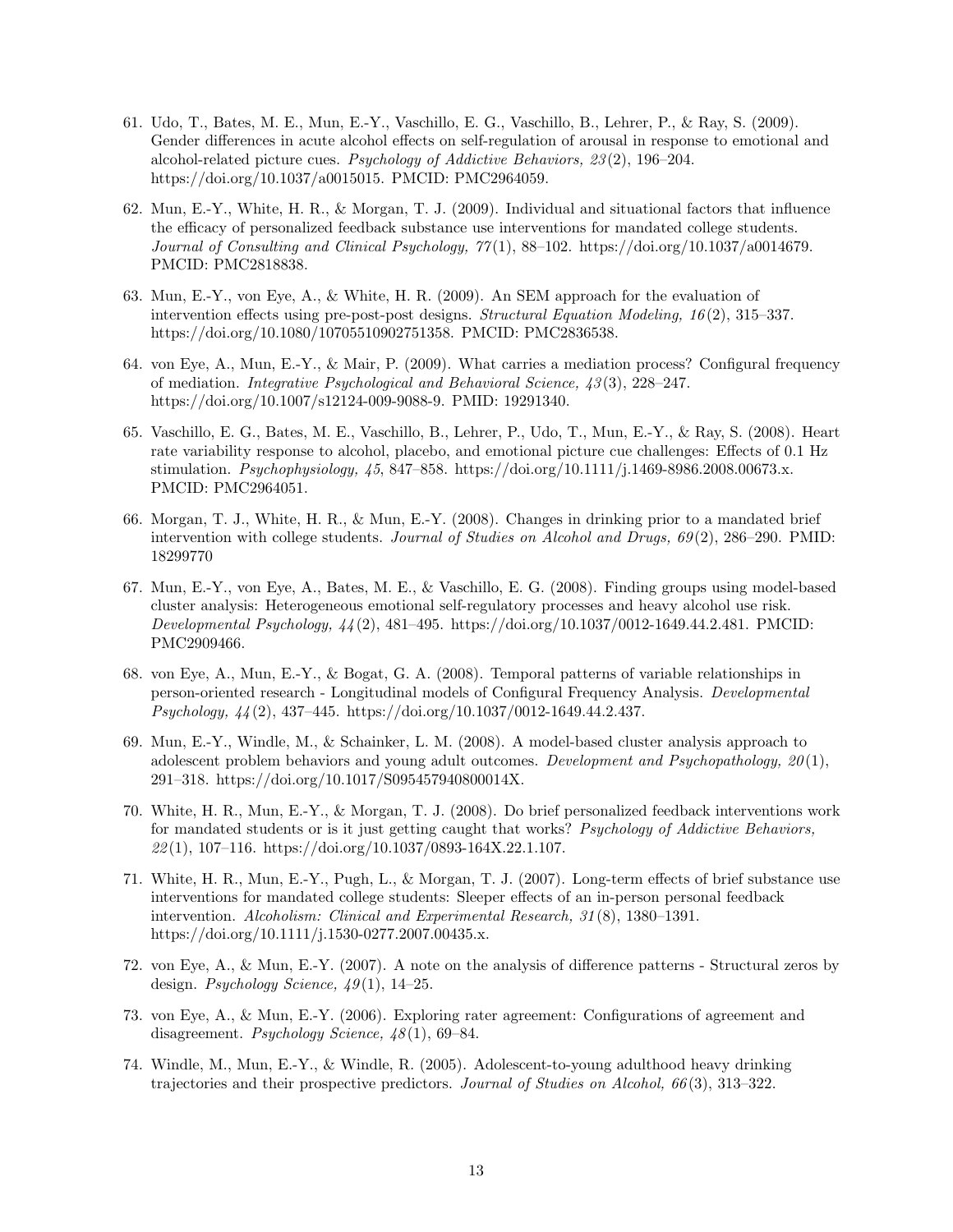- 75. Crabb, J. A., Tucker, D. C., & Mun, E.-Y. (2005). The effect of preventability and severity levels of a genetic disorder on desire to communicate genetic testing information with family members. Genetic Testing, 9 (4), 320–327. https://doi.org/10.1089/gte.2005.9.320.
- 76. von Eye, A., Mun, E.-Y., & Indurkhya, A. (2004). Typifying developmental trajectories A decision making perspective. Psychology Science,  $46(1)$ , 65–98.
- 77. von Eye, A., & Mun, E.-Y. (2003). Characteristics of measures for 2 x 2 tables. Understanding *Statistics*,  $2(4)$ ,  $243-266$ .
- 78. Mun, E.-Y., von Eye, A., Fitzgerald, H. E., & Zucker, R. A. (2001). Using mosaic displays in Configural Frequency Analysis. Methods of Psychological Research-Online, 6(3), 164–196.
- 79. Mun, E.-Y., Fitzgerald, H. E., Puttler, L. I., Zucker, R. A., & von Eye, A. (2001). Temperamental characteristics as predictors of externalizing and internalizing child behavior problems in the contexts of high and low parental psychopathology. Infant Mental Health Journal, 22 (3), 393–415. https://doi.org/10.1002/imhj.1008.
- 80. Fitzgerald, H. E., Zucker, R. A., Puttler, L. I., Caplan, H. M., & Mun, E.-Y. (2000). Alcohol abuse and dependence in women and girls. Alcoscope: International Review of Alcoholism Management,  $3(1), 6-19.$
- 81. Kwak, K., & Mun, E.-Y. (1995). The relationships of psychological characteristics, depression, and antisocial behavior (II): In pre-adolescence. The Korean Journal of Developmental Psychology,  $8(1)$ , 1–11.
- 82. Mun, E.-Y., & Yoon, G. (1994). The effect of peer acceptance on loneliness and delinquency in early adolescence. The Korean Journal of Developmental Psychology,  $7(1)$ , 44–63.
- 83. Kwak, K., Yoon, G., & Mun, E.-Y. (1993). Research trends and tasks for studies of juvenile delinquency in Korea. The Korean Journal of Social Psychology,  $7(1)$ , 12–27.
- 84. Kwak, K., & Mun, E.-Y. (1993). The relationships of psychological characteristics, depression, and antisocial behavior in early adolescence. The Korean Journal of Developmental Psychology,  $6(2)$ , 29–43.

#### Book Publications

- 1. von Eye, A., & Mun, E.-Y. (2013). Log-linear modeling: Concepts, interpretation, and applications. New York: Wiley. ISBN:9781118146408 doi:10.1002/9781118391778
- 2. von Eye, A., Mair, P., & Mun, E.-Y. (2010). Advances in Configural Frequency Analysis. New York: The Guilford Press. ISBN: 978160623719 doi: 10.1002/9781118391778.
- 3. von Eye, A., & Mun, E. Y. (2005). Analyzing rater agreement. Mahwah, NJ: Lawrence Erlbaum Associates, Publishers.

#### Invited Book Chapters &, Articles

- 1. Mun, E.-Y., & Ray, A. E. (2018). Integrative data analysis from a unifying research synthesis perspective. In H. E. Fitzgerald & L. I. Puttler (Eds.), Alcohol use disorders: A developmental science approach to etiology (pp. 341-353). New York: Oxford University Press.
- 2. Mun, E.-Y., Jiao, Y., & Xie, M. (2016). Integrative data analysis for research in developmental psychopathology. In D. Cicchetti (Ed.), Developmental psychopathology (3rd ed., Vol. 1, pp. 1042– 1087). New York: Wiley.
- 3. von Eye, A., & Mun, E.-Y. (2016). Configural Frequency Analysis for research on developmental processes. In D. Cicchetti (Ed.), Developmental psychopathology (3rd ed., Vol. 1, pp. 866–921). New York: Wiley.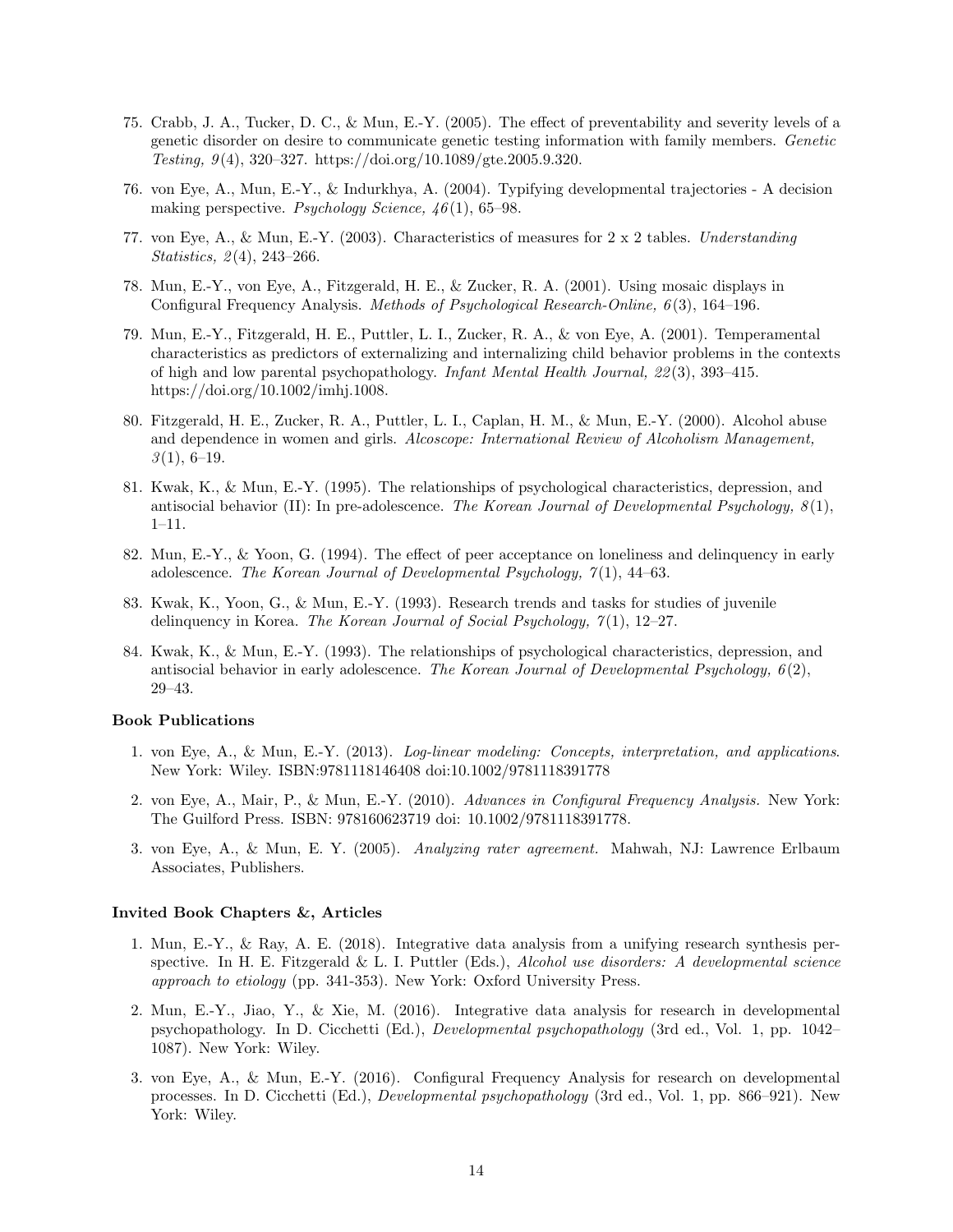- 4. von Eye, A., Mun, E.-Y., Mair, P., & von Weber, S. (2012). Configural Frequency Analysis. In T. Little (Ed.), The Oxford Handbook of quantitative methods (pp. 74–105). New York: Oxford University Press.
- 5. von Eye, A., Mun, E.-Y., Lerner, R. M., Lerner, J. V., & Bowers, E. P. (2011). Configural Frequency Analysis in developmental research. In B. Laursen, T. Little, & N. Card, (Eds.), *Handbook of* developmental research methods (pp. 621–644). New York: Guilford Press.
- 6. von Eye, A., & Mun, E.-Y. (2008). Configural Frequency Analysis of longitudinal data. In S. Menard (Ed.), Handbook of longitudinal research: Design, measurement, and analysis (pp. 313–332). San Diego, CA: Elsevier.
- 7. Mun, E.-Y. (2006). Book review: Configural Frequency Analysis. Applied Psychological Measurement,  $30(1)$ , 72–74. doi: 10.1177/0146621605279207
- 8. Mun, E.-Y. (2005). Rater agreement Kappa. In B. S. Everitt & D. C. Howell (Eds.), Encyclopedia of statistics in behavioral science (Vol. 4, pp. 1712–1714). Chichester, UK: John Wiley & Sons.
- 9. Mun, E.-Y. (2005). Rater agreement Weighted Kappa. In B. S. Everitt & D. C. Howell (Eds.), Encyclopedia of statistics in behavioral science (Vol. 4, pp. 1714–1715). Chichester, UK: John Wiley & Sons.
- 10. von Eye, A., & Mun, E.-Y. (2003). Methods and criteria in the study of human ecology. In J. M. Miller, R. M. Lerner, L. B. Schiamberg, & P. M. Anderson (Eds.), Human ecology: An encyclopedia of children, families, communities, and environments (pp. 495–498). Santa Barbara, CA: ABC-CLIO.
- 11. Fitzgerald, H. E., Zucker, R. A., Mun, E.-Y., Puttler, L. I., & Wong, M. M. (2002). Origins of addictive behavior: Structuring pathways to alcoholism during infancy and early childhood. In H. E. Fitzgerald, K. Karraker, & T. Luster (Eds.), Infant development: Ecological perspectives (pp. 221–254). New York: Routledge /Falmer Press.
- 12. Mun, E.-Y. (2001). Temperament. In A. S. Honig, H. E. Fitzgerald, & H. Brophy-Herb (Eds.), Encyclopedia in infancy (pp. 619–626). Denver, CO: ABC-CLIO.
- 13. Mun, E.-Y. (2001). Behavior genetics. In A. S. Honig, H. E. Fitzgerald, & H. Brophy-Herb (Eds.), Encyclopedia in infancy (pp. 77–78). Denver, CO: ABC-CLIO.
- 14. Fitzgerald, H. E., Puttler, L. I., Mun, E.-Y., & Zucker, R. A. (2000). Prenatal and postnatal exposure to parental alcohol use and abuse. In J. D. Osofsky, & H. E. Fitzgerald (Eds.), WAIMH Handbook of infant mental health: Vol. 4: Infant mental health in groups at high risk (pp. 123–160). New York: John Wiley and Sons, Inc.

#### Published Abstracts and Conference Proceedings

- 1. Tan, Z., Mun, E.-Y., Nguyen, U.-S. D. T., & Walters, S. T. (2021). A longitudinal study of permanent supportive housing residents: Increase in social support co-occurring with decrease in depressive symptoms and substance use problems. [Abstract]. Alcoholism: Clinical and Experimental Research, 45.
- 2. Huh, D., Li, X., Zhou, Z., Walters, S. T., Baldwin, S. A., Tan, Z., Larimer, M. E., & Mun, E.-Y. (2021). Testing protective behavioral strategies as a mediator of brief alcohol intervention effects: A one-stage structural equation modeling approach to meta-analytic mediation analysis. [Abstract]. Alcoholism: Clinical and Experimental Research, 45.
- 3. Mun, E.-Y., Li, X., Lineberry, S., Tan, Z., Huh, D., Walters, S. T., Zhou, Z., & Larimer, M. E. (2021). Do brief alcohol interventions reduce driving after drinking among college students? A two-step metaanalysis of individual participant data. [Abstract]. Alcoholism: Clinical and Experimental Research, 45.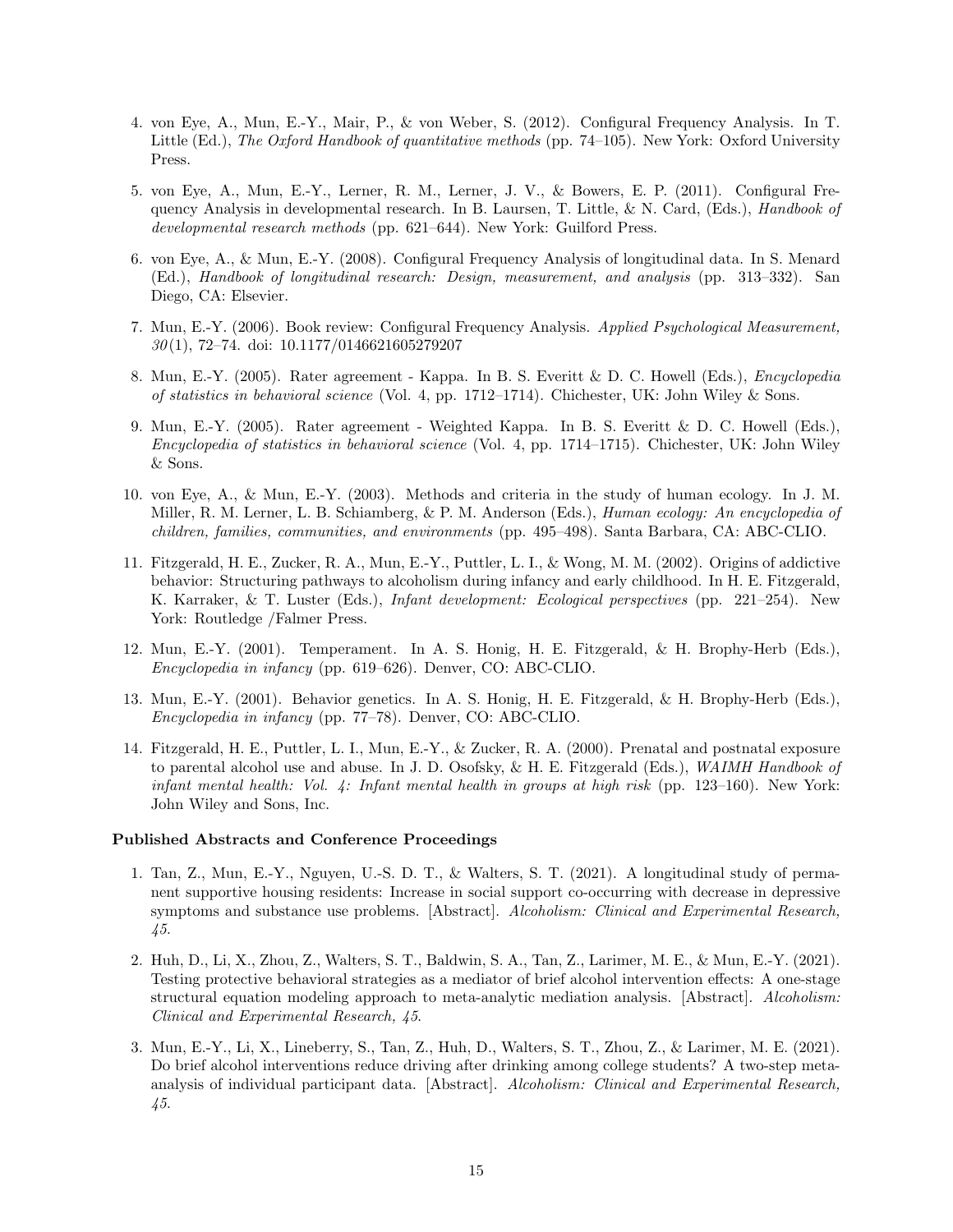- 4. Zhou, Z., Xie, M., Huh, D., & E.-Y. Mun (2021). A bias correction method in meta-analysis for zeroinflated outcomes: Application to evaluating comparative effectiveness of brief alcohol interventions. [Abstract]. Alcoholism: Clinical and Experimental Research, 45.
- 5. Ray, A. E., Lewis, M. A., Mun, E.-Y., Stapleton, J. L., Bush, H. M., & Himelhoch, S. (2020). First-year college student perspectives on the development of a cross-tailored dynamic feedback intervention to reduce alcohol and sexual risk behaviors. [Abstract]. Alcoholism: Clinical and Experimental Research, 44.
- 6. Li, X., Walters, S. T., Mun, E.-Y., Businelle, M. S., Lineberry, S., & Tan, Z. (2020). Detecting alcohol consumption among homeless individuals using ecological momentary assessment, transdermal sensors, and timeline follow back methods. [Abstract]. Alcoholism: Clinical and Experimental Research, 44.
- 7. Li, X., Clarke, N., Kim, S.-Y., Ray, A. E., Walters, S. T., & Mun, E.-Y. (2020). Protective behavioral strategies are more helpful for avoiding alcohol-related problems for college drinkers who drink less. [Abstract]. Alcoholism: Clinical and Experimental Research, 44.
- 8. Tan, Z., de la Torre, J., & Mun, E.-Y. (2020). An application of Markov chain Monte Carlo (MCMC) methods in alcohol research: Item parameter recovery for the Protective Behavioral Strategy Survey. [Abstract]. Alcoholism: Clinical and Experimental Research, 44.
- 9. Li, X., Lewis, M. A., Fairlie, A. M., & Mun, E.-Y. (2019). Participants come back to see Webdelivered personalized feedback aimed at reducing alcohol-related risky sexual behavior among young adults [Abstract]. Alcoholism: Clinical and Experimental Research, 43.
- 10. Li, X., Walters, S. T., & Mun, E.-Y. (2019). Partial outcome reporting in brief alcohol interventions for college students [Abstract]. Alcoholism: Clinical and Experimental Research, 43.
- 11. Mun, E.-Y., & Garfinkle, E. (2016). Are there intervention effects on protective behavioral strategies and alcohol-related problems for college students? A multivariate meta-analysis [Abstract]. Alcoholism: Clinical and Experimental Research, 40.
- 12. Bejarano, W. A., Ward, J., Tanner-Smith, E., & Mun, E.-Y. (2016). Difficulty of discovering brief alcohol interventions for young adults in academic databases and clinical registries: A preliminary study [Abstract]. Alcoholism: Clinical and Experimental Research, 40.
- 13. Mun, E.-Y., & Jiao, Y. (2015). Multivariate meta-analysis of the efficacy of individual-focused alcohol interventions using individual participant data [Abstract]. Alcoholism: Clinical and Experimental Research, 39.
- 14. White, H. R., Jiao, Y., Ray, A. E., Huh, D., Atkins, D. C., Larimer, M. E.,, & Mun, E.-Y. (2015). Are there secondary effects on marijuana use from brief alcohol interventions for college students? [Abstract] Alcoholism: Clinical and Experimental Research, 39.
- 15. Ray, A. E., Kim, S.-Y., White, H. R., Larimer, M. E., Mun, E.-Y., Clarke, N., Jiao, Y., Atkins, D. C., Huh, D., & The Project INTEGRATE Team (2014). When less is more and more is less in brief motivational interventions: Characteristics of intervention content and their associations with drinking outcomes [Abstract]. Alcoholism: Clinical and Experimental Research, 38.
- 16. Clarke, N., Kim, S.-Y., Ray, A. E., White, H. R., Jiao, Y., & Mun, E.-Y. (2014). The association between protective behavioral strategies and alcohol-related problems: An examination of race and gender differences among college drinkers [Abstract]. Alcoholism: Clinical and Experimental Research, 38.
- 17. Mun, E.-Y., Ray, A. E., & Jiao, Y. (2014). When omitted data carry a meaning: a Pattern mixture modeling approach to longitudinal protective behavioral strategies data [Abstract]. Alcoholism: Clinical and Experimental Research, 38.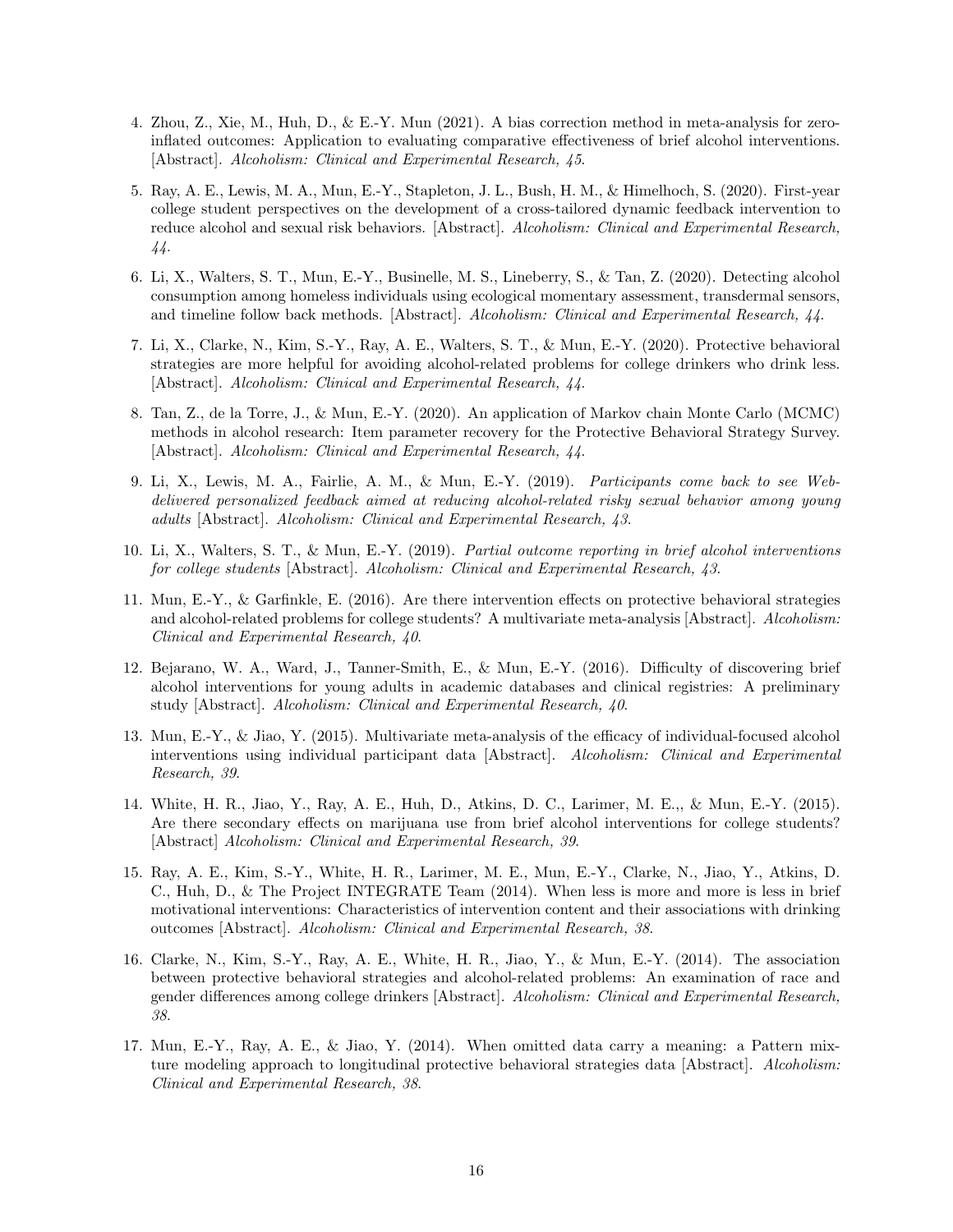- 18. Huh, D., Atkins, D. C., Larimer, M. E., Ray, A. E., White, H. R., & Mun, E.-Y. (2014). Interventions for college student drinking are not as effective or powerful as we think: An individual participant-level data meta-analysis [Abstract]. Alcoholism: Clinical and Experimental Research, 38.
- 19. Mun, E.-Y., White, H. R., Ray, A. E., de la Torre, J., & Larimer, M. E. (2013). Project INTEGRATE - Integrative data analysis study of college intervention studies [Abstract]. Alcoholism: Clinical and Experimental Research, 37.
- 20. White, H. R., Mun, E.-Y., & Ray, A. E. (2013). Effects of brief alcohol interventions on cigarette smoking among college students [Abstract]. Alcoholism: Clinical and Experimental Research, 37.
- 21. Ray, A. E., Kim, S.-Y., Mun, E.-Y., White, H. R., & Turrisi, R. (2013). Self-regulated drinking behaviors and drinking outcomes in first-year college student drinkers utilizing event-specific data [Abstract]. Alcoholism: Clinical and Experimental Research, 37.
- 22. Ray, A. E., White, H. R., Mun, E.-Y., Larimer, M., & Clarke, N. (2012). Dismantling personalized feedback interventions for college student drinking [Abstract]. Alcoholism: Clinical and Experimental Research, 36 (6), 151.
- 23. Clarke, N., Mun, E.-Y., White, H. R., Kim, S. Y., & Jiao, Y. (2012). Race and gender differences in alcohol-related negative consequences among college students [Abstract]. Alcoholism: Clinical and Experimental Research, 36 (6), 291.
- 24. Mun, E.-Y., Huo, Y., de la Torre, J., Ray, A. E., White, H. R., Jiao, Y., & Kim, S.-Y. (2012). Scoring of college students' alcohol expectancies using item response theory analysis across studies and time [Abstract]. Alcoholism: Clinical and Experimental Research, 36 (6), 171.
- 25. White, H. R., Mun, E.-Y., Ray, A. E., Jiao, Y., Huo, Y., de la Torre, J., & Kim, S.-Y. (2012). Using item response theory analysis to create latent alcohol problem scores for college students from multiple scales [Abstract]. Alcoholism: Clinical and Experimental Research, 36 (6), 151.
- 26. Ray, A. E., Kim, S. Y., Mun, E.-Y., & Marzell, M. (2012). Using event-level data to examine drinking game behavior in first-year college student drinkers [Abstract]. Alcoholism: Clinical and Experimental Research, 36 (6), 128.
- 27. Mun, E.-Y., Udo, T., & Bates, M. E. (2011). Heterogeneity in persons with a family history of alcohol use disorders: Inability to regulate negative emotion [Abstract]. Alcoholism: Clinical and Experimental Research, 35 (6), 156.
- 28. Mun, E.-Y., White, H. R., de la Torre, J., Atkins, D. C., Larimer, M., Jiao, Y., Huo, Y., & Garberson, L. (2011). Overview of integrative analysis of brief alcohol interventions for college students [Abstract]. Alcoholism: Clinical and Experimental Research, 35 (6), 147.
- 29. White, H. R., Lee, C., Mun, E.-Y., Cronley, C., Chen, P.-H., & Loeber, R. C. (2011). Adolescent alcohol use and later intimate partner violence among young men [Abstract]. Alcoholism: Clinical and Experimental Research, 35 (6), 92.
- 30. Mun, E.-Y., Bates, M. E., Vaschillo, E. G., Vaschillo, B., Udo, T., & Lehrer, P. (2010). Emotional stimulation unveils new alcohol effects in family history positive drinkers [Abstract]. Alcoholism: Clinical and Experimental Research, 34 (6), 146.
- 31. White, H. R., Lee, C., & Mun, E.-Y. (2010). The role of alcohol in the persistence of serious violent offending [Abstract]. Alcoholism: Clinical and Experimental Research, 34 (6), 926.
- 32. Bates, M. E., Buckman, J., Vaschillo, E., Mun, E.-Y., Vaschillo, B., & Udo, T. (2010). Family history, vulnerability mechanisms, and emotional dysregulation [Abstract]. Alcoholism: Clinical and Experimental Research, 34 (6), 84A.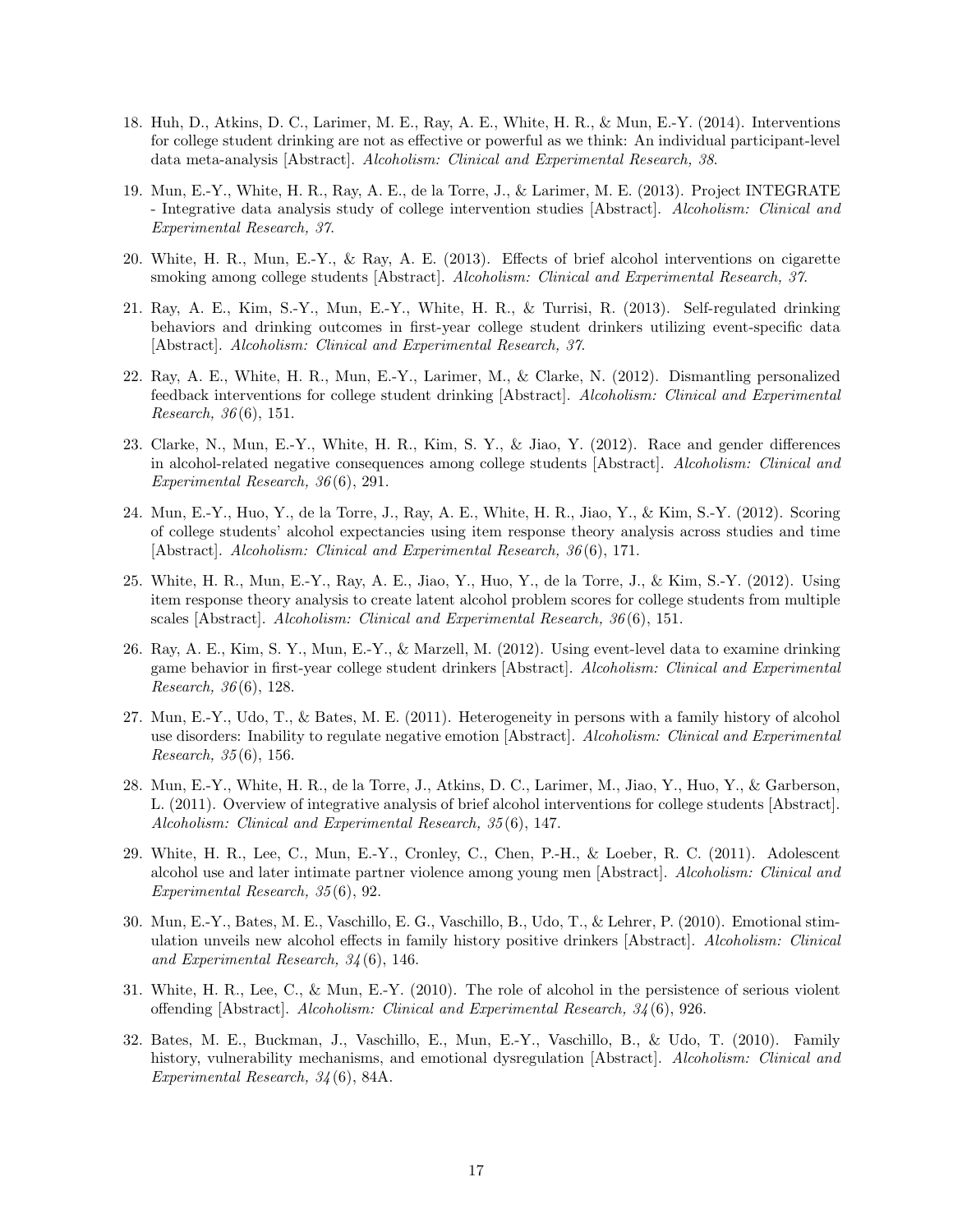- 33. Friedman, Z., Epstein, E., Mun, E.-Y., & White, H. R. (2009). The effects of pre-college drinking and college transition on response to two types of substance use interventions for mandated college students [Abstract]. Alcoholism: Clinical and Experimental Research, 33 (6), 51.
- 34. Ray, S., Bates, M. E., Vaschillo, E. G., Vaschillo, B., Lehrer, P., Mun, E. Y., & Udo, T. (2009). Baroreflex activity is linked to enhanced explicit memory for alcohol and poly-drug picture cues among mandated college students [Abstract]. Alcoholism: Clinical and Experimental Research, 33 (6), 254A.
- 35. White, H. R., Mun, E.-Y., & Morgan, T. J. (2008). Moderated efficacy of personalized feedback substance use interventions for mandated college students [Abstract]. Alcoholism: Clinical and Experimental Research, 32 (6), P929.
- 36. Udo, T., Bates, M. E., Vaschillo, E. G., Vaschillo, B., Mun, E.-Y., Lehrer, P., & Ray, S. (2008). Gender differences in the acute dampening effects of alcohol on emotional response [Abstract]. Alcoholism: Clinical and Experimental Research, 32 (6), P892.
- 37. Bates, M. E., Mun, E.-Y., Vaschillo, E. G., Vaschillo, B., & Udo, T. (2007). Discovery focused hypothesis generation in the experimental study of change mechanisms [Abstract]. Alcoholism: Clinical and Experimental Research, 31 (6), S047.
- 38. Morgan, T. J., White, H. R., & Mun, E.-Y. (2007). Do brief personalized feedback interventions work for mandated students or is it just getting caught that works? [Abstract]. Alcoholism: Clinical and Experimental Research, 31 (6), P177.
- 39. Mun, E.-Y., Fitzgerald, H. E., Puttler, L. I., & Zucker, R. A. (2006). Heterogeneity in developmental pathways of alcohol use disorder and cigarette smoking: A dual trajectory model from ages 27 through 45 [Abstract]. Alcoholism: Clinical and Experimental Research, 30 (6), 640.
- 40. Mun, E.-Y., Windle, R. C., & Windle, M. (2003). Predictors of alcohol consumption and binge drinking among middle-aged women [Abstract]. Alcoholism: Clinical and Experimental Research, 27 (5), 31A.
- 41. Mun, E.-Y., Fitzgerald, H. E., & Zucker, R. A. (2001). Aggregated risk factors and problem behavior in preschool age children of alcoholics. Proceedings of the Head Start's Fifth National Research Conference - Developmental and contextual transitions of children and families: Implications for research, policy, and practice, 371–372.
- 42. Puttler, L. I., Poon, E., Mun, E.-Y., Nigg, J., Zucker, R. A., Fitzgerald, H. E., & Pickett, S. M. (2000). Impulsivity and inhibitory control in sons of alcoholic men using the stop-signal paradigm [Abstract]. Alcoholism: Clinical and Experimental Research, 24 (5), 179.
- 43. Mun, E.-Y., Fitzgerald, H. E., Puttler, L. I., & von Eye, A. (1999). Paternal alcoholism subtype and maternal depression as predictors of child temperament and behavior problems [Abstract]. Alcoholism: Clinical and Experimental Research, 23 (3), 188.
- 44. Twitchell, G. R., Mun, E.-Y., Zucker, R. A., Fitzgerald, H. E., Hanna, G. L., & Cook, E. H. (1998). Child whole blood 5-HT and paternal alcohol consumption predict child behavior problems in a high risk sample [Abstract]. Alcoholism: Clinical and Experimental Research, 22 (3), 491.
- 45. Mun, E.-Y., Bingham, C. R., Fitzgerald, H. E., & Zucker, R. A. (1997). Associations between paternal alcoholism subtype, maternal psychopathology, and child risk [Abstract]. Alcoholism: Clinical and Experimental Research, 21 (3), 737.

#### Invited Presentations

• Mun, E.-Y., Huh, D., & Xie, M. (2021, August). Invited presentation: The feeling of being understood and supported may account for the long-term effect of brief alcohol interventions–The takeaways from meta-analyses of individual participant data. Presented during the Opening Mixer at the 2021 Joint Statistical Meeting for the theme "Statistics, Data, and the Stories They Tell." Seattle, WA.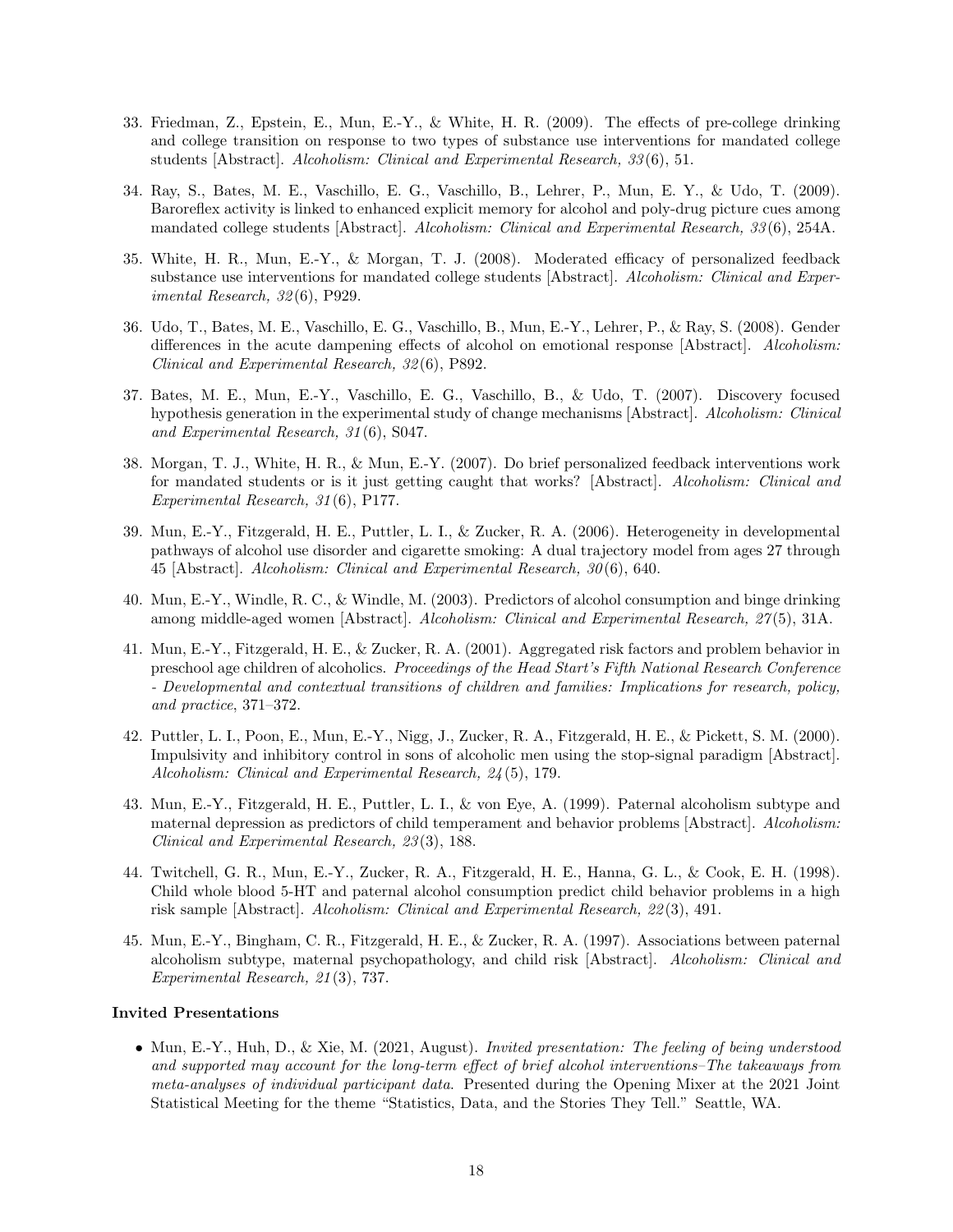- Mun, E.-Y. (2020, February). "Lost in Translation": From IPD to AD and from AD to IPD. Department of Biostatistics and Epidemiology, Perelman School of Medicine, University of Pennsylvania, Philadelphia, PA.
- Mun, E.-Y. (2019, October). The multifarious lexicon of integrative methods. National Institute on Alcohol Abuse and Alcoholism. Bethesda, MD.
- Mun, E.-Y. (2019, April). *Grand Rounds: Unhealthy alcohol use: Screening and counseling.* UNTHSC INCENDO, Fort Worth, TX.
- Mun, E.-Y. (2018, December). Combining individual participant data from multiple studies: Two examples from Project INTEGRATE. Faculty of Education, The University of Hong Kong.
- Mun, E.-Y. (2018, April). Lessons learned from Project INTEGRATE–Data sharing and linking. Department of Health Behavior & Health Education, The University of Texas at Austin, Austin, TX.
- Mun, E.-Y. (2018, March). *Project INTEGRATE: Challenges and opportunities*. Department of Biostatistics and Epidemiology, UNTHSC School of Public Health, Fort Worth, TX.
- Mun, E.-Y. (2018, February). Lessons learned from Project INTEGRATE–Data sharing and linking. Department of Health Education and Behavior, University of Florida, Gainesville, FL.
- Mun, E.-Y. (2017, October). New frontiers in clinical research: Sharing, linking, and combining data. Department of Biostatistics, Rutgers School of Public Health, Piscataway, NJ.
- Mun, E.-Y. (2017, June). Alcohol interventions in the 21st century. The School of Public Health, the University of North Texas Health Science Center, Fort Worth, TX.
- Mun, E.-Y. (2016, December). Innovative large-scale research synthesis of alcohol interventions. Department of Statistics, Rutgers, Piscataway, NJ.
- Mun, E.-Y. (2016, December). Innovative analyzes in alcohol interventions, analyzing sparse, multigroup data. Invited to speak as a panelist at the inaugural NIH Behavioral and Social Sciences Research Festival. NIH Office of Behavioral and Social Sciences Research, Bethesda, MD.
- Mun, E.-Y. (2015, April). A critical review of Foxcroft et al. (2014). Graduate School of Education, Rutgers, New Brunswick, NJ.
- Mun, E.-Y. (2014, February). Studies of alcohol use among youth using advanced research methods. Department of Psychology, Chungnam National University, Daejeon, South Korea.
- Mun, E.-Y. (2013, December). Missing data patterns can be informative in longitudinal studies. Presented at the invited symposium entitled Dependent data in social sciences research: Forms, issues, and methods of analysis (Organizer: Mark Stemmler). Friedrich-Alexander-Universität (FAU), Erlangen-Nuremberg, Germany.
- Mun, E.-Y. (2011, December). A graphic approach to multi-group longitudinal Configural Frequency Analysis. Presented at the Gustav A. Lienert Memorial Symposium entitled Configural Frequency Analysis (CFA) and other non-parametrical statistical methods (Organizer: Mark Stemmler). Friedrich-Alexander-Universität (FAU), Erlangen-Nuremberg, Germany.
- Mun, E.-Y. (2010, May). Mechanisms of behavior change following a brief alcohol intervention trial for college students. Department of Psychology, Yonsei University, Seoul, South Korea.
- Mun, E.-Y. (2010, May). Mechanisms of behavior change following a brief alcohol intervention trial for college students. Department of Psychology, Chungnam National University, Daejeon, South Korea.
- Mun, E.-Y. (2006, February). Using finite mixture models for cluster analysis in psychological research. University of Houston (Department of Educational Psychology).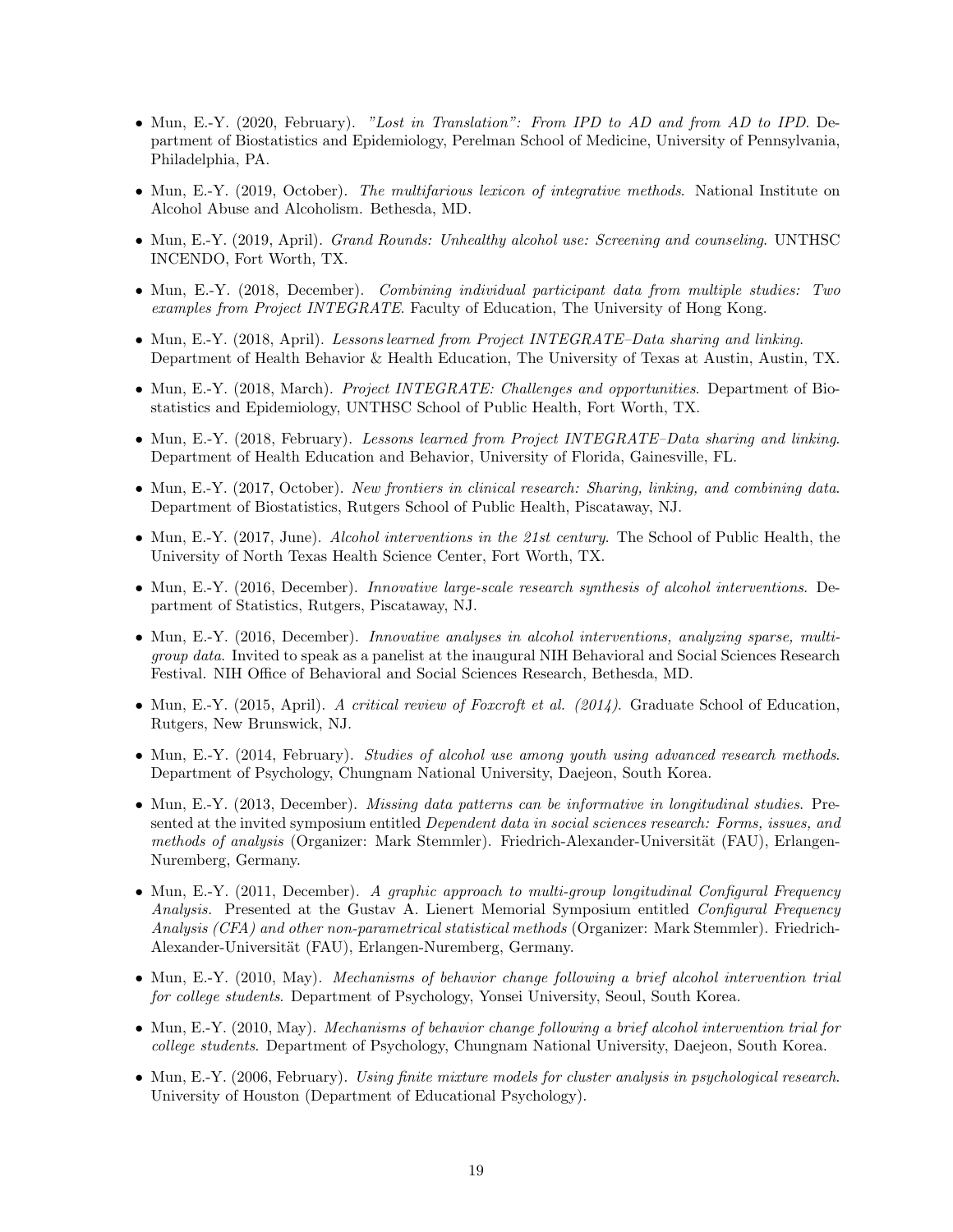- Mun, E.-Y. (2006, February). Using finite mixture models for cluster analysis in psychological research. University of Arizona (The Norton School of Family and Consumer Sciences).
- Mun, E.-Y. (2006, January). Using finite mixture models for cluster analysis in psychological research. University of Kansas (Department of Psychology).
- Mun, E.-Y. (2006, January). Using finite mixture models for cluster analysis in psychological research. Virginia Polytechnic Institute and State University (Departments of Human Development and Psychology).
- Mun, E.-Y. (2006, January). Using finite mixture models for cluster analysis in psychological research. University of South Carolina (Departments of Psychology & Statistics, and School of Public Health).
- Mun, E.-Y. (2006, January). Using finite mixture models for cluster analysis in psychological research. University of Nebraska - Lincoln (Department of Psychology)
- Mun, E.-Y. (2005, December). Linking trajectories of cigarette smoking to trajectories of marijuana use. Rutgers University (Center of Alcohol Studies).
- Mun, E.-Y. (2001, March). Temperamental characteristics as predictors of externalizing and internalizing child behavior problems in the contexts of high and low parental psychopathology. University of Alabama at Birmingham (Department of Psychology).
- Mun, E.-Y. (2001, March). Temperamental characteristics as predictors of externalizing and internalizing child behavior problems in the contexts of high and low parental psychopathology. Vermont Alcohol Research Center.
- Mun, E.-Y. (2001, Feburary). Temperamental characteristics as predictors of externalizing and internalizing child behavior problems in the contexts of high and low parental psychopathology. Mt. Hope Family Center, University of Rochester.

#### Presentations

- 1. Mun, E.-Y., Zhou, Z., Huh, D., Tan, L., Li, D., Tanner-Smith, E. E., Walters, S. T., & Larimer, M. E. (2022, June). Brief alcohol interventions are effective through six months: Findings from marginalized zero-inflated Poisson and negative binomial models in a two-step IPD meta-analysis. To be presented at the 45th annual scientific meeting of the Research Society on Alcoholism. Orlando, FL.
- 2. Huh, D., Baldwin, S., Zhou, Z., Park, J., & Mun, E.-Y. (2022, June). A comparison of four metaanalysis approaches using individual participant data to evaluate intervention effects on alcohol use outcomes. To be presented at the 45th annual scientific meeting of the Research Society on Alcoholism. Orlando, FL.
- 3. Tan, L., Luningham, J. M., Zhou, Z., Huh, D., Tanner-Smith, E. E., Walters, S. T., & Larimer, M. E. (2022, June). Statistical models used to assess effectiveness of brief alcohol interventions: A review. To be presented at the 45th annual scientific meeting of the Research Society on Alcoholism. Orlando, FL.
- 4. H´ebert, E. T., Walters, S. T., Oliver, J. A., Mun, E.-Y., Tan, Z., Shi, D., Vesely, S. & Businelle, M.S. (2022, June). Preliminary effectiveness of a just-in-time adaptive intervention to reduce drinking: The impact of tailored messages on drinking lapse risk factors. To be presented at the 45th annual scientific meeting of the Research Society on Alcoholism. Orlando, FL.
- 5. Walters, S. T., Mun, E.-Y., Tan, Z., Luningham, J. M., H´ebert, E., Oliver, J. A., & Businelle, M. S. (2022, June). Feasibility and preliminary efficacy of a smartphone-Based just-in-time adaptive intervention for adults with alcohol misuse who are experiencing homelessness. To be presented at the 45th annual scientific meeting of the Research Society on Alcoholism. Orlando, FL.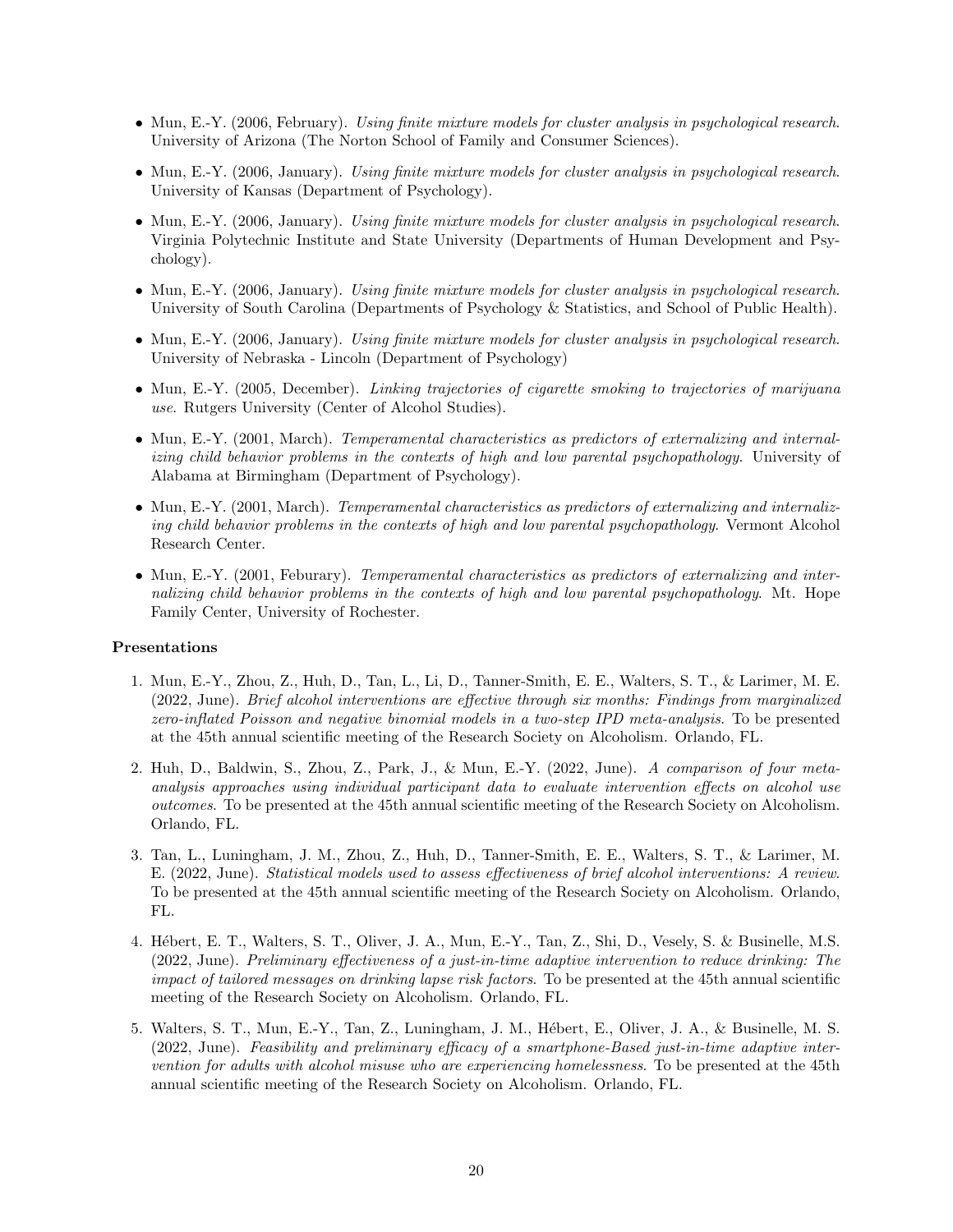- 6. Bae, S. W., Suffoletto, B., Mun, E.Y. Dey, A., Ren, Y., & Chung, T. (2022, June). Identifying links between drinking behavior and travel pattern to inform personalized digital alcohol intervention. To be presented at the 45th annual scientific meeting of the Research Society on Alcoholism. Orlando, FL.
- 7. Tan, L., Friedman, Z., White, H. R., Epstein, E., & Mun, E. Y. (2022, May). Does high school heavy episodic drinking persist into college even after brief alcohol intervention? To be presented at the 30th Annual Meeting of the Society for Prevention Research. Seattle, WA.
- 8. Huh, D., Baldwin, S. A., Park, J., Zhou, Z., & Mun, E.-Y. (2022, May). Comparing the performance of meta-analysis approaches using individual participant data to evaluate intervention effects on alcohol use outcomes. To be presented at the 30th Annual Meeting of the Society for Prevention Research. Seattle, WA.
- 9. Zhou, Z., Xie, M., Huh, D., & Mun, E.-Y. (2022, May). Statistical model performance of outcomes with excessive zeros and overdispersion in prevention research: a simulation study. To be presented at the 30th Annual Meeting of the Society for Prevention Research. Seattle, WA.
- 10. Ra, C. K., Gajos, J., H´ebert, E. T., Alexander, A., Cole, A., Walters, S. T., Mun, E.-Y., Kirchner, T., Oliver, J., & Businelle, M. S. (2022, April). The relations of daily sleep, sheltering, and drinking among adults experiencing homelessness. Presented at the 43rd Annual Meeting & Scientific Sessions for the Society of Behavioral Medicine. Baltimore, MD.
- 11. Ray, A. E., Litt, D., Mun, E.-Y., & Lewis, M. A. (2022, January). Student perspectives on the development of alcohol and risky sex behavior focused programming. Presented at the 2022 NASPA Strategies Conference. Boston, MA.
- 12. Mun, E.-Y., Tan, L., & Ray, A. E. (2022, January). Brief alcohol interventions for college students: What works best and why? Presented at the 2022 NASPA Strategies Conference. Boston, MA.
- 13. Ray, A. E., Mun, E.-Y., Lewis, M. A., Kilmer, J., & Litt. D. (2022, January). Optimizing personalized feedback interventions to prevent alcohol-related risky sex behaviors in college. Presented at the 2022 NASPA Strategies Conference. Boston, MA.
- 14. Tan, Z., Mun, E.-Y., Nguyen, U.-S. D. T., & Walters, S. T. (2021, June). A longitudinal study of permanent supportive housing residents: Increase in social support co-occurring with decrease in depressive symptoms and substance use problems. Presented at the 44th annual scientific meeting of the Research Society on Alcoholism. (Virtual Session)
- 15. Huh, D., Li, X., Zhou, Z., Walters, S. T., Baldwin, S. A., Tan, Z., Larimer, M. E., & Mun, E.-Y. (2021, June). Testing protective behavioral strategies as a mediator of brief alcohol intervention effects: A one-stage structural equation modeling approach to meta-analytic mediation analysis. Presented at the 44th annual scientific meeting of the Research Society on Alcoholism. (Virtual Session)
- 16. Mun, E.-Y., Li, X., Lineberry, S., Tan, Z., Huh, D., Walters, S. T., Zhou, Z., & Larimer, M. E. (2021, June). Do brief alcohol interventions reduce driving after drinking among college students? A two-step meta-analysis of individual participant data. Presented at the 44th annual scientific meeting of the Research Society on Alcoholism. (Virtual Session)
- 17. Zhou, Z., Xie, M., Huh, D., & E.-Y. Mun (2021, June). A bias correction method in meta-analysis for zero-inflated outcomes: Application to evaluating comparative effectiveness of brief alcohol interventions. Presented at the 44th annual scientific meeting of the Research Society on Alcoholism. (Virtual Session)
- 18. Tan, Z., Mun, E.-Y., Nguyen, U.-S. D. T., & Walters, S. T. (2021, April). A longitudinal study among permanent supportive housing residents: Increase in social support co-occurring with decrease in depressive symptoms and substance use problems. Presented at the annual Research Appreciation Day (RAD), University of North Texas Health Science Center, Fort Worth, Texas. (Virtual Session)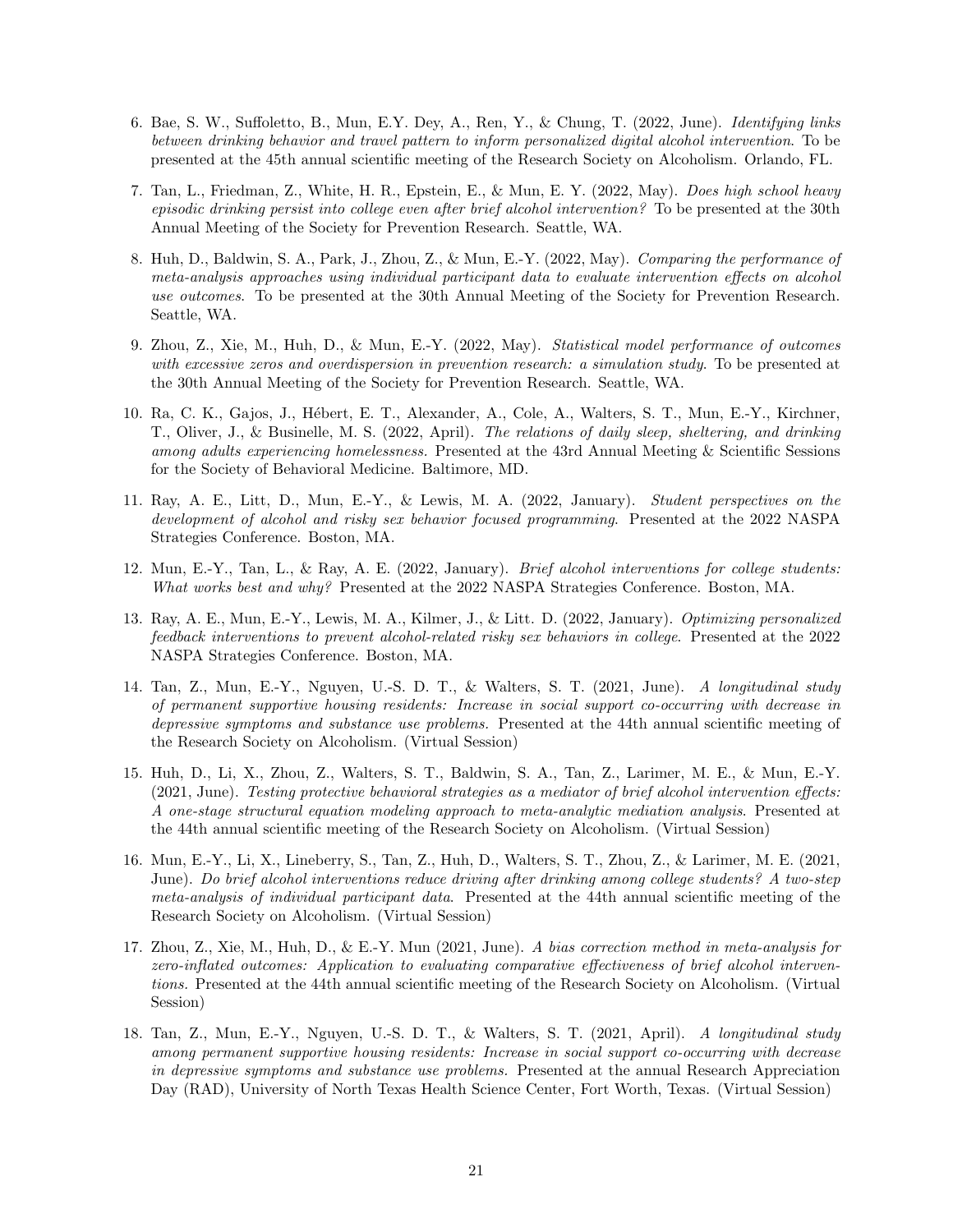- 19. Gex, K. S., Johnson, K. N., Barnett, N. P., McDevitt-Murphy, M. E., Mun, E.-Y., Ruggiero, K. J., Thurston, I., Olin, C. C., Voss, A. T., Withers, A.,& Murphy, J. (2021, March). Feasibility and acceptability of a mobile-delivered brief behavioral economic intervention for heavy drinking college students. Presented at the 9th Collaborative Perspectives on Addiction Conference. (Virtual Session)
- 20. Ray, A. E., Lewis, M. A., Mun, E.-Y., Stapleton, J. L., Bush, H. M., & Himelhoch, S. (2020, June). First-year college student perspectives on the development of a cross-tailored dynamic feedback intervention to reduce alcohol and sexual risk behaviors. Presented at the 43rd annual scientific meeting of the Research Society on Alcoholism. New Orleans, LA. (Virtual Session)
- 21. Li, X., Walters, S. T., Mun, E.-Y., Businelle, M. S., Lineberry, S., & Tan, Z. (2020, June). Detecting alcohol consumption among homeless individuals using ecological momentary assessment, transdermal sensors, and timeline follow back methods. (Virtual Session).
	- Finalist for 2020 RSA Gordis Award
- 22. Li, X., Clarke, N., Kim, S.-Y., Ray, E. E., Walters, S. T., & Mun, E.-Y. (2020, June). Protective behavioral strategies are more helpful for avoiding alcohol-related problems for college drinkers who drink less. Presented at the 43rd annual scientific meeting of the Research Society on Alcoholism. New Orleans, LA. (Virtual Session)
- 23. Tan, Z., de la Torre, J., & Mun, E.-Y. (2020, June). An application of Markov chain Monte Carlo (MCMC) methods in alcohol research: Item parameter recovery for the Protective Behavioral Strategy Survey. Presented at the 43rd annual scientific meeting of the Research Society on Alcoholism. New Orleans, LA. (Virtual Session)
- 24. Li, X., Walters, S. T., & Mun, E.-Y. (2020, March). Protective behavioral strategies are more helpful for avoiding alcohol-related problems for college drinkers who drink less. The annual Research Appreciation Day (RAD), University of North Texas Health Science Center, Fort Worth, Texas. (Conference canceled)
- 25. Li, X., Walters, S. T., Mun, E.-Y., Businelle, M. S., Lineberry, S., & Tan, Z. (2020, March). Detecting alcohol consumption among homeless individuals using ecological momentary assessment, transdermal sensors, and timeline follow back methods. The annual Research Appreciation Day (RAD), University of North Texas Health Science Center, Fort Worth, Texas. (Conference canceled)
- 26. Lineberry, S., Tan, Z., Li, X., Zhou, Z., Walters, S. T., & Mun, E.-Y. (2020, March). Do brief motivational interventions reduce drinking and driving among college students? A meta-analysis of individual participant data. The annual Research Appreciation Day (RAD), University of North Texas Health Science Center, Fort Worth, Texas. (Conference canceled)
- 27. Tan, Z., de la Torre, J., & Mun, E.-Y. (2020, March). An application of Markov chain Monte Carlo (MCMC) methods in alcohol research: Item parameter recovery for the Protective Behavioral Strategies Survey. The annual Research Appreciation Day  $(RAD)$ , University of North Texas Health Science Center, Fort Worth, Texas. (Conference canceled)
- 28. Tan, Z., Walters, S. T., & Mun, E.-Y. (2020, March). Longitudinal associations of social support with depression and substance use problems among permanent supportive housing residents. The annual Research Appreciation Day (RAD), University of North Texas Health Science Center, Fort Worth, Texas. (Conference canceled)
- 29. Zhou, Z., Xie, M., Trikalinos, T., & Mun, E.-Y. (2019, July). Bias correction and sensitivity analysis for meta-analysis of studies with zero-inflated outcomes. Presented at the 2019 Joint Statistical Meeting. Denver, CO.
- 30. Li, X., Lewis, M. A., Fairlie, A. M., & Mun, E.-Y. (2019, June). Participants come back to see Webdelivered personalized feedback aimed at reducing alcohol-related risky sexual behavior among young adults. Presented at the 42nd annual scientific meeting of the Research Society on Alcoholism. Minneapolis, MN.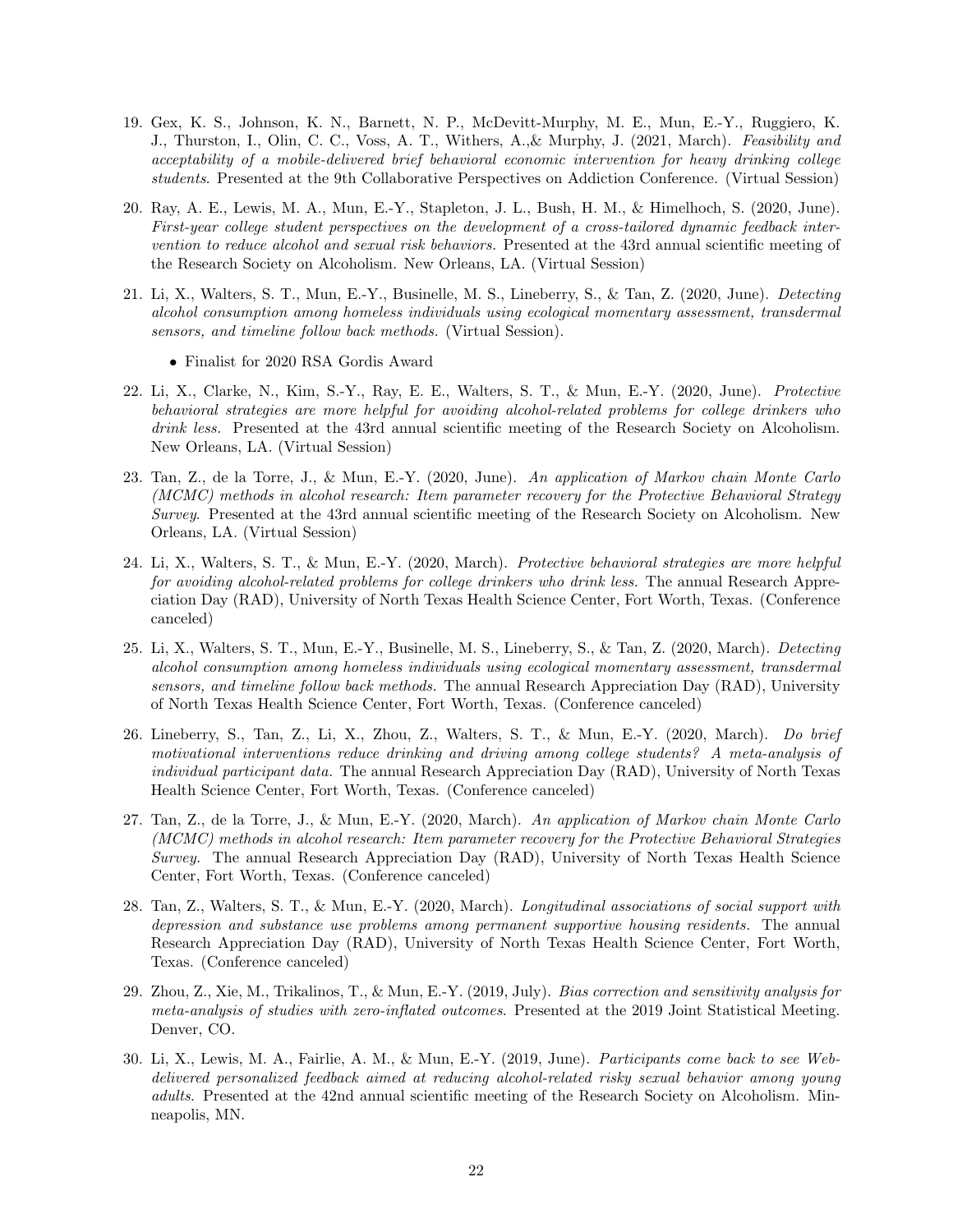- 31. Li, X., Walters, S. T., & Mun, E.-Y. (2019, June). Partial outcome reporting in brief alcohol interventions for college students. Presented at the 42nd annual scientific meeting of the Research Society on Alcoholism. Minneapolis, MN.
- 32. Annan, E., Stockbridge, E. L., Mun, E. Y., & Miller, T. L. (2019, June). Private sector opportunities to mitigate disparities in tuberculosis risk among foreign-born individuals in the US: Data from the 2011- 2012 National Health and Nutrition Examination Survey. Presented at the 14th Annual Conference on Health Disparities sponsored by the UNTHSC Texas Center for Health Disparities. Fort Worth, TX.
- 33. Annan, E., Stockbridge, E. L., Mun, E. Y., & Miller, T. L. (2019, May). Latent tuberculosis infection (LTBI) in private sector healthcare: Do persons with LTBI have health insurance and usual sources of healthcare? Presented at the 2019 American Thoracic Society meeting. Dallas, TX.
- 34. Mun, E.-Y., & Zhou, Z. (2019, May). Methods toolbox for meta-analysis of individual participant data: Examples from Project INTEGRATE. Presented at the 27th Annual Meeting of the Society for Prevention Research, San Francisco, CA.
- 35. Mun, E.-Y., Li, X., Zhou, Z., & Walters, S. T. (2019, March). Project INTEGRATE: A Comprehensive and systematic meta-analysis study of brief alcohol interventions for young adults. Presented at the UNTHSC Research Appreciation Day (Faculty). Fort Worth, TX.
- 36. Tan, Z., Li, X., Zhou, Z., Suzuki, S., Walters, S. T., & Mun, E.-Y. (2018, November). Longitudinal links between social support, substance use problems, and depression among adults in supportive housing programs. Presented at the Annual Meeting of the American Public Health Association, San Diego, CA.
- 37. Mun, E.-Y. (2018, July). A CD-based mapping method for multivariate random-effects meta-analysis models. Presented at the 13th annual meeting of the Society for Research Synthesis Methods, Bristol, UK.
- 38. Mun, E.-Y. (2018, June). Data linking approaches for meta-analysis of individual participant data. Presented at the 2nd International Conference on Econometrics and Statistics, The City University of Hong Kong, Hong Kong.
- 39. Mun, E.-Y., & Garfinkle, E. (2016, June). Are there intervention effects on protective behavioral strategies and alcohol-related problems for college students? A multivariate meta-analysis. Poster presented at the 39th annual scientific meeting of the Research Society on Alcoholism. New Orleans, LA.
- 40. Bejarano, W. A., Ward, J., Tanner-Smith, E., & Mun, E.-Y. (2016, June). Difficulty of discovering brief alcohol interventions for young adults in academic databases and clinical registries: A preliminary study. Poster presented at the 39th annual scientific meeting of the Research Society on Alcoholism. New Orleans, LA.
- 41. White, H. R., Anderson, K., Ray, A. E., & Mun, E.-Y. (2016, June). Do motivations for drinking distinguish among extreme drinkers? Presented at the 39th annual scientific meeting of the Research Society on Alcoholism. New Orleans, LA.
- 42. Mun, E.-Y., & Jiao, Y. (2015, June). Multivariate meta-analysis of the efficacy of individual-focused alcohol interventions using individual participant data. Poster presented at the 38th annual scientific meeting of the Research Society on Alcoholism, San Antonio, TX.
- 43. White, H. R., Jiao, Y., Ray, A. E., Huh, D., Atkins, D. C., Larimer, M. E.,, & Mun, E.-Y. (2015, June). Are there secondary effects on marijuana use from brief alcohol interventions for college students? Poster presented at the 38th annual scientific meeting of the Research Society on Alcoholism, San Antonio, TX.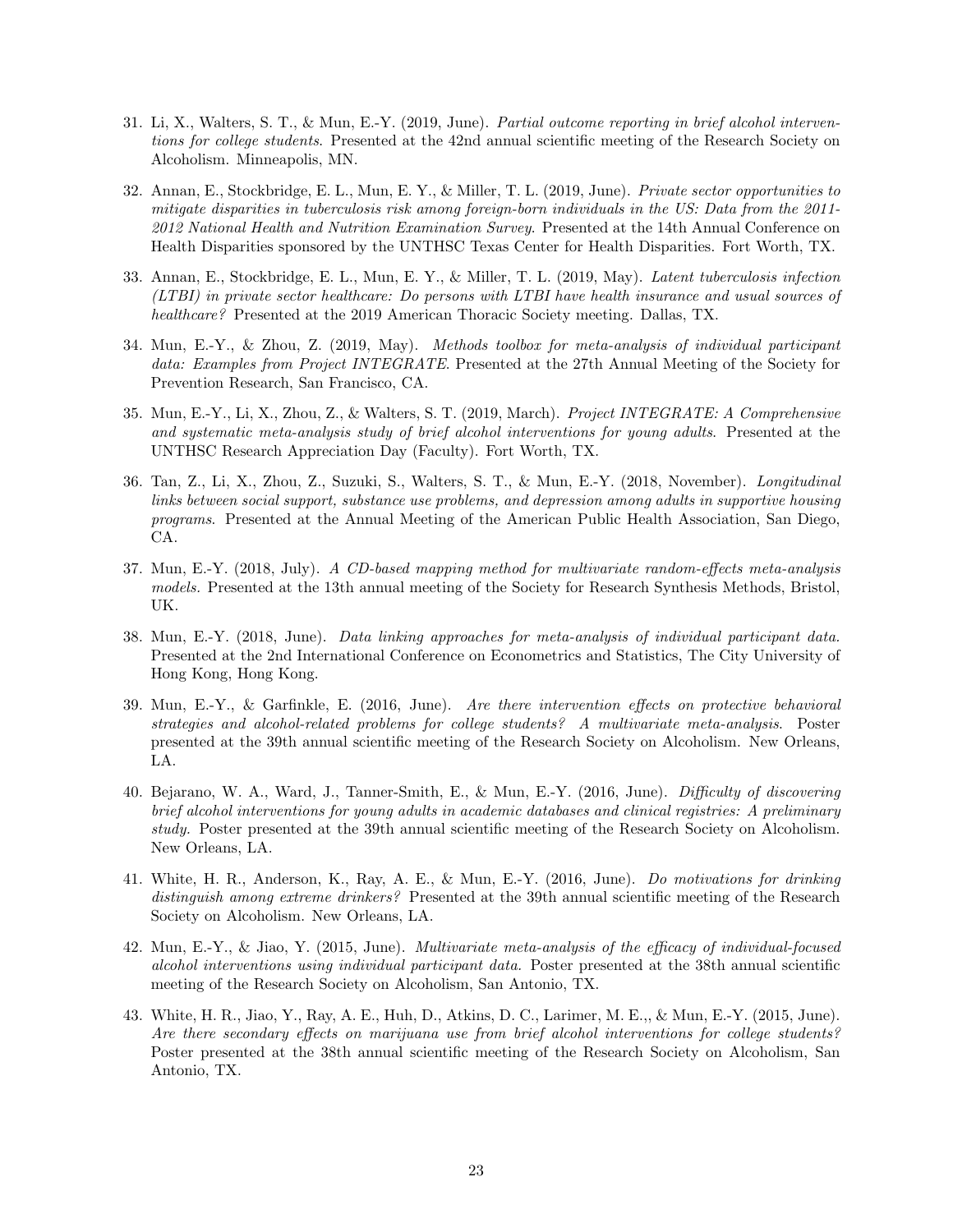- 44. Ray, A. E., Kim, S.-Y., White, H. R., Clarke, N., Jiao, Y., Mun, E.-Y., Atkins, D. C., Huh, D., Larimer, M. E., & The Project INTEGRATE Team. (2014, June). When less is more and more is less in brief motivational interventions (BMIs): Characteristics of BMI content and their associations with drinking outcomes. Poster presented at the 37th annual scientific meeting of the Research Society on Alcoholism, Bellevue, WA.
- 45. Mun, E.-Y., Ray, A. E., & Jiao, Y. (2014, June). When omitted data carry meaning: A pattern mixture modeling approach to longitudinal protective behavioral strategies data. Poster presented at the 37th annual scientific meeting of the Research Society on Alcoholism, Bellevue, WA.
- 46. Clarke, N., Kim, S.-Y., Ray, A. E., White, H. R., Jiao, Y., & Mun, E.-Y. (2014, June). The association between protective behavioral strategies and alcohol-related problems: Race and gender differences in college students. Poster presented at the 37th annual scientific meeting of the Research Society on Alcoholism, Bellevue, WA.
- 47. Huh, D., Atkins, D. C., Larimer, M. E., Ray, A. E., White, H. R., & Mun, E.-Y. (2014, June). Interventions for college student drinking are not as effective or powerful as we think: An individual participant-level data meta-analysis. Poster presented at the 37th annual scientific meeting of the Research Society on Alcoholism, Bellevue, WA.
- 48. Huh, D., Mun, E.-Y., & Atkins, D. C. (2014, May). How do we combine two treatment arm trials with multiple arms trials in IPD meta-analysis? An illustration with college drinking interventions. Presented at the 4th annual Modern Modeling Methods Conference, Storrs, CT.
- 49. White, H. R., Mun, E.-Y., Jiao, Y., Ray, A. E., Clarke, N., Kim, S.-Y., & Atkins, D. C. (2014, March). Excessive drinking and alcohol-related problems in a multi-campus study of college student drinkers. Presented at the 15th Biennial Meeting of the Society for Research on Adolescence, Austin, TX.
- 50. de la Torre, J., Huo, Y., & Mun, E.-Y. (2013, July). Multidimensional higher-order IRT model with multiple groups. Presented at the 78th Annual meeting of the Psychometric Society, Arnhem, The Netherlands.
- 51. Mun, E.-Y., White, H. R., Ray, A. E., de la Torre, J., & Larimer, M. E. (2013, June). Project INTEGRATE - Integrative data analysis study of college intervention studies. Presented at the 36th Annual Scientific Meeting of the Research Society on Alcoholism, Orlando, FL.
- 52. White, H. R., Mun, E.-Y., & Ray, A. E. (2013, June). Effects of brief alcohol interventions on cigarette smoking among college students. Presented at the 36th Annual Scientific Meeting of the Research Society on Alcoholism, Orlando, FL.
- 53. Ray, A. E., Kim, S.-Y., Mun, E.-Y., White, H. R., & Turrisi, R. (2013, June). Self-regulated drinking behaviors and drinking outcomes in first-year college student drinkers utilizing event-specific data. Presented at the 36th Annual Scientific Meeting of the Research Society on Alcoholism, Orlando, FL.
- 54. Simon, P., Mun, E.-Y., Bry, B. H., & Johnson, V. L. (2013, June). Preventing dropout among Latino youth: Results from a randomized controlled trial. Poster presented at the meeting of the Society for Prevention Research, San Francisco, CA.
- 55. White, H. R., Huh, D., Atkins, D. C., Mun, E.-Y., Ray, A. E., Kim, S.-Y., Jiao, Y., & Larimer, M. E. (2013, May). Are there secondary effects on marijuana use from alcohol interventions for college students? Paper presented at the Society for Prevention Research annual meeting, San Francisco, CA.
- 56. Lin, J. & Mun, E.-Y. (2013, April). Oxytocin levels in physically active individuals and sedentary individuals. Poster presented at the 9th Annual Undergraduate Research Symposium, Piscataway, NJ.
- 57. Shabash, O. & Mun, E.-Y. (2012, August). Heart rate variability as a measure of emotional and physical regulation among young adults. Poster presented at the Summer Science Research Symposium, Piscataway, NJ.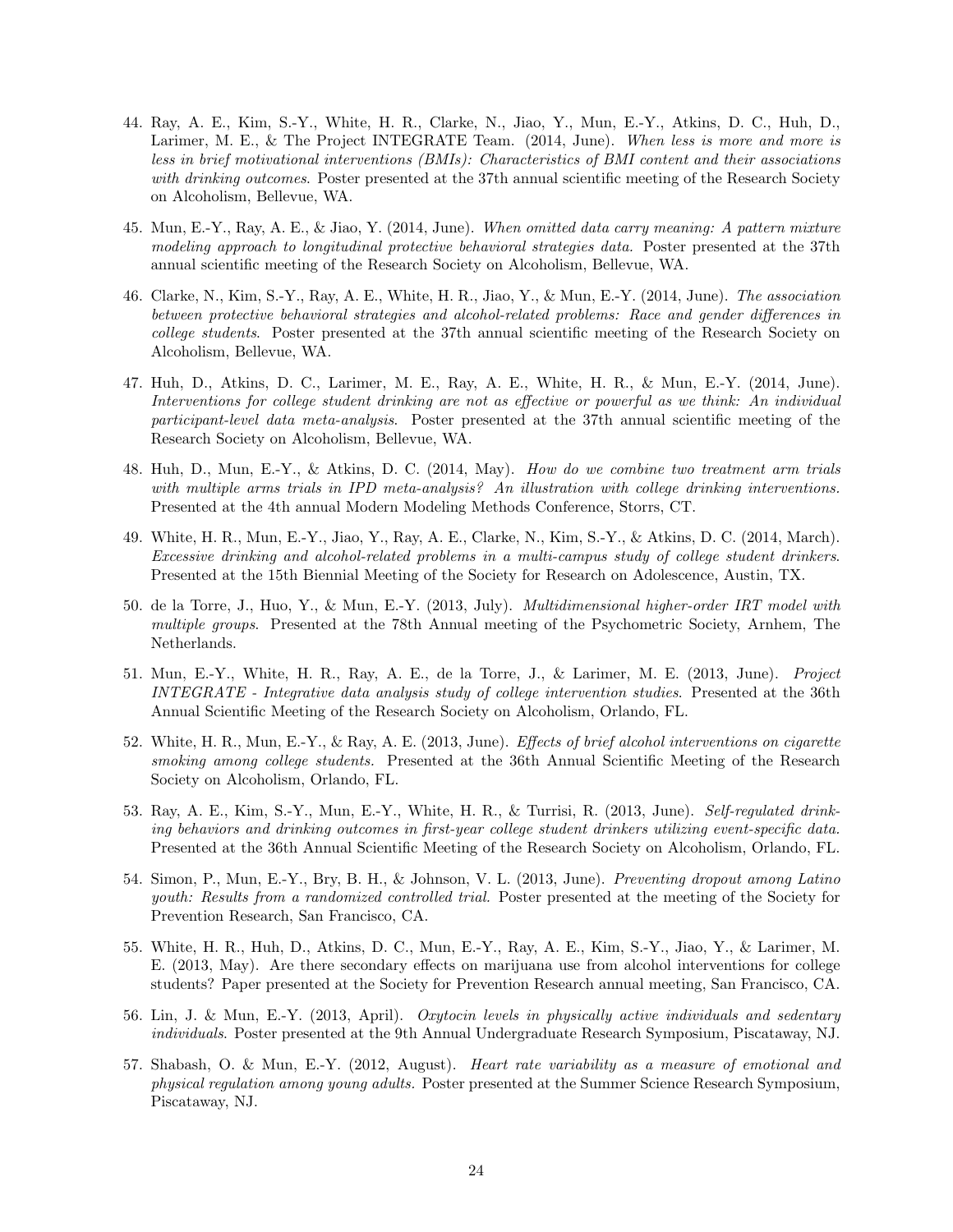- 58. Clarke, N., Mun, E.-Y., & Lynch, K. (2012, August). The effectiveness of an inpatient cognitive behavior therapy program for a sample of acute psychiatric inpatient women with and without substance abuse histories: Examining one month post discharge follow-up data. Presented at the annual convention of the American Psychological Association, Orlando, FL.
- 59. Kim, S. Y.,& Mun, E.-Y. (2012, August). A comparison of Bayesian estimation to maximum likelihood estimation in latent growth models and its extensions. Presented at the annual convention of the American Psychological Association, Orlando, FL.
- 60. Huo, Y., de la Torre, J., Mun, E.-Y., White, H. R., Ray, A. E., & Jiao, Y. (2012, July). An IRT based application of the integrative data analysis using MCMC for alcohol studies. Presented at the 77th annual conference of the IMPS, Lincoln, Nebraska.
- 61. Ray, A. E., White, H. R., Mun, E.-Y., Larimer, M., & Clarke, N. (2012, June). Dismantling personalized feedback interventions for college student drinking. Presented at the 35th Annual Scientific Meeting of the Research Society on Alcoholism, San Francisco, CA.
- 62. Clarke, N., Mun, E.-Y., White, H. R., Kim, S. Y., & Jiao, Y. (2012, June). Race and gender differences in alcohol-related negative consequences among college students. Presented at the 35th Annual Scientific Meeting of the Research Society on Alcoholism, San Francisco, CA.
- 63. Mun, E.-Y., Huo, Y., de la Torre, J., Ray, A. E., White, H. R., Jiao, Y., & Kim, S.-Y. (2012, June). Scoring of college students' alcohol expectancies using item response theory analysis across studies and time. Presented at the 35th Annual Scientific Meeting of the Research Society on Alcoholism, San Francisco, CA.
- 64. White, H. R., Mun, E.-Y., Ray, A. E., Jiao, Y., Huo, Y., de la Torre, J., & Kim, S.-Y. (2012, June). Using item response theory analysis to create latent alcohol problem scores for college students from multiple scales. Presented at the 35th Annual Scientific Meeting of the Research Society on Alcoholism, San Francisco, CA.
- 65. Ray, A. E., Kim, S. Y., Mun, E.-Y., & Marzell, M. (2012, June). Using event-level data to examine drinking game behavior in first-year college student drinkers. Presented at the 35th Annual Scientific Meeting of the Research Society on Alcoholism, San Francisco, CA.
- 66. Kim, S. Y.,& Mun, E.-Y. (2012, May). A single mixture estimation approach for multiple group longitudinal analysis in prevention research. Presented at the 20th Annual Meeting of the Society for Prevention Research, Washington, DC.
- 67. Simon, P., Mun, E.-Y., Ray, A. E., Jiao, Y., Bry, B. H., & Johnson, V. L. (2012, May). The effects of a high school-based prevention program on Latino/as' 3-year substance use trajectories. Presented at the 20th Annual Meeting of the Society for Prevention Research, Washington, DC.
- 68. Puhalla, A., Ray, A. E., & Mun, E.-Y. (2012, April). Dysregulated emotion regulation is associated with negative affect among individuals with low heart rate variability. Poster presented at the 8th Annual Undergraduate Research Symposium, New Brunswick, NJ.
- 69. Lehrer, P., Buckman, J., Vaschillo, E., Vaschillo, B., Udo, T., Bates, M. E., & Mun, E.-Y. (2012, March). Dysfunctional breathing predicts negative emotion and substance abuse problems. Presented at the 20th Annual Meeting of the Association for Applied and Psychophysiology and Biofeedback, Baltimore, MD.
- 70. White, H. R., Fite, P., Pardini, D., Mun, E.-Y., & Loeber, R. (2011, November). Moderators of alcohols effect on aggressive behavior among adolescent males. Presented at the annual meeting of the American Society of Criminology, Washington, DC.
- 71. Cronley, C., Lee, C., White, H. R., & Mun, E.-Y. (2011, November). Frequent moving vs. chronic exposure to neighborhood poverty: Which has a greater impact on male delinquency? Presented at the annual meeting of the American Society of Criminology, Washington, DC.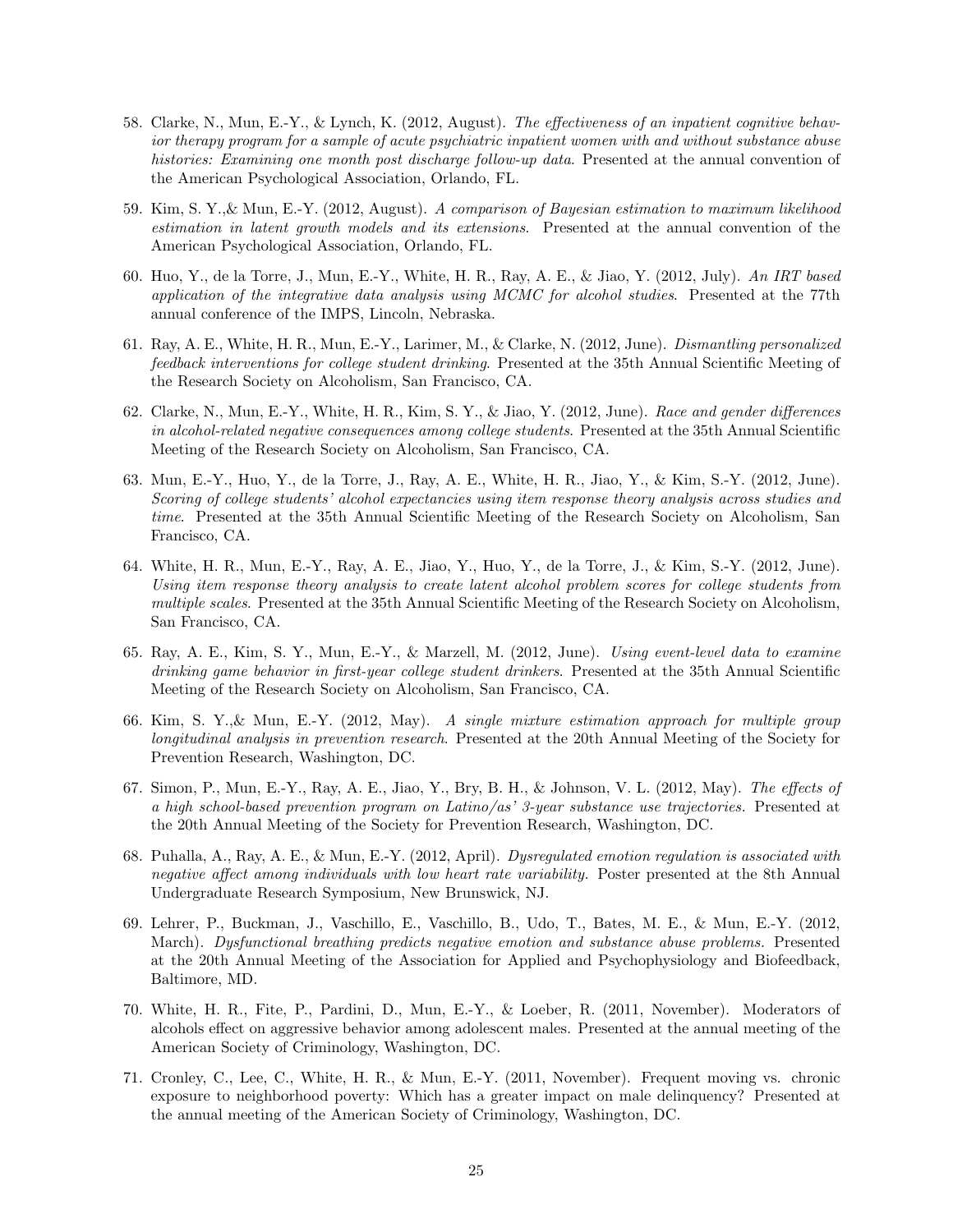- 72. Buckman, J. F., Bates, M. E., Vaschillo, E. G., Fonoberov, V. A., Fonoberova, M., Vaschillo, B., Mun, E.-Y., Mezić, A., Nguyen, T., & Mezić, I. (2011, November). An integrated heart-brain adaptive mechanism. Presented at the 2011 Society for Neuroscience conference, Washington, DC.
- 73. de la Torre, J., Huo, Y., Mun, E.-Y., White, H. R., Ray, A. E., & Jiao, Y. (2011, October). Calibrating highly sparse data using multi-unidimensional item response theory model. Paper presented at the 2nd RCEC Workshop on IRT and Educational Measurement, Enschede, The Netherlands.
- 74. Puhalla, A., Ray, A. E., & Mun, E.-Y. (2011, September). Heart rate variability as a biological mediator of emotional regulation and alcohol use. Poster presented at the 4th Annual Workshop, Pioneers in Endocrinology, New Brunswick, NJ.
- 75. Mun, E.-Y., Udo, T., Vaschillo, E. G., Vaschillo, B., & Bates, M. E. (2011, September). The need to regulate negative emotions may mediate the effects of family history of alcohol use disorders. Poster presented at the 4th Annual Workshop, Pioneers in Endocrinology, New Brunswick, NJ.
- 76. Mun, E.-Y., Udo, T., & Bates, M. E. (2011, June). Heterogeneity in persons with a family history of alcohol use disorders: Inability to regulate negative emotion. Presented at the 34th Annual Scientific Meeting of the Research Society on Alcoholism, Atlanta, GA.
- 77. Mun, E.-Y., White, H. R., de la Torre, J., Atkins, D. C., Larimer, M., Jiao, Y., Huo, Y., & Garberson, L. (2011, June). Overview of integrative analysis of brief alcohol interventions for college students. Presented at the 34th Annual Scientific Meeting of the Research Society on Alcoholism, Atlanta, GA.
- 78. White, H. R., Lee, C., Mun, E.-Y., Cronley, C., Chen, P.-H., & Loeber, R. C. (2011, June). Adolescent alcohol use and later intimate partner violence among young men. Presented at the 34th Annual Scientific Meeting of the Research Society on Alcoholism, Atlanta, GA.
- 79. Simon, P., Mun, E.-Y., Bry, B. H., & Johnson, V. L. (2011, June). Gender differences in how helpseeking attitudes mediate the effect of academic competence on Latino youths academic help-seeking. Presented at the 19th Annual Meeting of the Society for Prevention Research, Washington, DC.
- 80. Courtney, C., Simon, P., Mun, E.-Y., White, H. R., & Lee, C. (2011, June). Racial differences in the mediating effects of collective efficacy between neighborhood economic disadvantage and male adolescent problem behaviors. Presented at the 19th Annual Meeting of the Society for Prevention Research, Washington, DC.
- 81. Lee, C., Cronley, C., White, H. R., & Mun, E.-Y. (2011, June). Racial differences in the consequences of childhood maltreatment for adolescent depression, heavy drinking, and violence. Presented at the 19th Annual Meeting of the Society for Prevention Research, Washington, DC.
- 82. Udo, T., Mun, E.-Y., & Bates, M. E. (2011, June). Lifestyle factors related to cardiovascular function in healthy young adults. Presented at the 19th Annual Meeting of the Society for Prevention Research, Washington, DC.
- 83. Mun, E.-Y., Simon, P., & White, H. R. (2011, April). Perceived racial discrimination is linked to increased alcohol use during the transition from adolescence to young adulthood. Presented at the Biennial Meeting of the Society for Research in Child Development, Montreal, Quebec, Canada.
- 84. Finlay, A., White, H. R., Cronley, C., Mun, E.-Y., & Lee, C. (2011, April). Racial differences in trajectories of heavy drinking and frequent marijuana use from ages 13 through 24 among males. Presented at the Biennial Meeting of the Society for Research in Child Development, Montreal, Quebec, Canada.
- 85. Lee, C., White, H. R., Mun, E.-Y., Cronley, C, & Loeber, R (2011, March). The effects of childhood maltreatment on premature death by young adulthood: An examination of the mediating influence of violence and heavy drinking during adolescence among inner-city male youth. Presented at the 101st APPA Annual Meeting, New York, NY.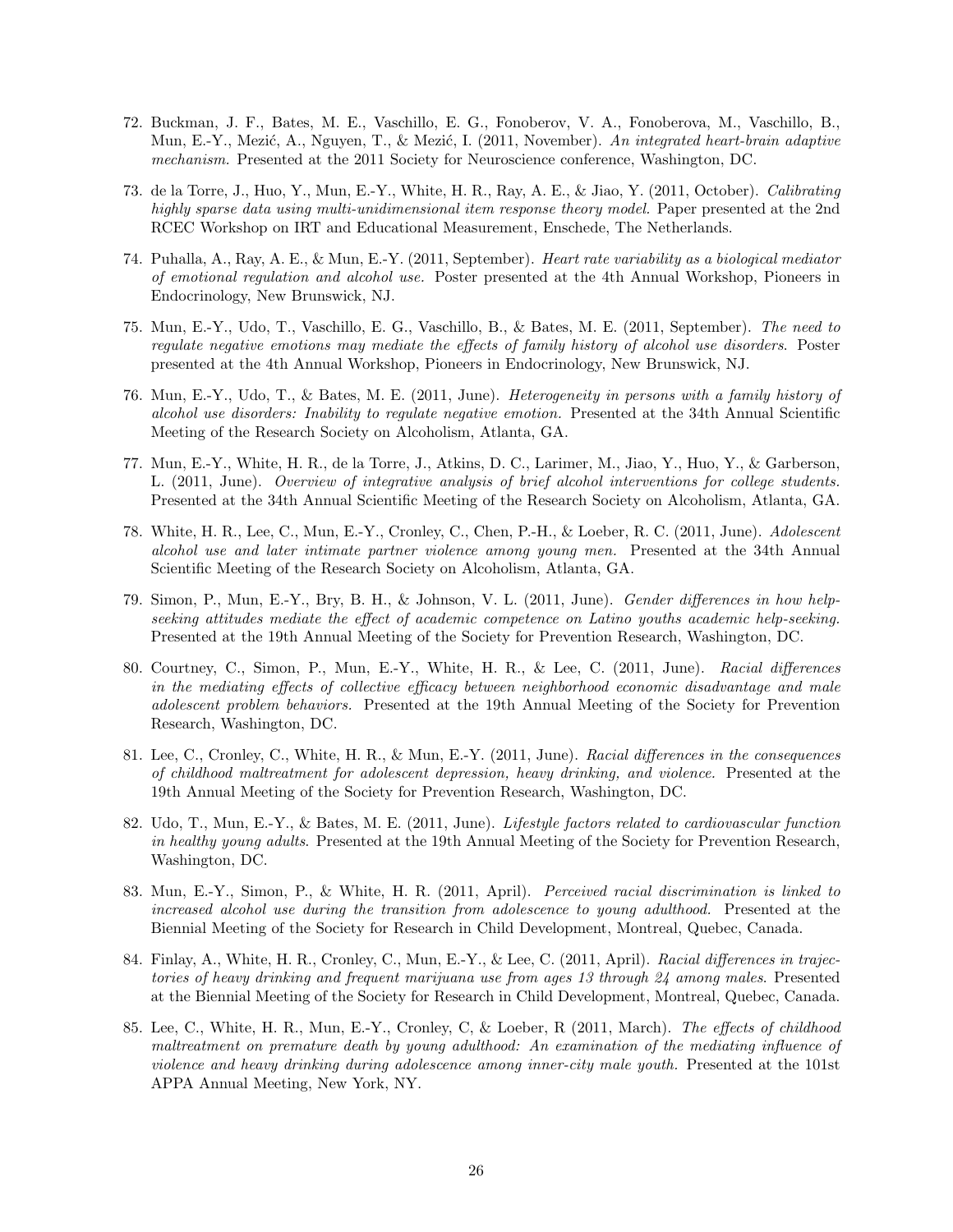- 86. Cronley, C., White, H. R., Mun, E.-Y., Lee, C., & Loeber, R. (2010, November). Racial differences in neighborhood effects on early onset of substance use among adolescent males. Paper presented at the 2010 Annual Meeting of the American Society of Criminology, San Francisco, CA.
- 87. Chen, P.-H., White, H. R., Mun, E.-Y., Pardini, D., & Loeber, R. (2010, November). Long-term risk factors for intimate partner violence perpetration in young men. Paper presented at the North American Primary Care Research Group (NAPCRG) 38th Annual Meeting. Seattle, WA.
- 88. Mun, E.-Y., Bates, M. E., Vaschillo, E. G., Vaschillo, B., Udo, T., & Lehrer, P. (2010, September). Family history positive drinkers need high doses of alcohol to achieve arousal reduction. Poster presented at the 3rd Annual Workshop, Pioneers in Endocrinology, New Brunswick, NJ.
- 89. Udo, T., Mun, E.-Y., Vaschillo, E., Vaschillo, B., Buckman, J., Lehrer, P., & Bates, M. E. (2010, September). Alcohol use to regulate emotion is linked to low HRV level and heightened HRV reactivity. Poster presented at the 3rd Annual Workshop, Pioneers in Endocrinology, New Brunswick, NJ.
- 90. White, H. R., Marmorstein, N., Crews, F., Bates, M., Mun, E.-Y., & Loeber, R. (2010, September). The associations between first heavy drinking episode and impulsivity during adolescence. Presented at the Annual Conference of the International Society for Biomedical Research on Alcoholism, Paris, France.
- 91. Mun, E.-Y., Bates, M. E., Vaschillo, E. G., Vaschillo, B., Udo, T., & Lehrer, P. (2010, June). Emotional stimulation unveils new alcohol effects in family history positive drinkers. Poster presented at the 33rd Annual Scientific Meeting of the Research Society on Alcoholism, San Antonio, TX.
- 92. White, H. R., Lee, C., & Mun, E.-Y. (2010, June). The role of alcohol in the persistence of serious violent offending. Poster presented at the 33rd Annual Scientific Meeting of the Research Society on Alcoholism, San Antonio, TX.
- 93. Udo, T., Mun, E.-Y., Vaschillo, E., Vaschillo, B., & Bates, M. E. (2010, June). Subjective and autonomic response to acute alcohol intoxication in male and female college students with family history of alcohol use disorders. Poster presented at the 18th Annual Meeting of the Society for Prevention Research, Denver, CO.
- 94. Udo, T., Mun, E.-Y., Vaschillo, E., Vaschillo, B., Buckman, J., Lehrer, P., & Bates, M. E. (2010, June). Risk for alcohol use problems and low neurophysiological adaptability. Poster presented at the 18th Annual Meeting of the Society for Prevention Research, Denver, CO.
- 95. Lee, C., Simon, P., Mun, E.-Y., & White, H. R. (2010, June). Racial differences in trajectories of alcohol, marijuana, and hard drug use among a high-risk urban sample. Poster presented at the 18th Annual Meeting of the Society for Prevention Research, Denver, CO.
	- Won the 2010 ECPN Student Poster Competition Award.
- 96. Clarke, N., Mun, E.-Y., Lynch, K., & Kelly, S. (2009, November). The effects of therapeutic alliance and client motivation on cognitive behavior therapy treatment outcomes for a sample of substance and non-substance abusing inpatient women. Poster presented at the 43rd Annual Convention of the Association for Behavioral and Cognitive Therapies. New York, NY.
- 97. White, H. R., Shi, J., Mun, E.-Y., Hirschfield, P., & Loeber, R. (2009, November). Effects of incarceration on affective and anxiety problems in adolescent males: Propensity score matching analysis. Presented at the 2009 Annual American Society of Criminology Meeting. Philadelphia, PA.
- 98. Lehrer, P., Vaschillo, E., Vaschillo, B., Bates, M. E., Fisher, D. J., Udo, T., Mun, E.-Y., Ray, S., & Buckman, J. (2009, October). Psychological correlates of respiratory responses and their relationship to anxiety and drug/alcohol risk. Presented at the 16th Annual Meeting of the International Society for Advancement of Respiratory Psychophysiology. Berlin, Germany.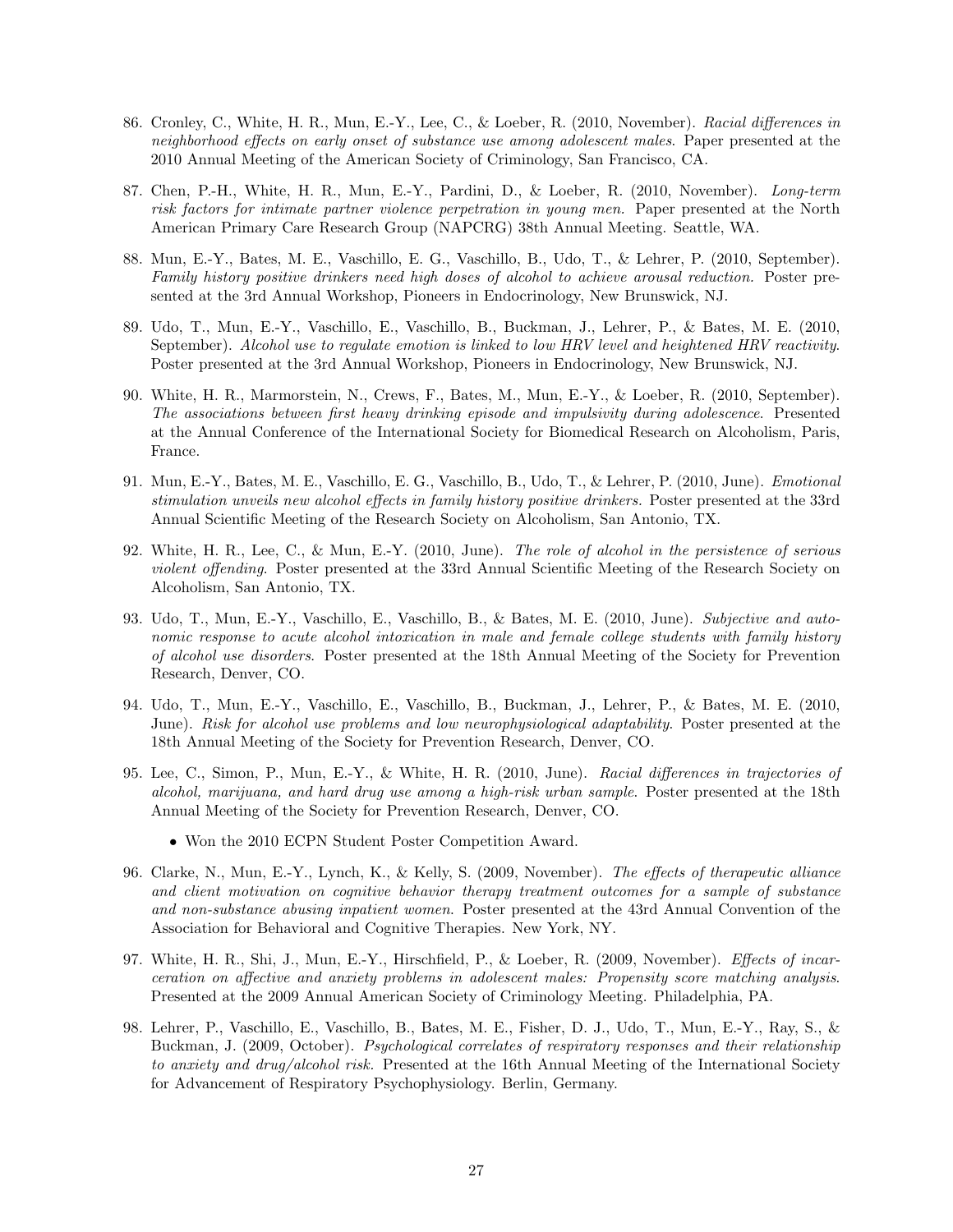- 99. Simon, P., Bry, B. H., Mun, E.-Y., & Johnson, V. (2009, August). Perceived benefits of academic help-seeking mediate the relationship between academic competence and academic help-seeking in 9th grade among girls but not boys. Poster presented at the 6th Annual Quantitative Training for Underrepresented Groups (QTUG) Conference. Toronto, Canada.
- 100. Friedman, Z., Epstein, E., Mun, E.-Y., & White, H. R. (2009, June). The effects of pre-college drinking and college transition on response to two types of substance use interventions for mandated college students. Poster presented at the 32nd Annual Scientific Meeting of the Research Society on Alcoholism, San Diego, CA.
- 101. Ray, S., Bates, M. E., Vaschillo, E. G., Vaschillo, B., Lehrer, P., Mun, E.-Y., & Udo, T. (2009, June). Baroreflex activity is linked to enhanced explicit memory for alcohol and poly-drug picture cues among mandated college students. Poster presented at the 32nd Annual Scientific Meeting of the Research Society on Alcoholism, San Diego, CA.
- 102. Lehrer, P., Vaschillo, E., Vaschillo, B., Udo, T., Mun., E.-Y., & Bates, M. (2009, June). Some psychological and behavioral correlates of respiratory responses: Implications for substance abuse. Presented at the 10th Annual Poster Session, Department of Psychiatry, UMDNJ Robert Wood Johnson Medical School. Piscataway, NJ.
- 103. Mun, E.-Y., Johnson, V., & Pandina, R. J. (2009, May). A three-year longitudinal evaluation study of a peer-led transition program in a predominantly Latino high school. Poster presented at the 17th Annual Meeting of the Society for Prevention Research, Washington, DC.
- 104. Mun, E.-Y., & Bates, M. E. (2008, August). Power and sample size for detecting within-subjectsby-between-subjects interaction effects. Poster presented at the American Psychological Association's 116th Annual Convention, Boston, MA.
- 105. Wang, Y. P., Mun, E.-Y., & Lewis, M. (2008, August). Environmental risk factors among at-risk children: Evidence of specificity and potential pitfalls of a nomothetic approach. Poster presented at the American Psychological Association's 116th Annual Convention, Boston, MA.
- 106. White, H. R., Mun, E.-Y., & Morgan, T. J. (2008, June/July). Moderated efficacy of personalized feedback substance use interventions for mandated college students. Poster presented at the 31st Annual Scientific Meeting of the Research Society on Alcoholism, Washington, DC.
- 107. Udo, T., Bates, M. E., Vaschillo, E. G., Vaschillo, B., Mun, E.-Y., Lehrer, P., & Ray, S. (2008, June/July). Gender differences in the acute dampening effects of alcohol on emotional response. Poster presented at the 31st Annual Scientific Meeting of the Research Society on Alcoholism, Washington, DC.
- 108. Bates, M. E., Mun, E.-Y., Vaschillo, E. G., Vaschillo, B., & Lehrer, P. (2008, May). Individual differences in alcohol effects on physiological reactivity to environmental challenges during emerging adulthood. Poster presented at the 16th Annual Meeting of the Society for Prevention Research, San Francisco, CA.
- 109. Lugris, J., Mun, E.-Y., White, H. R., & Morgan, T. J. (2008, April). Do brief personalized feedback interventions increase the use of protective behavioral strategies for alcohol use among mandated students? Paper presented at the Monthly Rutgers Transdisciplinary Prevention Research Center (RTPRC) Meeting, Piscataway, NJ.
- 110. Lugris, J., Mun, E.-Y., White, H. R., & Morgan, T. J. (2008, April). Do brief personalized feedback interventions increase the use of protective behavioral strategies for alcohol use among mandated students? Poster presented at the 4th Annual University-wide Undergraduate Research Symposium, Rutgers Student Center, NJ.
- 111. Mun, E.-Y., von Eye, A., & White, H. R. (2008, March). A structural equation modeling approach for the evaluation of intervention effects using pre-post-post designs. Poster presented at the 12th Biennial Meeting of the Society for Research on Adolescence, Chicago, IL.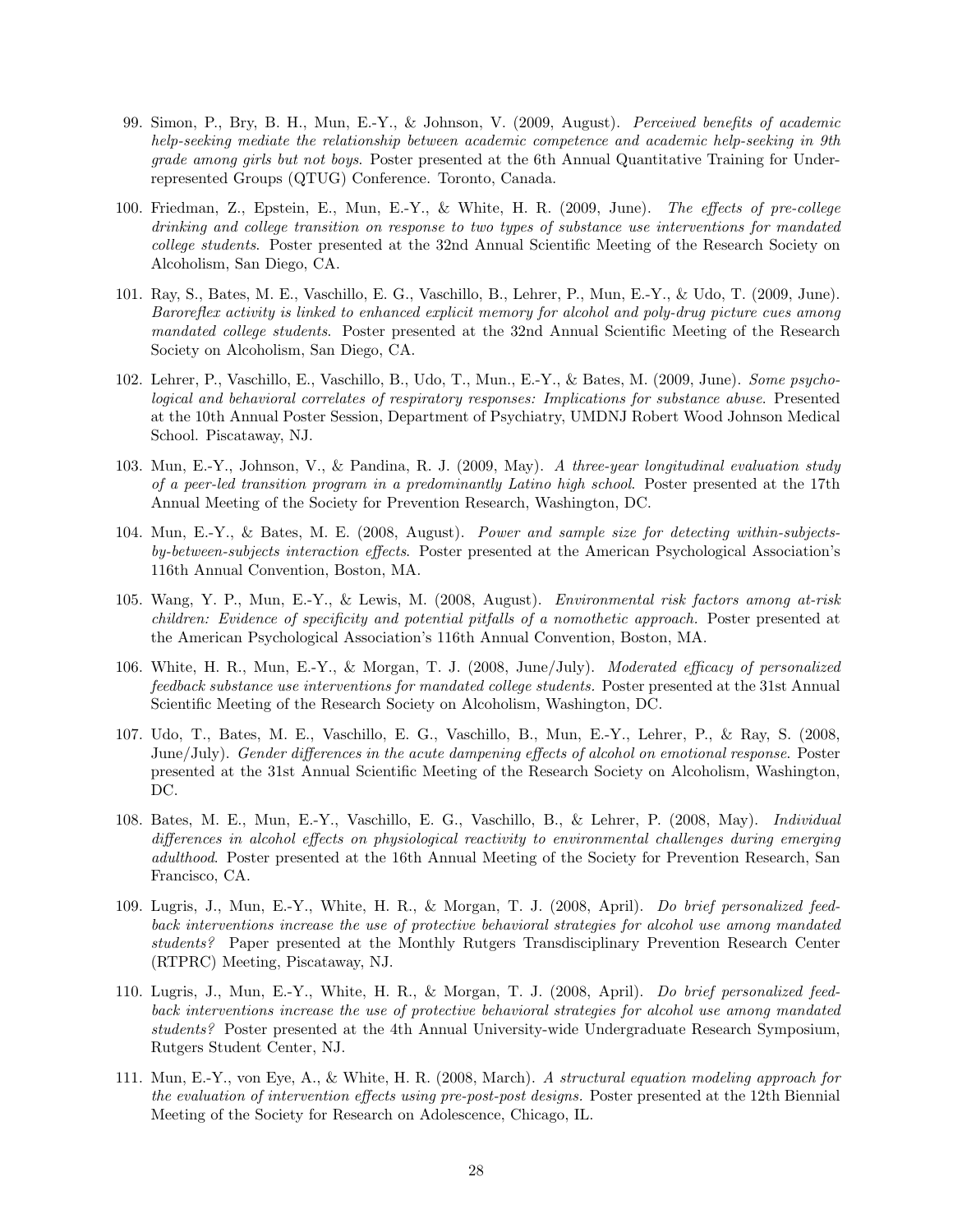- 112. Mun, E.-Y., von Eye, A., Bates, M. E., Vaschillo, E. G., Vaschillo, B., Udo, T., Ray, S., & Lehrer, P. (2008, March). Finding groups using model-based cluster analysis: Heterogeneous emotional selfregulatory processes and heavy alcohol use risk. Poster presented at the 12th Biennial Meeting of the Society for Research on Adolescence, Chicago, IL.
- 113. Johnson, V., Mun, E.-Y., & Pandina, R. J. (2008, March). A longitudinal evaluation of a peerled transition program in a predominantly Latino high school. Poster presented at the 12th Biennial Meeting of the Society for Research on Adolescence, Chicago, IL.
- 114. White, H. R., Mun, E.-Y., Hirschfield, P., & Loeber, R. (2007, November). The associations between arrest and affective problems among male adolescents. Paper presented at the Annual Meeting of the American Society of Criminology, Atlanta, GA.
- 115. Morgan, T. J., White, H. R., & Mun, E.-Y. (2007, July). Do brief personalized feedback interventions work for mandated students or is it just getting caught that works? Poster presented at the 30th Annual Scientific Meeting of Research Society on Alcoholism, Chicago, IL.
- 116. Bates, M. E., Mun, E.-Y., Vaschillo, E., Vaschillo, B., & Udo, T. (2007, July). Discovery focused hypothesis generation in the experimental study of change mechanisms. Paper presented at the 30th Annual Scientific Meeting of the Research Society on Alcoholism, Chicago, IL.
- 117. Bates, M. E., Vaschillo, E., Vaschillo, B., Udo, T., Lehrer, P., Mun, E.-Y., & Ray, S. (2007, July). Neurobiological regulatory mechanisms and diminished cognitive control. Paper presented at the 3rd Annual NIAAA Sponsored Pre-conference Workshop, Mechanisms of behavior change (MOBC) in behavioral treatment: Current knowledge and new perspectives at the 30th Annual Scientific Meeting of the Research Society on Alcoholism, Chicago, IL.
- 118. Udo, T., Bates, M. E., Vaschillo, E., Vaschillo, B., Ray, S., & Mun, E.-Y. (2007, June). Gender differences in the effects of alcohol on emotional responses in social drinkers: skin conductance and sympathetic nervous system activation. Presented at the 69th Annual Meeting of the College on Problems of Drug Dependence (CPDD), Quebec City, Canada.
- 119. Udo, T., Bates, M. E., Vaschillo, E., Vaschillo, B., Ray, M., & Mun, E.-Y. (2007, May). Gender differences in the effects of alcohol on emotional response in social drinkers. Poster presented at the 15th Annual Meeting of the Society for Prevention Research, Washington, DC.
- 120. Morgan, T. J., White, H. R., & Mun, E.-Y. (2007, May). Assessing the psychometric properties of the NCHAs protective behavioral strategies scale. Poster presented at the 15th Annual Meeting of the Society for Prevention Research, Washington, DC.
- 121. White, H. R., Mun, E.-Y., Pugh, L., & Morgan, T. J. (2007, May). Long-term effects of brief substance use interventions for mandated college students. Paper presented at the 15th Annual Meeting of the Society for Prevention Research, Washington, DC.
- 122. White, H. R., Morgan, T. J., Laitman, L., Kachur, B., Kaye, B., Mun, E.-Y., Pugh, L., McLaughlin, P., Celinska, K., Labouvie, E. W., & Pandina, R. J. (2007, May). Translating research into practice: A successful collaboration between college researchers and clinicians. Poster presented at the Annual Meeting of the Transdisciplinary Prevention Research Centers, University of Southern California, CA.
- 123. Mun, E.-Y., White, H. R., Hirschfield, P., & Loeber, R. (2007, March). Affective problems from ages 13 through 17 in arrested and non-arrested male adolescents. Poster presented at the Biennial Meeting of the Society for Research in Child Development, Boston, MA.
- 124. Wang, Y., Mun, E.-Y., Kestler, L., Bendersky, M., & Lewis, M. (2007, March). The relation of different environmental risk factors to children's school performance, aggressive behavior, and social adjustment. Poster presented at the Biennial Meeting of the Society for Research in Child Development, Boston, MA.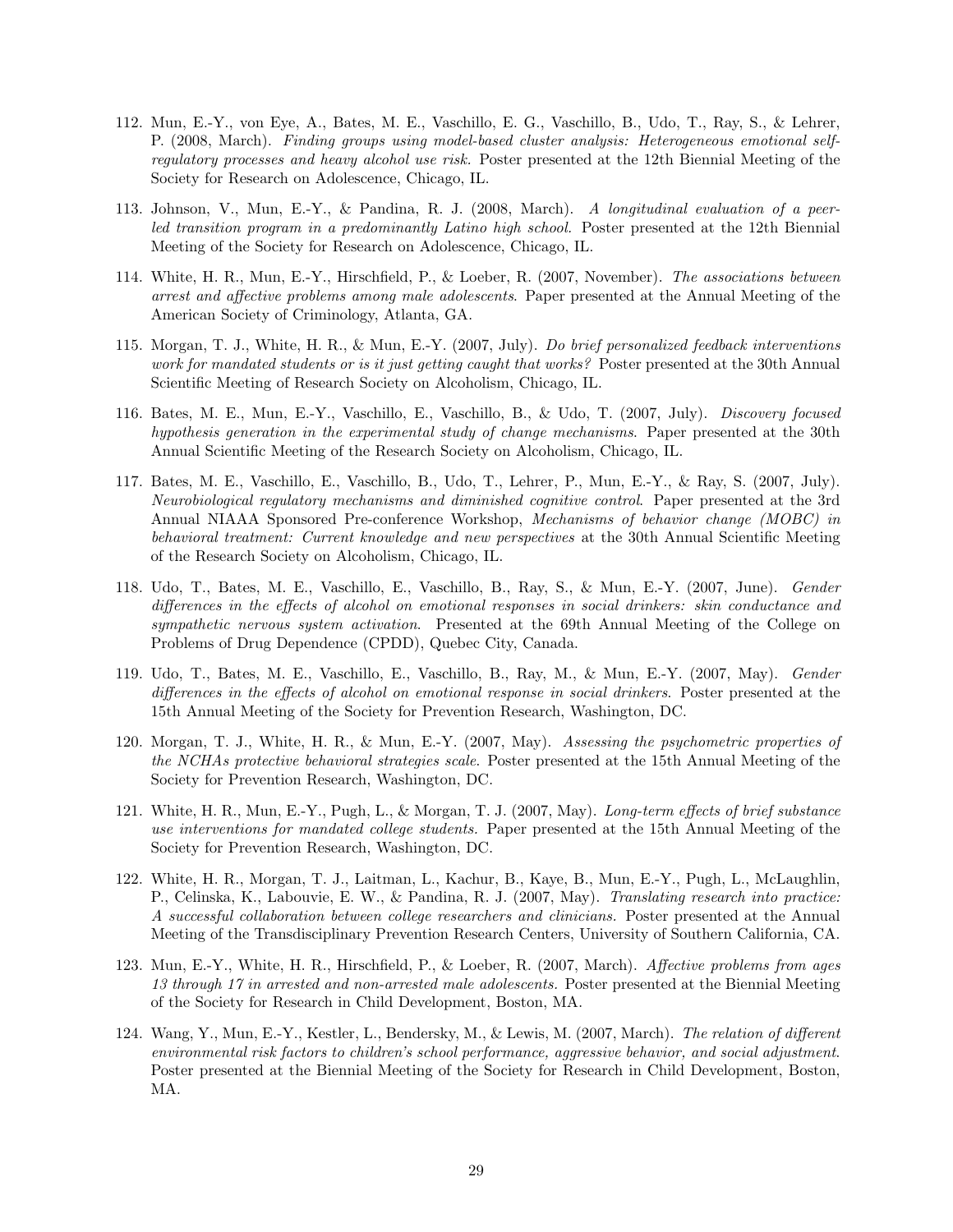- 125. Mun, E.-Y. (2007, January). Effects of brief personalized written feedback Or is it getting caught that works? Paper presented at the Monthly Rutgers Transdisciplinary Prevention Research Center (RTPRC) Meeting, Piscataway, NJ.
- 126. Mun, E.-Y. (2006, November). Individual differences in emotional regulatory processes. Paper presented at the Monthly Rutgers Transdisciplinary Prevention Research Center (RTPRC) Meeting, Piscataway, NJ.
- 127. Mun, E.-Y. (2006, September). Rutgers University Alcohol and Other Drug Assistant Program for Students (ADAPS) - One-year follow-up data. Paper presented at the Monthly Rutgers Transdisciplinary Prevention Research Center (RTPRC) Meeting, Piscataway, NJ.
- 128. Mun, E.-Y., Fitzgerald, H. E., Puttler, L. I., & Zucker, R. A. (2006, June). Heterogeneity in developmental pathways of alcohol use disorder and cigarette smoking: A dual trajectory model from ages 27 through 45. Poster presented at the 29th Annual Scientific Meeting of the Research Society on Alcoholism, Baltimore, MD.
- 129. Loosier, P. S., & Mun, E.-Y. (2006, May). Correlates of nonviolent victimization, the threat of violent victimization, and violent victimization in school among male adolescents. Poster presented at the 14th Annual Meeting of the Society for Prevention Research, San Antonio, TX.
- 130. Mun, E.-Y., & Windle, M. (2006, March). Trajectories of cigarette smoking and marijuana use from ages 14 through 31 and their covariates. Paper presented at the 11th Biennial Meeting of the Society for Research on Adolescence, San Francisco, CA.
- 131. Mun, E.-Y., & Windle, M. (2006, March). Number of sexual intercourse partners in middle adolescence: Trajectories and their correlates. Paper presented at the 11th Biennial Meeting of the Society for Research on Adolescence, San Francisco, CA.
- 132. Windle, M., & Mun, E.-Y. (2006, March). The course of depressive symptoms from middle adolescence to young adulthood: Multi-group growth mixture analysis. Poster presented at the 11th Biennial Meeting of the Society for Research on Adolescence, San Francisco, CA.
- 133. Schainker, L. M., & Mun, E.-Y. (2006, March). The interactive influence of race, parenting, and neighborhood risk on early adolescents' expectations for early sexual initiation. Poster presented at the 11th Biennial Meeting of the Society for Research on Adolescence, San Francisco, CA.
- 134. Loosier, P. S., Windle, M., & Mun, E.-Y. (2006, March). Youth, family, and contextual characteristics predicting violence exposure: Disruptive behavior disorder symptoms as a moderator. Poster presented at the 11th Biennial Meeting of the Society for Research on Adolescence, San Francisco, CA.
- 135. Grunbaum, J. A., Cuccaro, P., Fleschler, M., Kilpatrick, S., Mun, E.-Y., & Wiesner, M. (2005, November). Healthy Passages: Importance of a multidimensional and comprehensive assessment of children's health and well-being. Poster presented for the Epidemiology of the 133rd Annual Meeting of the American Public Health Association, Philadelphia, PA.
- 136. Mun, E.-Y., Schainker, L. M., & Windle, M. (2005, April). Middle adolescent behavior problems and young adult developmental outcomes. Poster presented at the Biennial Meeting of the Society for Research in Child Development, Atlanta, GA.
- 137. Mun, E.-Y., & von Eye, A. (2004, July). Cluster analysis of developmental trajectories and latent class growth mixture modeling. Paper presented at the 18th Biennial Meeting of the International Society for the Study of Behavioural Development (ISSBD), Ghent, Belgium.
- 138. Windle, M., Windle, R. C., & Mun, E.-Y. (2004, March). Using latent growth mixture models to investigate gender differences across critical transition periods. Invited paper symposium, Understanding adolescence over time: Why we need multiwave data and dynamic analyses. Presented at the Tenth Biennial Meeting of the Society for Research on Adolescence, Baltimore, MD.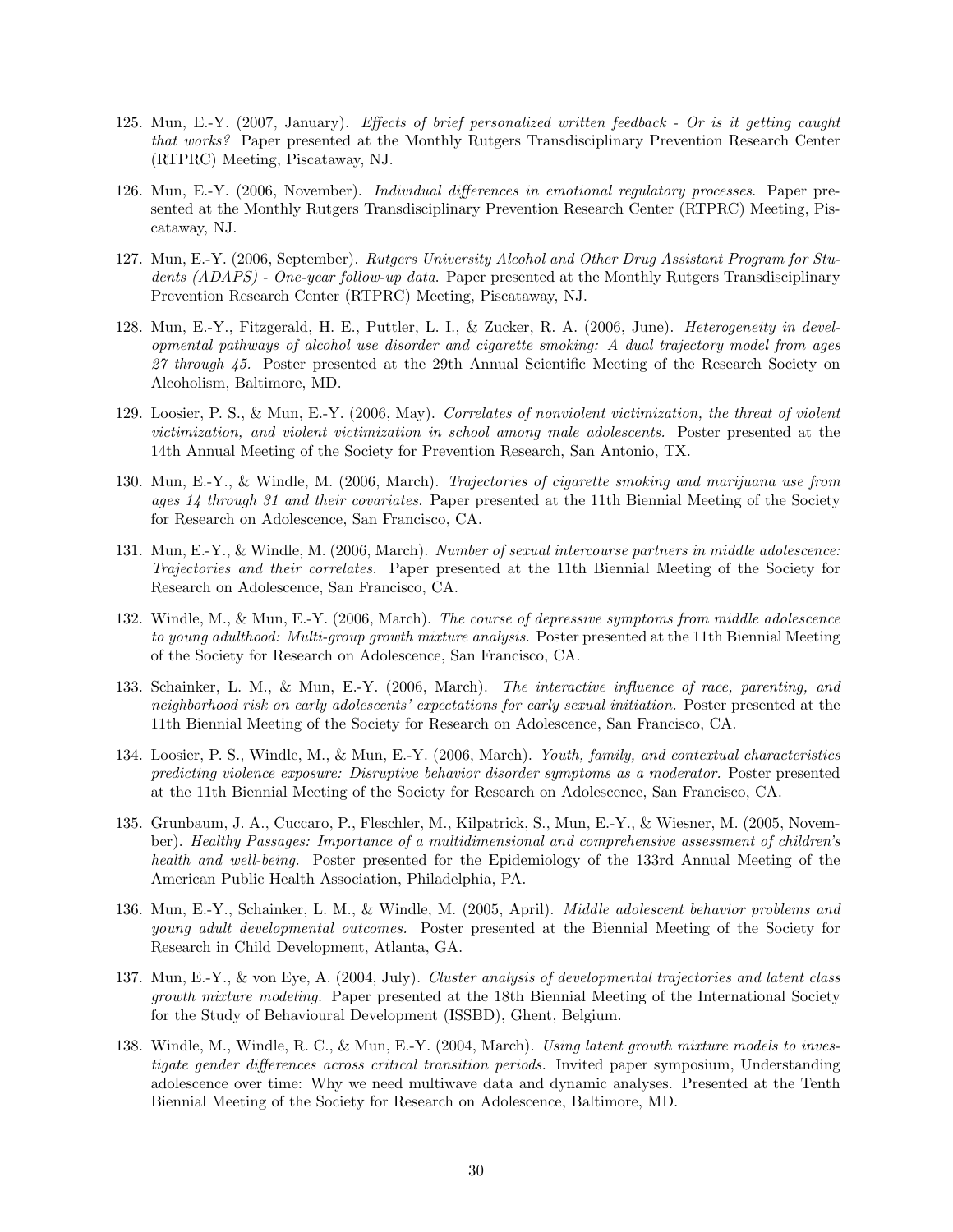- 139. Mun, E.-Y. (2004, March). A quick and easy guide to structural equation modeling. Paper presented at the Center for the Advancement of Youth Health, The University of Alabama at Birmingham, Birmingham, AL.
- 140. Mun, E.-Y., Windle, R. C., & Windle, M. (2003, June). Predictors of alcohol consumption and binge drinking among middle-aged women. Poster presented at the Annual Meeting of the Research Society on Alcoholism, Fort Lauderdale, FL.
- 141. Mun, E. Y. (2003, April). Heterogeneity of parental smoking and early smoking onset in adolescent children. Poster presented at the Biennial Meeting of the Society for Research in Child Development, Tampa, FL.
- 142. Mun, E.-Y., Zucker, R. A., & Fitzgerald, H. E. (2000, June). Aggregated risk factors and problem behavior in preschool age children of alcoholics. Paper presented at the Head Start's Fifth National Research Conference on Developmental and Contextual Transitions of Children and Families: Implications for Research, Policy, and Practice, Washington, DC.
- 143. Puttler, L. I., Poon, E., Mun, E.-Y., Nigg, J., Zucker, R. A., Fitzgerald, H. E., & Pickett, S. M. (2000, June). Impulsivity and inhibitory control in sons of alcoholic men using the stop-signal paradigm. Poster presented at the Annual Meeting of the Research Society on Alcoholism, Denver, CO.
- 144. Mun, E.-Y., Fitzgerald, H. E., Puttler, L. I., & von Eye, A. (1999, June). Paternal alcoholism subtype and maternal depression as predictors of child temperament and behavior problems. Poster presented at the Annual Meeting of the Research Society on Alcoholism, Santa Barbara, CA.
- 145. Mun, E.-Y., & Fitzgerald, H. E. (1999, April). Child temperament and maternal psychopathology as predictors of home environment and child externalizing behavior problems. Poster presented at the Biennial Meeting of the Society for Research in Child Development, Albuquerque, NM.
- 146. Mun, E.-Y., Puttler, L. I., & Poon, E. (1999, April). Specificity of temperament in predicting externalizing and internalizing behavior problems in children. Poster presented at the Biennial Meeting of the Society for Research in Child Development, Albuquerque, NM.
- 147. Twitchell, G. R., Mun, E.-Y., Zucker, R. A., Fitzgerald, H. E., Hanna, G. L., & Cook, E. H. (1998, June). Child whole blood 5-HT and paternal alcohol consumption predict child behavior problems in a high risk sample. Poster presented at the Annual Meeting of the Research Society on Alcoholism, Hilton Head, SC.
- 148. Mun, E.-Y., Bingham, C. R., Fitzgerald, H. E., & Zucker, R. A. (1997, July). Associations between paternal alcoholism subtype, maternal psychopathology, and child risk. Poster presented at the 1997 Annual Meeting of the Research Society on Alcoholism, San Francisco, CA.
- 149. Loukas, A., Piejak, L. A., Mun, E.-Y., Fitzgerald, H. E., & Zucker, R. A. (1997, April). Across context consistency of child behavior problems among parents and teachers in high and low psychopathology families. Poster presented at the Biennial Meeting of the Society for Research in Child Development, Washington, DC.
- 150. Mun, E.-Y., & Yoon, G. (1995, August). Peer status, loneliness, and antisocial behavior in early adolescence. Poster presented at the 103rd Annual Convention of American Psychological Association, New York, NY.
- 151. Kwak, K., & Mun, E.-Y. (1995, August). Relationship of psychological characteristics and antisocial behavior in adolescence. Poster presented at the 103rd Annual Convention of American Psychological Association, New York, NY.

#### Organized/Chaired Symposiums

• A symposium on Finding Divergent Pathways from Adolescence to Young Adulthood using Finite Mixture Growth Curve Models at the 11th Biennial Meeting of the Society for Research on Adolescence, San Francisco, CA, March 2006.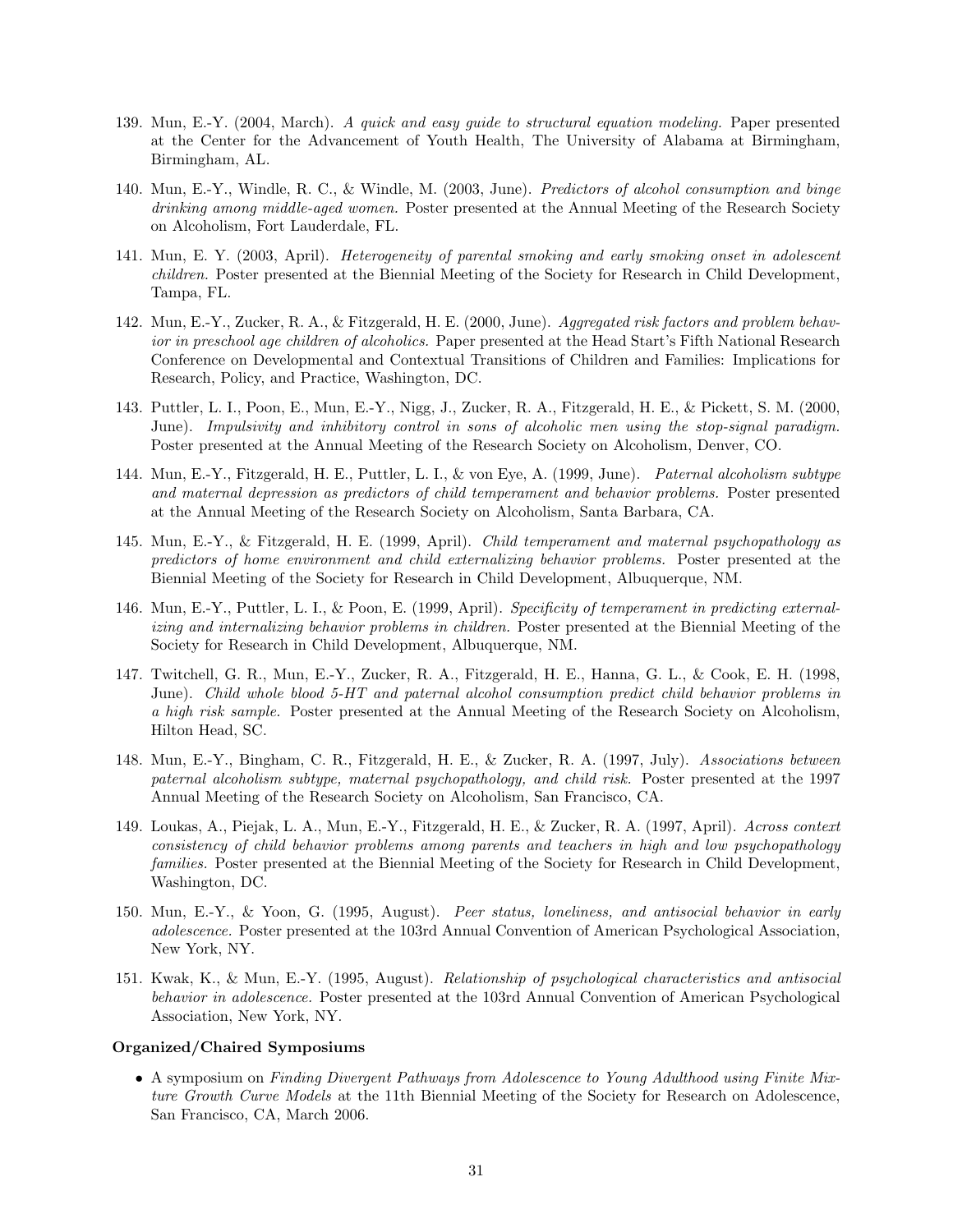• A symposium on Applications of Growth Models with Known Groups for Understanding Adolescent Risk Behaviors at the 11th Biennial Meeting of the Society for Research on Adolescence, San Francisco, CA, March 2006.

## Teaching and Mentoring Information

### Courses Taught

- Graduate Courses
	- Systematic Reviews (PHED TBD), UNTHSC, 2022.
	- Doctoral Dissertation (EPID 6395), UNTHSC, 2019–2022.
	- Scientific Writing I and II (PHED 5340 and PHED 5350), UNTHSC, 2019–2021.
	- Advanced Topics in Biostatistics: Measurement (BIOS 6391), UNTHSC, 2019.
	- Independent Study (BIOS 5399), UNTHSC, 2019.
	- Methods for Public Health Studies II (PHED 6118), UNTHSC, 2019.
	- Methods for Public Health Studies I (PHED 6314), UNTHSC, 2018.
	- Statistical Methods (18:820:581), Rutgers University, 2017.
	- Advanced Statistics/Research Design (18:820:585:02, multiple times), Rutgers University, 2007–2011, 2017.
	- Social and Developmental Foundations of Human Behavior (18:820:506), Rutgers University, 2012.
	- Human Development (18:820:543:01, multiple times), Rutgers University, 2006–2009.
	- Independent Study (18:820:602:01), Rutgers University, 2010.
	- Multivariate Statistical Methods (PY719: GLM and SEM, multiple times), University of Alabama at Birmingham, 2002–2005.
- Undergraduate Courses
	- Elementary Statistical Methods and Design (PY214, multiple times), University of Alabama at Birmingham, 2003–2006.
	- Data Analysis in Psychological Research (PSY295, multiple times), Michigan State University, 2001.
	- Developmental Psychology: Adolescence, Yonsei University & Ulsan University, Korea, 1995.
	- Human Development (multiple times), Ulsan University, Ulsan, Korea, 1995.

#### Postdoctoral Mentees

- Lin Tan, Research Scientist, Department of Health Behavior and Health Systems, UNTHSC, 2021– Present.
- Xiaoyin (Shelly) Li, Postdoctoral Associate, Department of Health Behavior and Health Systems, UNTHSC, 2018–2020.
	- Applied Research Scientist, Moffitt Cancer Center.
- Nickeisha Clarke, Postdoctoral Associate, Center of Alcohol Studies, Rutgers, 2011–2014.
	- Clarke Counseling & Psychological Services, Brandon, FL.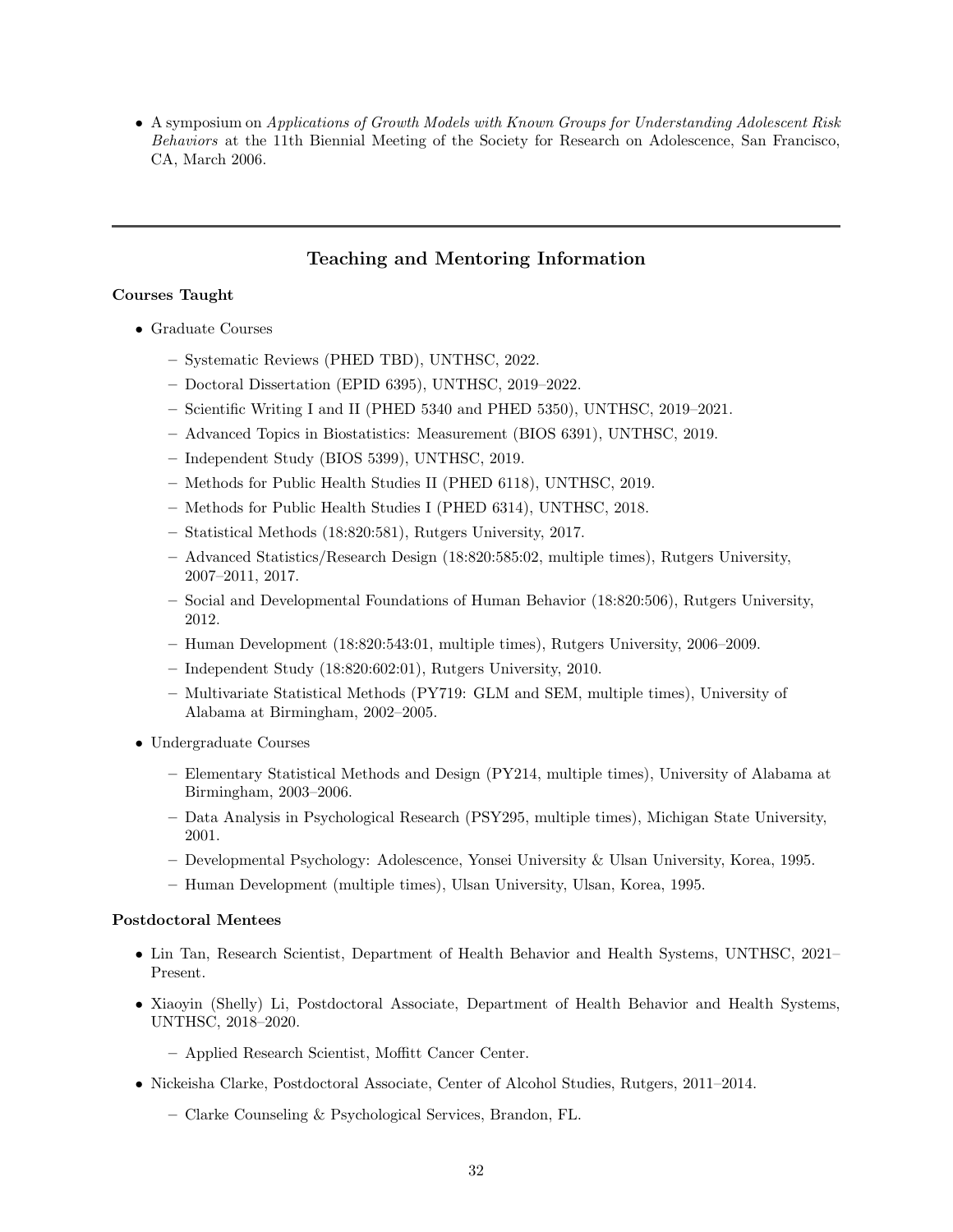- Su-Young Kim, Postdoctoral Associate, Center of Alcohol Studies, Rutgers, 2011–2013.
	- Associate Professor (tenure track), Department of Psychology, Ewha Womans University.
- Anne E. Ray, Postdoctoral Associate, Center of Alcohol Studies, Rutgers, 2011–2014.
	- Assistant Professor (tenure track), Department of Health, Behavior & Society, University of Kentucky.
- Yan Huo, Postdoctoral Associate, Department of Educational Psychology, Rutgers, 2010–2015.
	- Educational Testing Service (ETS).
- David Huh, Postdoctoral Associate, Center for the Study of Health and Risk Behaviors (CSHRB), Department of Psychiatry and Behavioral Sciences, University of Washington School of Medicine, 2011–2014.
	- Assistant Professor, School of Social Work, University of Washington.
	- Director, Methods Division, Indigenous Wellness Research Institute, School of Social Work, University of Washington.
- Courtney Cronley, Postdoctoral Associate, Center of Alcohol Studies, Rutgers, 2009–2011.
	- Associate Professor (tenured), School of Social Work, University of Texas, Arlington.
- Tomoko Udo, Graduate Student, School of Public Health, University of Medicine and Dentistry of New Jersey, 2006–2009; Postdoctoral Associate, Center of Alcohol Studies, Rutgers, 2009–2011.
	- Associate Professor (tenured), Department of Health Policy, Management and Behavior, The University of Albany.

#### H1B Visa Sponsorship

• Lin Tan, Research Scientist, Department of Health Behavior and Health Systems, 2021.

## Doctoral and MA Committees

- Zhengqi Tan, Ph.D., Epidemiology (Advisor & Chair: Eun-Young Mun), UNTHSC, 2018–2022 (Expected).
- Jialiang Liu, Ph.D., Biostatistics (Chair: Sumihiro Suzuki), UNTHSC, 2020.
- Shelby Lineberry, M.S., Biostatistics (Advisor: Eun-Young Mun), UNTHSC, 2020.
- Uloma Uche, PhD., Biostatistics (Chair: Sumihiro Suzuki), UNTHSC, 2020.
- Esther Holmes, Ph.D., Health Behavior and Health Systems (Chair: Scott T. Walters), UNTHSC, 2020.
- Michael Rodriguez, Psy.D., Clinical Psychology (Chair: Patrick Clifford), Rutgers, 2020.
- Md Abdullah Mamun, Ph.D., Biostatistics (Chair: Rajesh Nandy), UNTHSC, 2019.
- Alexis Rendon, Ph.D., Health Behavior and Health Systems (Chair: Scott T. Walters), UNTHSC, 2019.
- Sae-Hwan Park, Ph.D., Health Behavior and Health Systems (Chair: Liam O'Neill), UNTHSC, 2019.
- Eric Garfinkle, Psy.D., Clinical Psychology (Chair: E.-Y. Mun), Rutgers, 2017.
- Yang Jiao, Ph.D., Statistics (Chairs: E.-Y. Mun & M. Xie), Rutgers, 2016.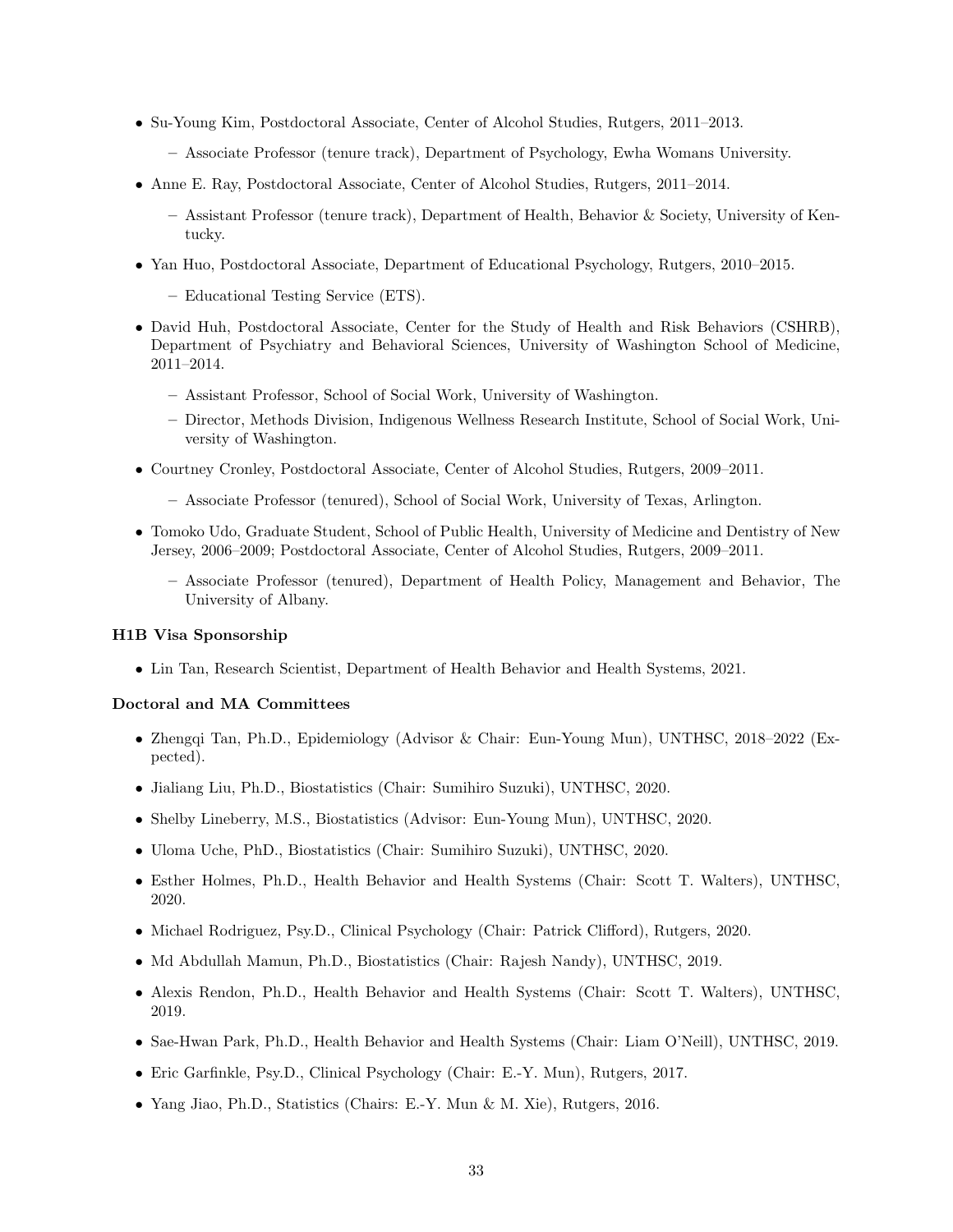– Google.

- Joana Kyei, Psy.D., Clinical Psychology (Chair: M. Indart), Rutgers, 2015.
	- Temple University Counseling Center.
- Patricia Simon, Ph.D., Clinical Psychology (Chair: B. Bry), Rutgers, 2013.
	- Assistant Professor, Department of Psychiatry, Yale School of Medicine.
- Dungang Liu, Ph.D., Statistics (Chairs: M. Xie and R. Liu), Rutgers, 2012.
	- Assistant Professor (tenure track), Department of Operations, Business Analytics, and Information Systems, University of Cincinnati.
- David Goldstein, Psy.D., School Psychology (Chair: E.-Y. Mun), Rutgers, 2012.
	- Franklin School District.
- Nickeisha Clarke (formerly Nickeisha Henry), Psy.D., Clinical Psychology (Chair: S. Kelly), Rutgers, 2011.
	- Center of Alcohol Studies, Rutgers University.
- Nora Pellegrino (formerly Nora Merritt), Psy.D., School Psychology (Chair: M. Bates), Rutgers, 2010.
- Patricia Simon, MS, Clinical Psychology (Chair: B. Bry), Rutgers, 2010.
- Corey Grassl, Psy.D., School Psychology (Chair: K. Schneider), Rutgers, 2009.
- Azor Siu-Kuen Hui, Ph.D., Medical Psychology (Chair: T. Elliot), UAB, 2006.
- Lisa Schainker, Ph.D., Lifespan Developmental Psychology (Chair: M. Windle), UAB, 2005.
	- Associate Scientist at the Partnerships in Prevention Science Institute (PPSI), Iowa State University.
- Stephanie Chopko, Ph.D., Lifespan Developmental Psychology (Chair: F. Biasini), UAB, 2004.
- Jennifer Crabb, MA, Medical Psychology (Chair: D. Tucker), UAB, 2004.

#### Oral Specialty Examination Committees

- David Goldstein, Psy.D., School Psychology, Rutgers, 2012.
- Jennifer Foster, Psy.D., School Psychology, Rutgers, 2010.
- Rebecca Finley, Psy.D., School Psychology, Rutgers, 2009.

## Other Predoctoral Mentees

- Dylan Agyeman-Prempeh, MPH Student, UNTHSC, 2018–2019.
- Zhenzhen Ge, Graduate Student, Data Science, Rutgers, 2017.
	- Aurora, Technical Operational Specialist
- Mingwen Dong, Graduate Student, Behavioral Neuroscience & Statistics, Rutgers, 2017. – Applied Scientist, Amazon Web Services
- Michael Marks, Graduate Student, Clinical Psychology, GSAPP, Rutgers, 2016–2017.
- Alicia Hurford, Graduate Student, Clinical Psychology, GSAPP, Rutgers, 2015–2017.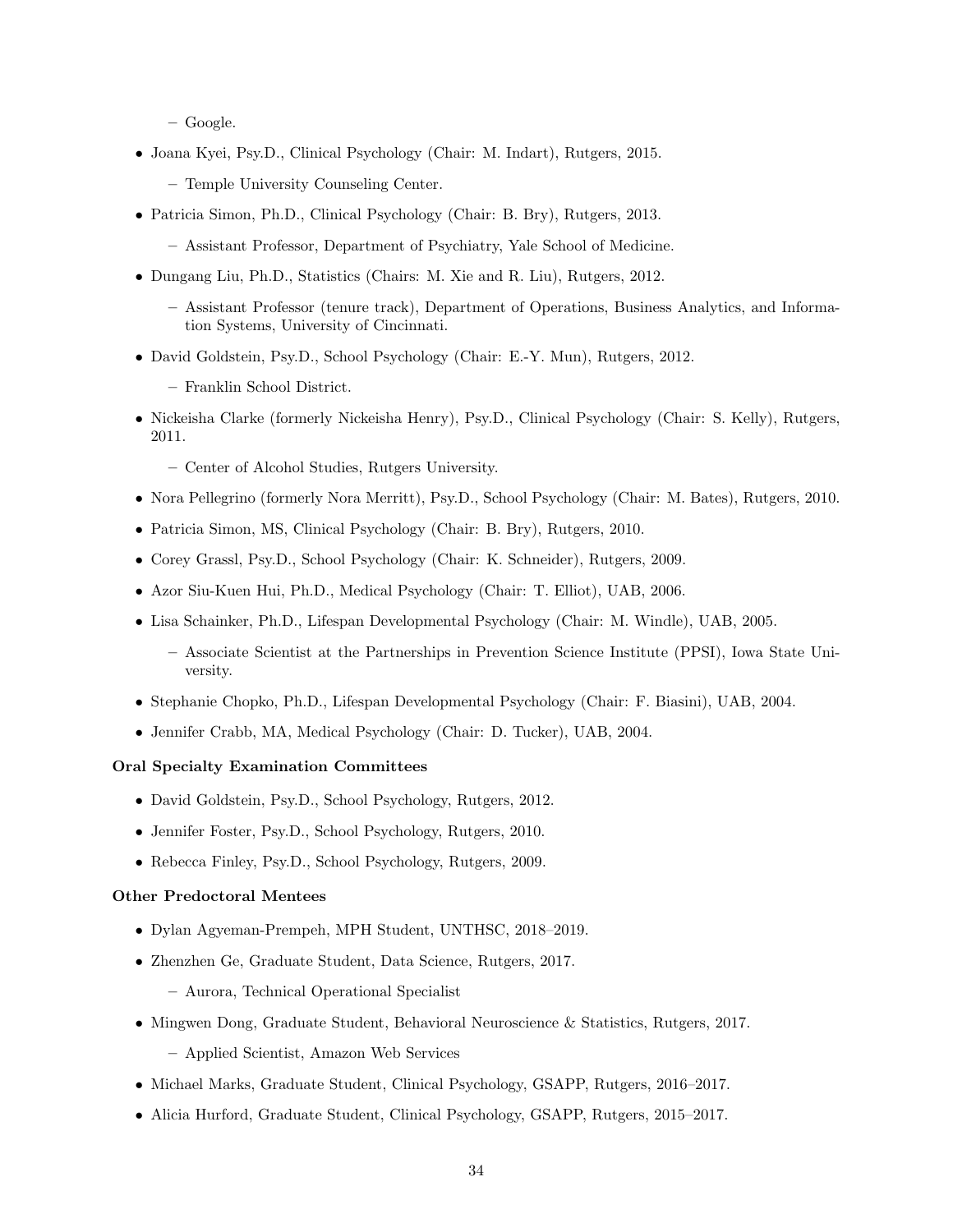- Yue Feng, Graduate Student, Graduate School of Education, The University of Pennsylvania, 2012. – PricewaterhouseCoopers (PwC).
- Caressa Slocum, Post Baccalaureate Research Assistant, 2011–2013.
	- Clinical Psychology, Central Michigan University.
- Lyndsi Silberman, Graduate Student, School Psychology, GSAPP, Rutgers, 2010–2011.
	- School Psychologist, Madison Junior School.
- Daniel Rudel, Post Baccalaureate Research Assistant, 2010–2011.
	- Graduate Research Assistant, Department of Sociology, Indiana University.
- Chioun Lee, Graduate Student, Department of Sociology, Rutgers, 2009–2011.
	- Office of Population Research, Princeton University.
- Cynthia Amirtharaj, MPH student, School of Public Health, UAB (Supervised internship at CAYH), 2004.
- Jason Burrell, UAB NIH NIGMS Bridges to the Baccalaureate Program student (Mentored research project), 2004.

#### Pre-Baccalaureate Mentees

- Olivia Shabash, Psychology and Biological Sciences, Rutgers, 2012.
	- Aresty Summer Science Program, 2012.
	- Columbia School of Public Health.
- Jean Chan (previously Jean Lin), Undergraduate Student, Department of Psychology, Rutgers, 2011– 2013.
	- Aresty Undergraduate Research Assistant, 2012–2013.
	- Research in Psychology (01:830:391), 2011–2012.
- Paulina Halat, Undergraduate Student, Department of Psychology, Rutgers, 2011–2012.
	- Research in Psychology (01:830:391), 2011–2012.
- Alex Puhalla, Undergraduate Student, Department of Psychology, Rutgers, 2011–2012.
	- Aresty Undergraduate Research Assistant, 2011–2012.
	- Cooper Summer Undergraduate Research Fellowship (SURF), Summer 2011.
- Jennifer Lugris, Project L/EARN, Institute for Health, Health Care Policy & Aging Research, Rutgers, 2007–2008.
	- CSAP Prevention Fellowship, University of Southern California, 2011.
	- NIH Substance Abuse and Mental Health Services Administration (SAMHSA) Fellowship, Summer 2011.
	- SRA Young Scholar, Invited to the 12th Biennial Meeting of the Society for Research on Adolescence (SRA), Chicago, IL, March, 2008.
	- Invited to the 2nd Annual Professional Development Conference for Undergraduates Interested in Graduate Training in Family and Child Sciences, Tempe, AZ, 2008.
- Anna Carrigan (formerly Anna Ball), Honor student, Department of Psychology, UAB, 2004–2006.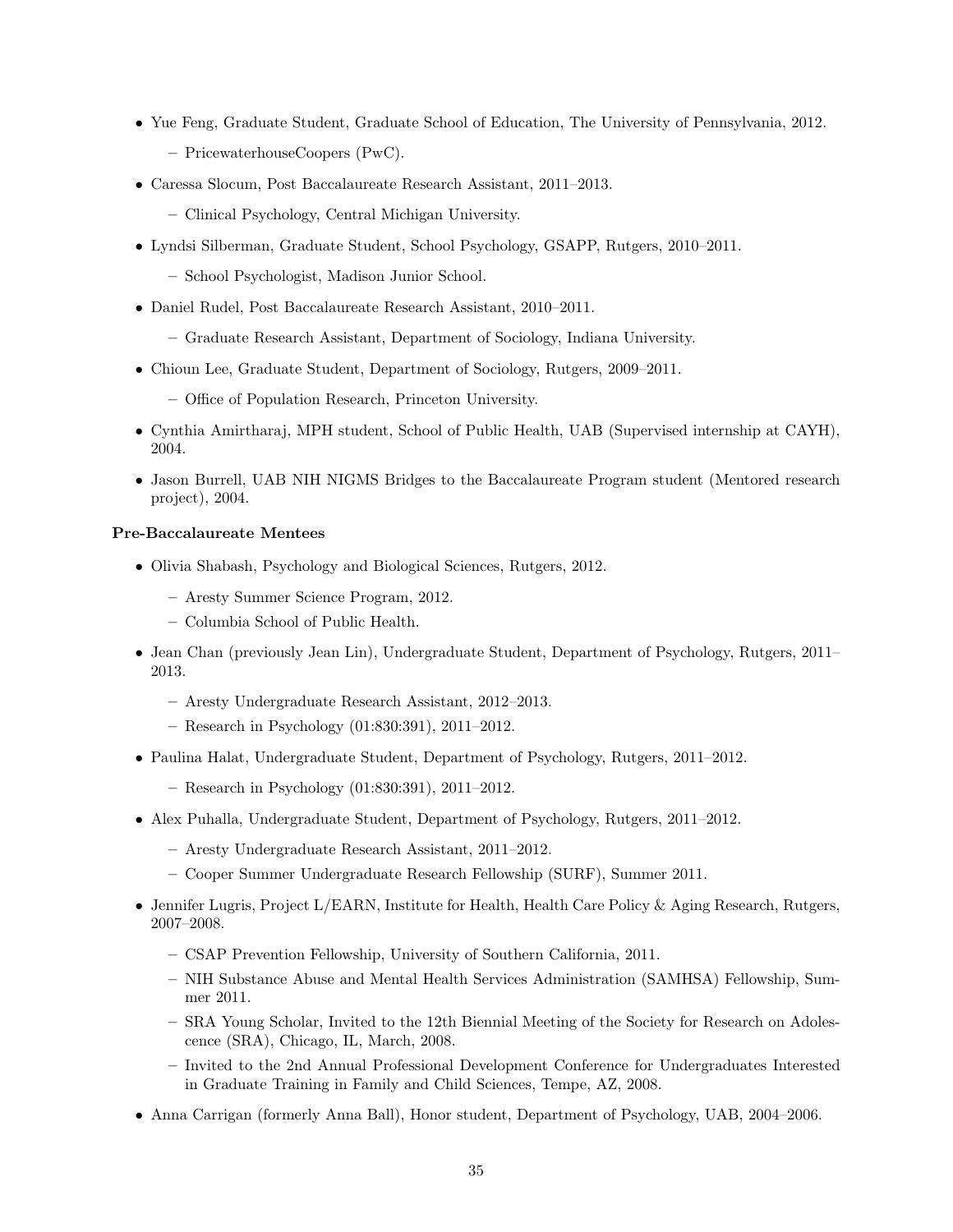– UAB School of Public Health in 2007.

## Service Information

#### Service at UNT Health Science Center

- Faculty Bylaws Committee, UNTHSC, 2020–Present.
- HSC Division of Research and Innovation, Intramural Grant Review, 2021–Present.
- HSC Research Advisory Committee, 2020–Present.
- The President's Council on Research, UNTHSC, 2019–Present.
- PhD Admissions Committee, School of Public Health, 2020–Present.
- Faculty Achievement Award Committee, UNTHSC, 2019–2020.
- PhD Program Committee on Leadership, School of Public Health, 2019–2020.
- PhD Curriculum Committee, School of Public Health, 2019–2020.
- Executive Assistant Search Committee, School of Public Health, 2019.
- MS/PhD Program After Action Review Committee, School of Public Health, 2019.
- Department Chair Search Committee (Chair), Department of Health Behavior and Health Systems, 2019.
- Executive Council, UNTHSC School of Public Health, 2018–2020.
- Faculty Senator, UNTHSC, 2018–2020.
- Promotion and Tenure Committee, UNTHSC School of Public Health, 2018–present.
- Faculty Search Committee (for two positions), Department of Health Behavior and Health Systems, 2018.
- Faculty Search Committee, Department of Biostatistics and Epidemiology, 2018.
- School of Public Health Preview Day, 2018–present.
- Reviewer, UNTHSC Basic Science Research Seed Funding Program, 2018.
- Mentor, UNTHSC STAR Fellow Leadership Program, 2018–2019.
- Community Service at Cowtown Expo, Community Food Bank, Tarrant County Food Bank,etc., 2018– present.

#### Service at Rutgers, The State University of New Jersey–New Brunswick

- Faculty Senator, The Rutgers University Senate (Committee: Research and Graduate & Professional Education), 2017.
- Reviewer, Rutgers Busch Biomedical Grants, 2017.
- Faculty Search Committee, Endowed Chair for Adult Autism, GSAPP, 2017.
- Rutgers Office of Research Regulatory Affairs (ORRA), COI Monitor, 2016–2017.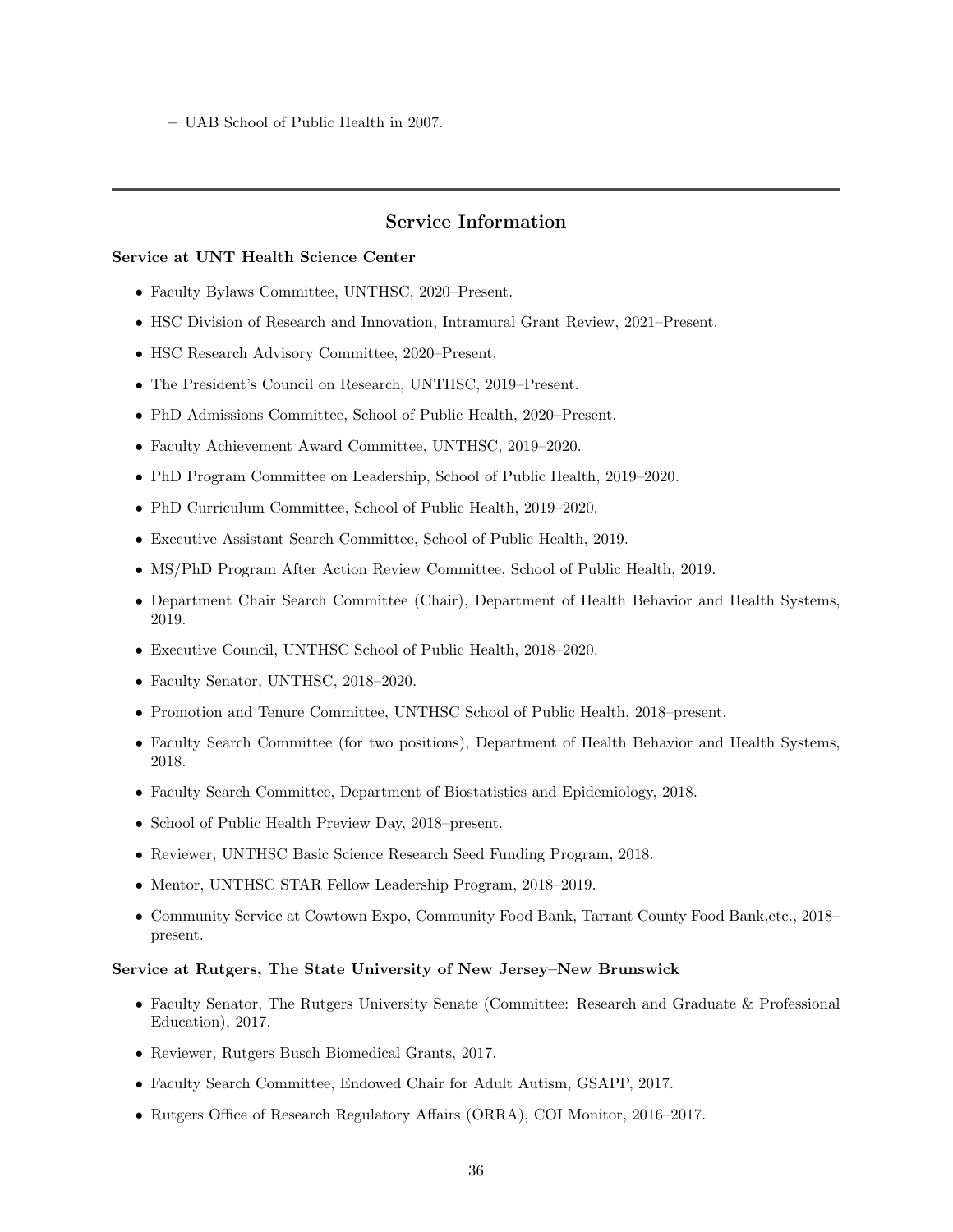- GSAPP Blueprint Steering Committee, 2016–2017.
- GSAPP Blueprint Work Group 4 (Grants and Contracts) Committee (Chair), 2016–2017.
- CAS Brown Bag Series Coordinator, 2016.
- Research Collaborations Committee (Chair), CAS, 2016.
- Business Manager Search Committee, CAS, 2016.
- Peer Evaluation Committee for Faculty Compensation Program, CAS, 2016, 2017.
- Departmental Promotion Review Committee, CAS, 2015, 2016.
- Curriculum Committee, Department of Clinical Psychology, GSAPP, 2007, 2008, 2012, 2013.
- Departmental Promotion Review Committee, GSAPP, 2012, 2013, 2017.
- Appointment and Promotion Committee, GSAPP, 2011 (Chair), 2013.
- Cooper Colloquium Organizer, CAS (Speaker: Brian Flaherty, Department of Psychology, University of Washington), September 2009.
- Curriculum Committee, CAS, 2008–2016.
- GSAPP Department of Clinical Psychology, Admission and Interview Day Evaluation, 2007–2017.
- GSAPP Department of Clinical Psychology, Comprehensive Exam Evaluation (General), 2007–2017.
- GSAPP Holiday Gift Fund Trustee, 2006–2016.

#### Service at the University of Alabama at Birmingham

- UAB NIH NIGMS Bridges to the Baccalaureate Program Research Presentation Judge, 2005.
- Statistical Training on Analysis of Complex Samples, UAB CAYH, 2005.
- Statistical Training on Structural Equation Modeling, UAB CAYH, 2004.
- UAB Department Judge for the Annual John W. P. Ost Undergraduate Research Competition, 2003-04.
- UAB Developmental Psychology Graduate Program Admissions Committee, 2002-03.

#### Evaluation Letters for Promotion, Tenure, H-1B Visa, Permanent Residency Applications

- Amazon, 2022.
- Department of Biostatistics and Epidemiology, UNTHSC, 2021.
- Department of Biostatistics and Epidemiology, UNTHSC, 2021.
- Department of Environmental and Molecular Toxicology, Oregon State University, 2020.
- Department of Psychology, Syracuse University, 2020.
- Department of Health Behavior and Health Systems, UNTHSC, 2020.
- Department of Behavioral and Social Sciences, Brown University, 2020.
- Department of Health Education and Behavior, University of Florida, 2016.
- Department of Pediatrics, University of Connecticut Health Center, 2013.
- Department of Human Development and Family Science, University of Georgia, 2011.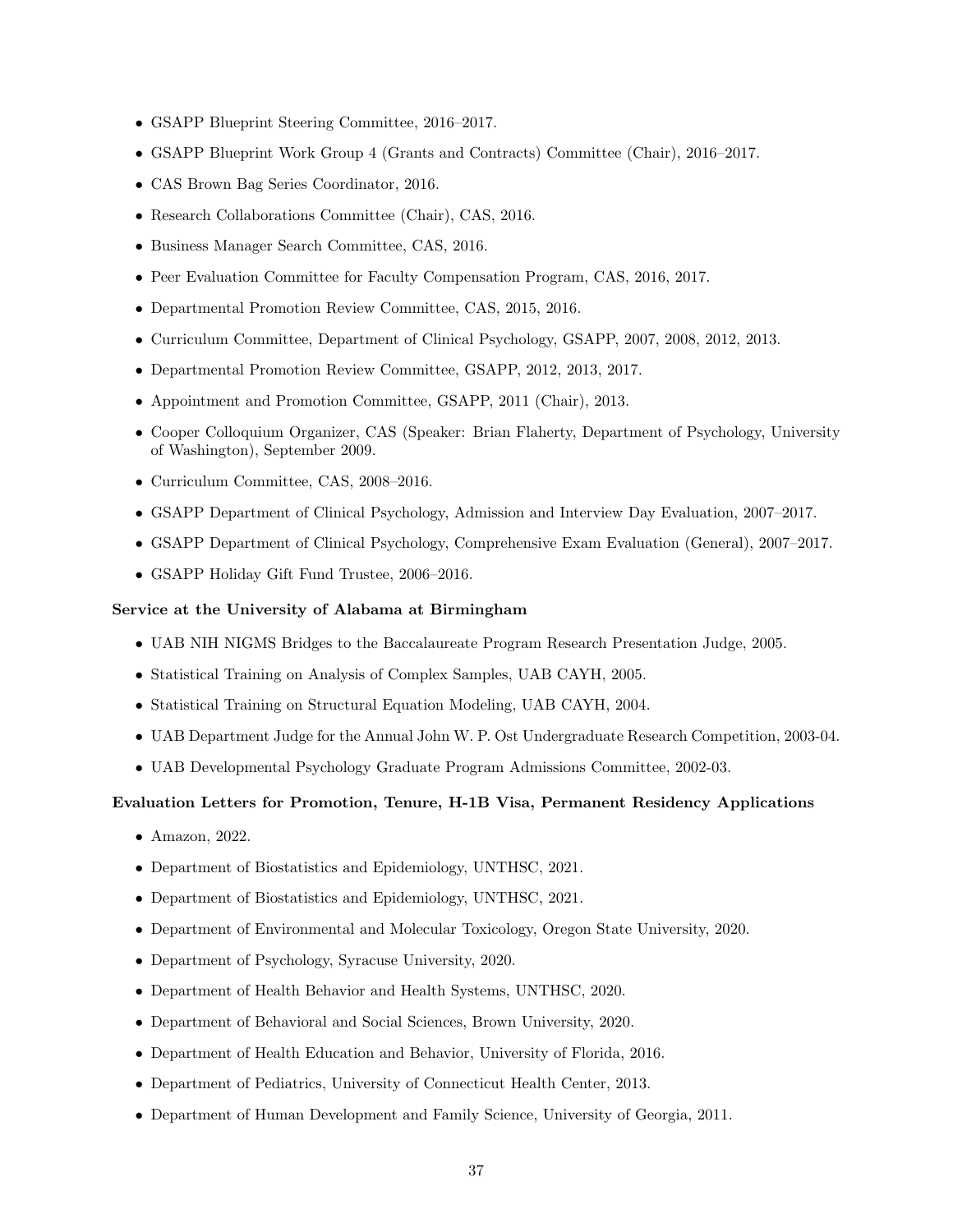#### Other Program Committees or Evaluations

- APA Office of Program Consultation and Accreditation, 2009–2014, 2017.
	- APA Site Visit for Accreditation of University Doctoral Program in Clinical Psychology.
- APA Division 5, Diversity Committee, 2010–2013 (Chair, 2011–2012).
- APA Division 5, Web Site Committee (Content Development), 2010–2013.
- Senior Mentor, Millennium Scholars Program, Society for Research in Child Development (SRCD), 2011.
	- This mentoring program is intended to encourage undergraduate students from underrepresented ethnic minority groups to pursue graduate work and careers in child development.
- Senior Mentor, Young Scholars Program, Society for Research on Adolescence (SRA), 2008.
	- This mentoring program is intended to encourage undergraduate students from underrepresented ethnic minority groups to pursue graduate work and careers in adolescent development.
- Program Committees or Review Panels
	- Reviewer, Abstracts for the Society for Prevention Research Conference, 2021.
	- Judge, American Statistical Association (ASA), Mental Health Statistics Section Student Paper Award Competition, 2020.
	- Research Society on Alcoholism (RSA) Program Committee, 2011.
	- World Congress of the World Association for Infant Mental Health (WAIMH): Review Panel, 2010–2016.
	- 18th Annual Meeting of the Society for Prevention Research, 2010.
	- APA Annual Convention (Division 5), 2005, 2007.

#### Book or Manuscript Reviews

- Sage
- Lawrence Erlbaum Associates (now Taylor & Francis)
- Alcohol (Drugs in Real Life) by Lisa Amstutz, 2018, ABDO. ISBN-13: 978-1532114120
- Ad hoc Review for Peer-reviewed Journals
	- Addiction
	- Addictive Behaviors
	- Alcohol and Alcoholism
	- Alcoholism: Clinical and Experimental Research
	- The American Journal on Addictions
	- American Journal of Preventive Medicine
	- American Journal of Public Health
	- Applied Developmental Science
	- Applied Psychological Measurement
	- Behavior Research Methods
	- Child Development
	- Clinical Psychological Science